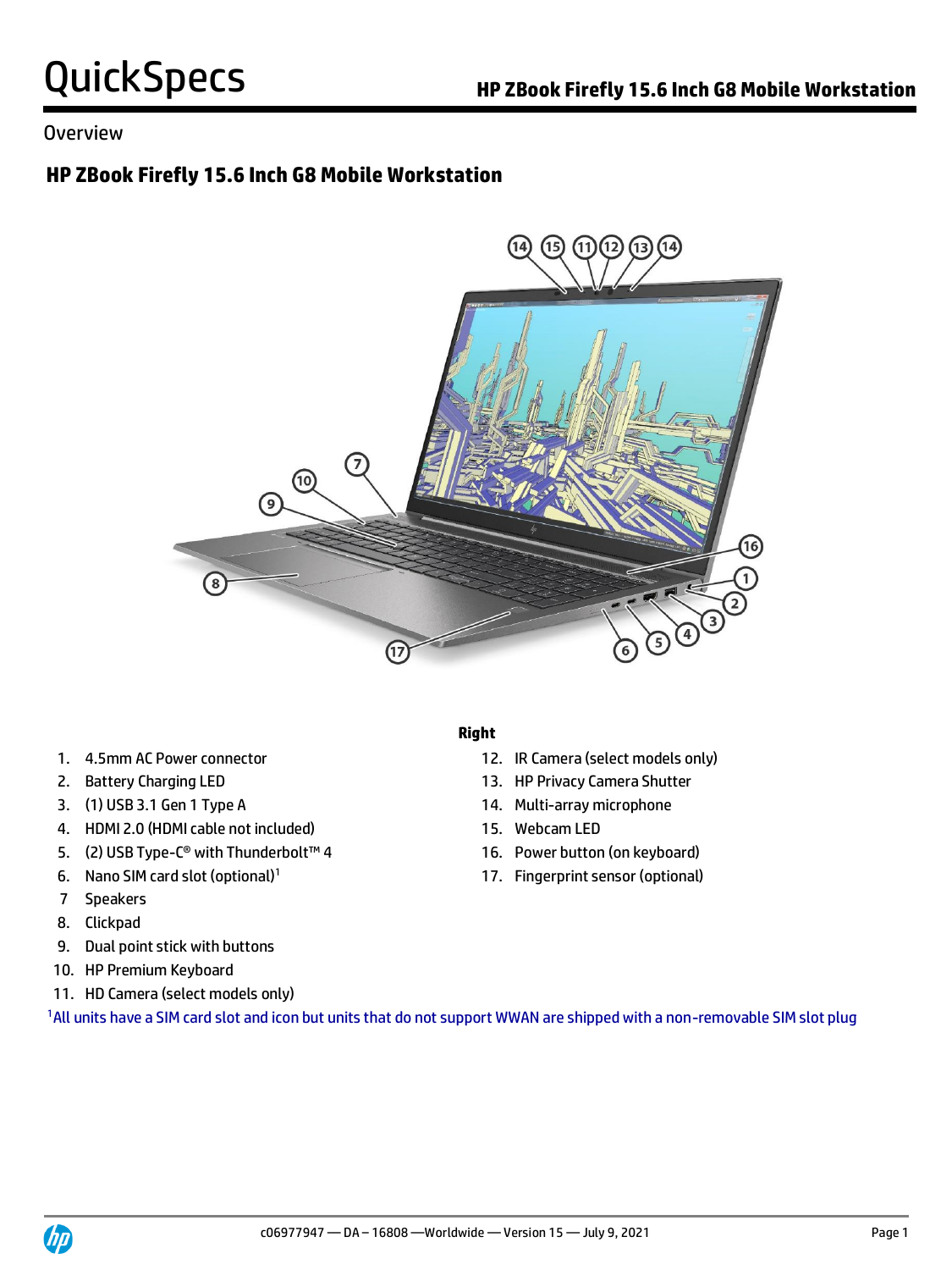

### **Left**

- 1. Nano security lock slot (cable lock sold separately) 3. Headphone/microphone combo jack
- 
- 
- 2. (1) USB 3.1 Gen 1 Type A charging port 4. HP Smart Card Reader (optional)

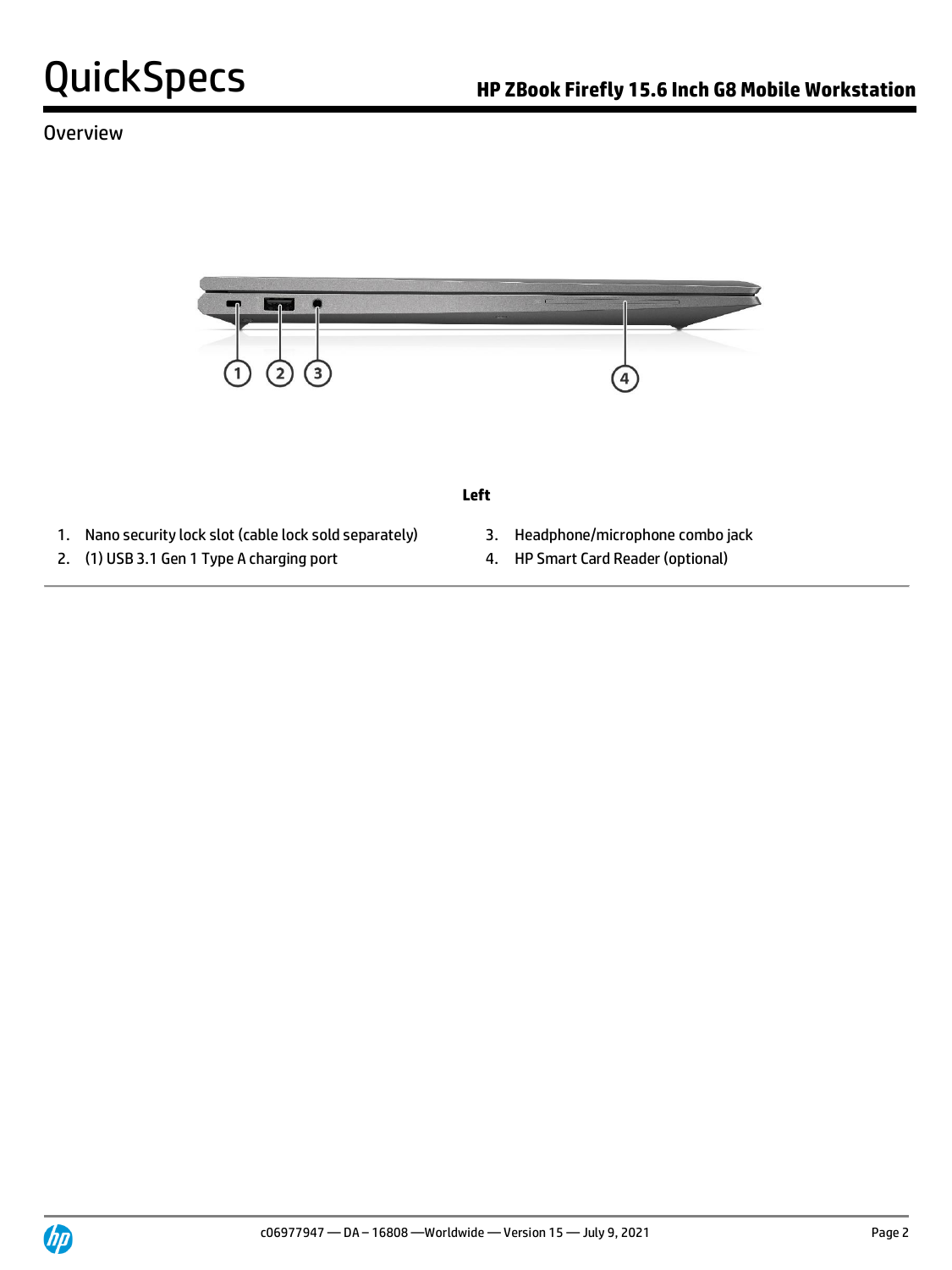

**Bottom**

1. Fan Venting

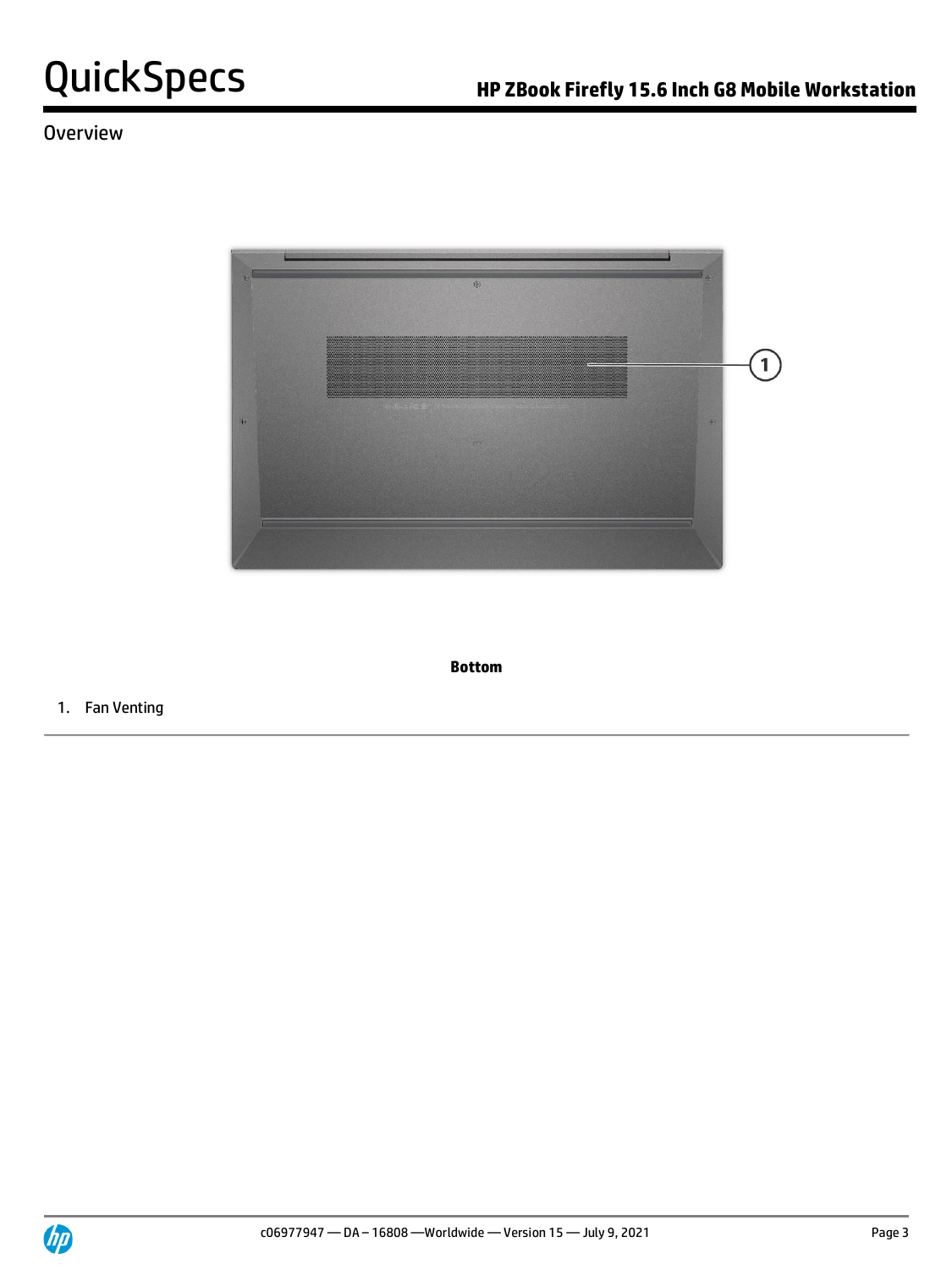# **At A Glance**

- Work anywhere without compromising on performance or security with Windows 10 Pro<sup>1</sup>, powered by HP's collaboration and connectivity technology.
- Open large files and run apps simultaneously for speedy multitasking and productivity with the NVIDIA® T500 graphics with 4GB of video memory.
- Bring your ideas to life quickly and effectively with the latest 10th gen quad core Intel® Core™ processors<sup>2</sup> with up to 4.7 GHz of acceleration when you need it most.<sup>3</sup>
- Strenuously tested to meet ISV certification and deliver superb performance and support with leading software providers, including Autodesk.<sup>4</sup>
- Instantly protect against visual hacking with HP Sure View Reflect<sup>6</sup> and defend against firmware and malware attacks with HP Sure Start Gen7<sup>7</sup>, HP Sure Sense<sup>8</sup> and HP Tamper Lock<sup>9</sup> tamper detection sensor.
- Built with the environment in mind, this ZBook includes recycled ocean-bound plastics<sup>10</sup>, plastic-free packaging, a reduction in hazardous material and ultra-efficient power consumption.
- The keyboard has been re-imagined with rubber domes, power button, and a quiet clickpad for a more comfortable, intuitive, and quiet experience. Easily input numbers with a dedicate number pad.
- Choice of modern viewing experiences:
	- (39.6 cm) 15.6" diagonal, FHD (1920 x 1080), IPS, anti-glare, 400 nits, low power 100% sRGB
	- (39.6 cm) 15.6" diagonal, 4K UHD (3840 x 2160), IPS, anti-glare, 400 nits, 100% sRGB
	- (39.6 cm) 15.6" diagonal, FHD (1920 x 1080), IPS, anti-glare, 250 nits, 45% NTSC
	- (39.6 cm) 15.6" diagonal, FHD (1920 x 1080), IPS, anti-glare, 1000 nits, 72% NTSC, HP Sure View Reflect integrated
	- (39.6 cm) 15.6" diagonal, FHD (1920 x 1080), touch, IPS, anti-glare, 250 nits, 45% NTSC
- Designed for ultimate durability, this ZBook undergoes brutal MIL-STD 810H <sup>11</sup> tests to help ensure this PC keeps rolling through your workday.
- Plug in to greater connectivity at your desktop with the HP Thunderbolt Dock (120W) for lightning-fast Thunderbolt™ 4<sup>12</sup> transfers and the flexibility to run up to two external 4K displays.<sup>13,14</sup>
- Work without limits in any location with up to 2TB<sup>15</sup> of local PCIe storage.
- 170 degree clamshell hinges lay almost flat, for easy collaboration and comfortable viewing at every angle.
- No need to risk riding someone else's network when you have your own. Optional 4G LTE<sup>16</sup> or 5G<sup>18</sup> leverages the SIM card from your wireless provider for enhanced security.
- A completely revamped standby system means you're ready to work the moment inspiration strikes. With no sleep mode and no off mode, the modern standby keeps your rig connected and on demand whenever you need it.
- Improve connectivity while on Wi-Fi® with HP Extended Range Wireless LAN that allows greater distance from transmission point and fast data throughput at shorter ranges.<sup>17</sup>

<sup>1</sup>Not all features are available in all editions or versions of Windows. Systems may require upgraded and/or separately purchased hardware, drivers, software or BIOS update to take full advantage of Windows functionality. Windows 10 is automatically updated, which is always enabled. ISP fees may apply and additional requirements may apply over time for updates. See http://www.windows.com.

<sup>2</sup>Multicore is designed to improve performance of certain software products. Not all customers or software applications will necessarily benefit from use of this technology. Performance and clock frequency will vary depending on application workload and your hardware and software configurations. Intel's numbering, branding and/or naming is not a measurement of higher performance.

3 Intel® Turbo Boost technology requires a PC with a processor with Intel Turbo Boost capability. Intel Turbo Boost performance varies depending on hardware, software and overall system configuration. See www.intel.com/technology/turboboost for more information.

<sup>4</sup>Autodesk software sold separately.

<sup>6</sup>HP Sure View Reflect integrated privacy screen is an optional feature that must be configured at purchase and operates in landscape orientation.

<sup>7</sup>HP Sure Start Gen6 is available 2021 on select HP PCs and requires Windows 10.

<sup>8</sup>HP Sure Sense requires Windows 10 Pro or Enterprise. See product specifications for availability.

10Speaker enclosure component made with 5% ocean bound plastic as of 2/3/2020.

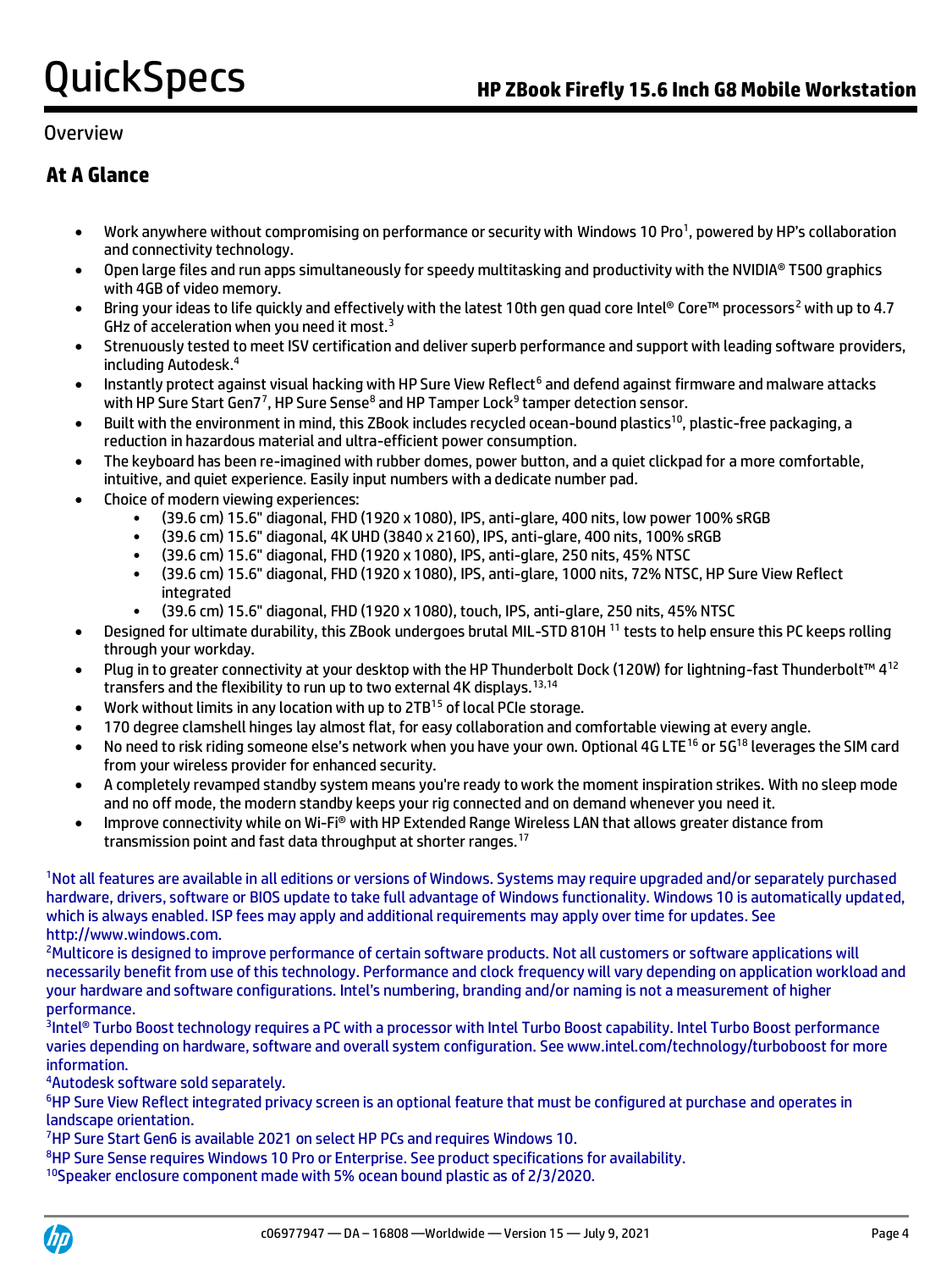<sup>11</sup>Testing is not intended to demonstrate fitness of U.S. Department of Defense (DoD) contract requirements or for military use. Test results are not a guarantee of future performance under these test conditions. Accidental damage requires an optional HP Accidental Damage Protection Care Pack.

<sup>12</sup>HP Thunderbolt Dock with Thunderbolt™ 3 (120Wsold separately.

13External displays sold separately.

<sup>14</sup>Optional hybrid graphics is required to run up to two external 4K displays.

 $15$ For hard drives, GB = 1 billion bytes. TB = 1 trillion bytes. Actual formatted capacity is less. Up to 30GB (for Windows 10) of system disk is reserved for system recovery software.

<sup>16</sup>4G LTE requires separately purchased service contract, and configuration at purchase. Check with service provider for coverage and availability in your area. Connection speeds will vary due to location, environment, network conditions, and other factors. 4G LTE not available on all products, in all regions.

<sup>17</sup>Based on internal testing vs. previous generation product with 802.11ac wireless LAN module.

<sup>18</sup>WWAN modules for 5G ready platforms are optional features that can be configured at purchase or added later by the customer. 5G module supports AT&T and T-Mobile networks in the U.S. Module designed for 5G networks as carriers deploy Evolved-Universal Terrestrial Radio Access New Radio Dual Connectivity (ENDC) with both 100Mhz of 5G NR and LTE channel bandwidth, using 256QAM 4x4 as defined by 3GPP, requires activation and separately purchased service contract. Check with service provider for coverage and availability in your area. Connection, upload and download speeds will vary due to network, location, environment, network conditions, and other factors. 5G not available on all products, in all regions. Backwards compatible to 4G LTE and 3G HSPA technologies. 5G module planned to be available in select countries, where carrier supported.

## **NOTE: See important legal disclosures for all listed specs in their respective feature sections.**

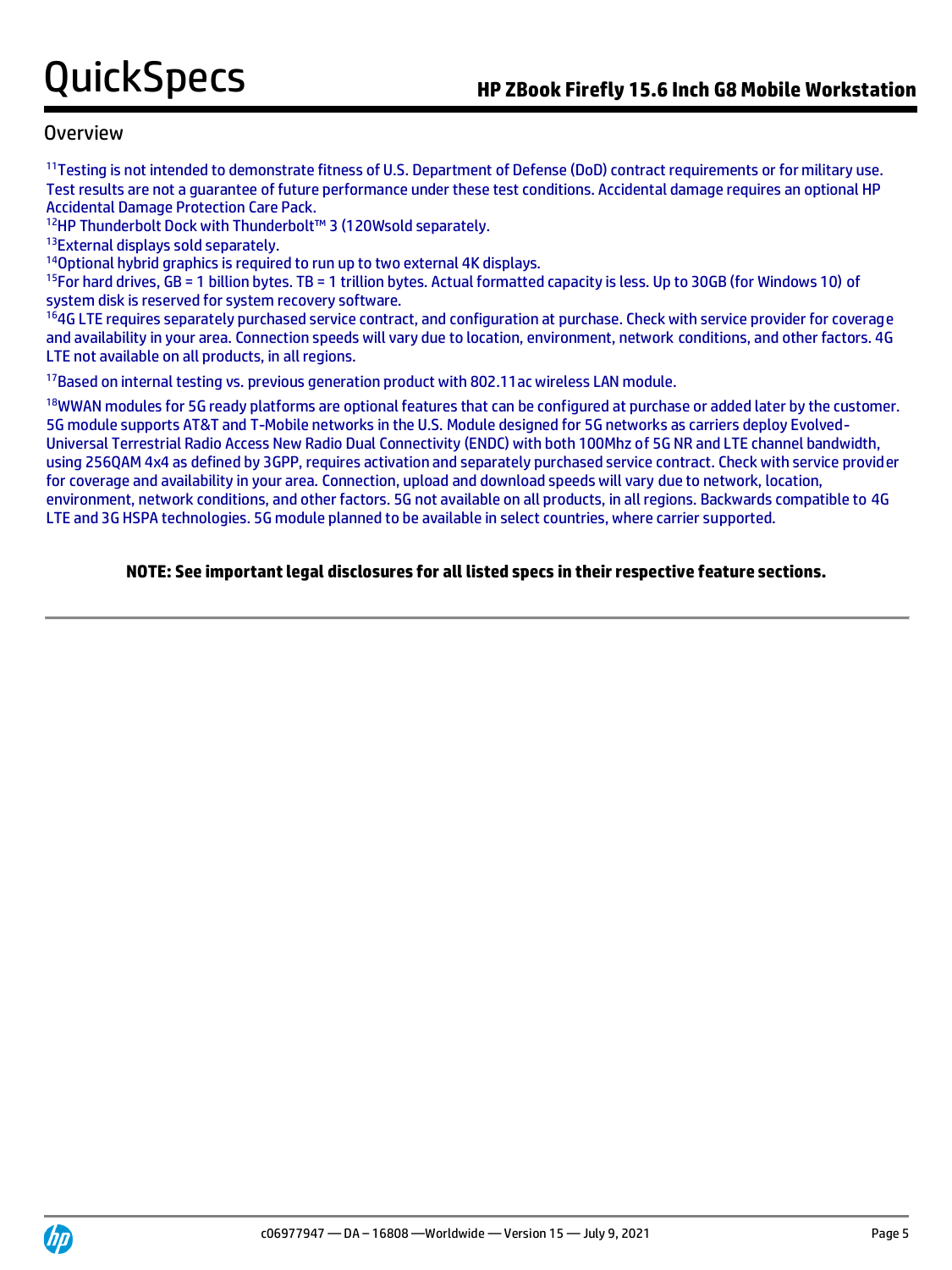## **OPERATING SYSTEM**

| <b>Preinstalled OS</b>   | Windows 10 Pro 64 - HP recommends Windows 10 Pro for business. <sup>1</sup><br>Windows 10 Home $641$<br>Windows 10 Home Single Language 641<br>Windows 10 Pro 64 <sup>1</sup><br>FreeDOS 3.0 |
|--------------------------|----------------------------------------------------------------------------------------------------------------------------------------------------------------------------------------------|
| Web support OS           | Windows 10 Enterprise 64 <sup>1</sup>                                                                                                                                                        |
| <b>Supported Version</b> | For testing information on newer versions of Windows 10, please see:<br>https://support.hp.com/document/c05195282.                                                                           |

<sup>1</sup> Not all features are available in all editions or versions of Windows. Systems may require upgraded and/or separately purchased hardware, drivers, software or BIOS update to take full advantage of Windows functionality. Windows 10 is automatically updated, which is always enabled. ISP fees may apply and additional requirements may apply over time for updates. Se[e http://www.windows.com.](http://www.windows.com/)

<sup>2</sup> Tested and documented only.

Note: HP tested Windows 10, version 1809 on this platform. For testing information on newer versions of Windows 10, please see https://support.hp.com/document/c05195282.

## **PROCESSOR**

11<sup>th</sup> Generation Intel® Core™ i7-1185G7 (3 GHz base frequency, up to 4.80 GHz with Intel® Turbo Boost Technology, 12 MB cache, 4 cores) supporting Intel® vPro® technology 1,2,3,4,5

11<sup>th</sup> Generation Intel® Core™ i7-1165G7 (2.80 GHz base frequency, up to 4.70 GHz with Intel® Turbo Boost Technology, 12 MB cache, 4 cores) 1,2,3,4

11<sup>th</sup> Generation Intel® Core™ i5-1145G7 (2.60 GHz base frequency, up to 4.40 GHz with Intel® Turbo Boost Technology, 8 MB cache, 4 cores) supporting Intel® vPro® technology 1,2,3,4,5

11<sup>th</sup> Generation Intel® Core™ i5-1135G7 (2.40 GHz base frequency, up to 4.20 GHz with Intel® Turbo Boost Technology, 8 MB cache, 4 cores) 1,2,3,4

<sup>1</sup> Multicore is designed to improve performance of certain software products. Not all customers or software applications will necessarily benefit from use of this technology. Performance and clock frequency will vary depending on application workload and your hardware and software configurations. Intel's numbering, branding and/or naming is not a measurement of higher performance.

<sup>2</sup> Processor speed denotes maximum performance mode; processors will run at lower speeds in battery optimization mode. 3 Intel® Turbo Boost performance varies depending on hardware, software and overall system configuration. See www.intel.com/technology/turboboost for more information.

<sup>4</sup> In accordance with Microsoft's support policy, HP does not support the Windows 8 or Windows 7 operating system on products configured with Intel and AMD 7th generation and forward processors or provide any Windows 8 or Windows 7 drivers on [http://www.support.hp.com.](http://www.support.hp.com/)

<sup>5</sup> For full Intel® vPro® functionality, Windows 10 Pro 64 bit, a vPro supported processor, vPro enabled chipset, vPro enabled wired LAN and/or WLAN card and TPM 2.0 are required. Some functionality requires additional 3rd party software in order to run. Se[e http://intel.com/vpro](http://intel.com/vpro)

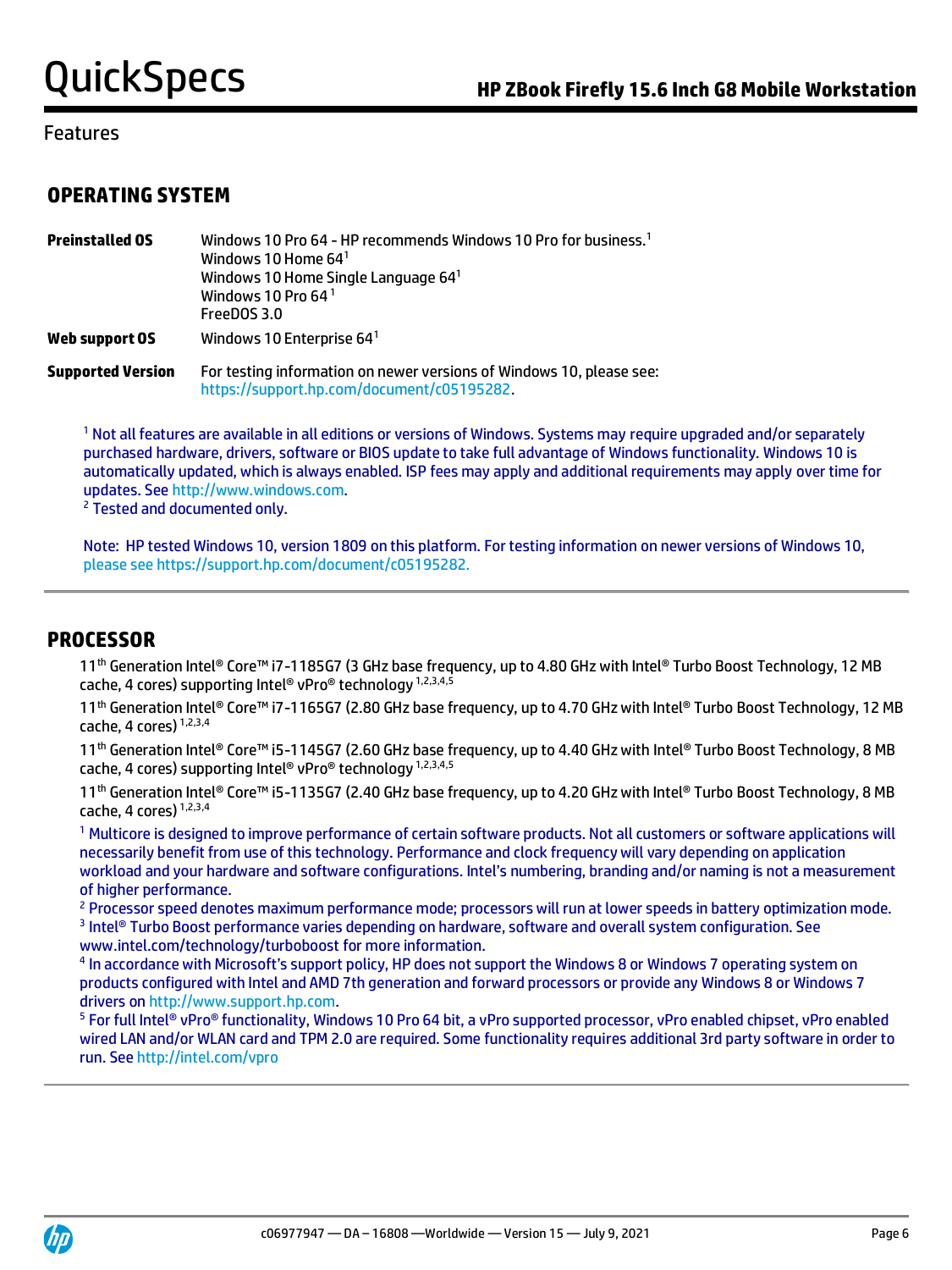# **CHIPSET**

Integrated in System on Chip (SOC)

# **GRAPHICS**

**Integrated** Intel<sup>®</sup> Iris<sup>®</sup> Xe Graphics<sup>1, 3, 5, 6,</sup>

**Discrete** NVIDIA® T500 (4 GB GDDR6 dedicated)2, 4

<sup>1</sup> UHD content required to view UHD images.

<sup>2</sup> Both UMA & Discrete configurations support 3 independent displays when on the HP Thunderbolt Dock G2 (120W) (sold separately) - Max. resolution = 2.5K @60Hz (DP1) & 2.5K @60Hz (DP2) & FHD (VGA) OR 4K @60Hz (one DP Port) & 4K @60Hz (Type-C output port using a Type C-to-DP adapter).

<sup>3</sup> Support HD decode, DX12, HDMI 2.0b, HDCP 2.3 via DP up to 4K @ 60Hz and via HDMI up to 4096x2304 @ 60Hz

<sup>4</sup> HDMI cable Sold Separately

<sup>5</sup> Shared video memory (UMA) uses part of the total system memory for video performance. System memory dedicated to video performance is not available for other use by other programs.

<sup>6</sup> Intel® Iris Xe Graphics is only supported with Dual Channel Memory configurations

## **DISPLAY**

### **Non-touch**

- (39.6 cm) 15.6" diagonal, FHD (1920 x 1080), IPS, anti-glare, 400 nits, low power, 100% sRGB 3,4
- (39.6 cm) 15.6" diagonal, 4K UHD (3840 x 2160), IPS, anti-glare, 400 nits, low power, 100% sRGB2,3,4
- (39.6 cm) 15.6" diagonal, FHD (1920 x 1080), IPS, anti-glare, 250 nits, 45% NTSC3,4
- (39.6 cm) 15.6" diagonal, FHD (1920 x 1080), IPS, anti-glare, 1000 nits, 72% NTSC, HP Sure View Reflect integrated privacy screen 1,3,4,5

### **Touch**

 $\bullet$  (39.6 cm) 15.6" diagonal, FHD (1920 x 1080), touch, IPS, anti-glare, 250 nits, 45% NTSC<sup>3,4,5</sup>

<sup>1</sup> HP Sure View Reflect is optional and must be configured at purchase.

<sup>2</sup> UHD content required to view UHD images.

- <sup>3</sup> Sold separately or as an optional feature.
- <sup>4</sup> Resolutions are dependent upon monitor capability, and resolution and color depth settings.
- <sup>5</sup> Actual brightness will be lower with HP Sure View Reflect or touch screen.

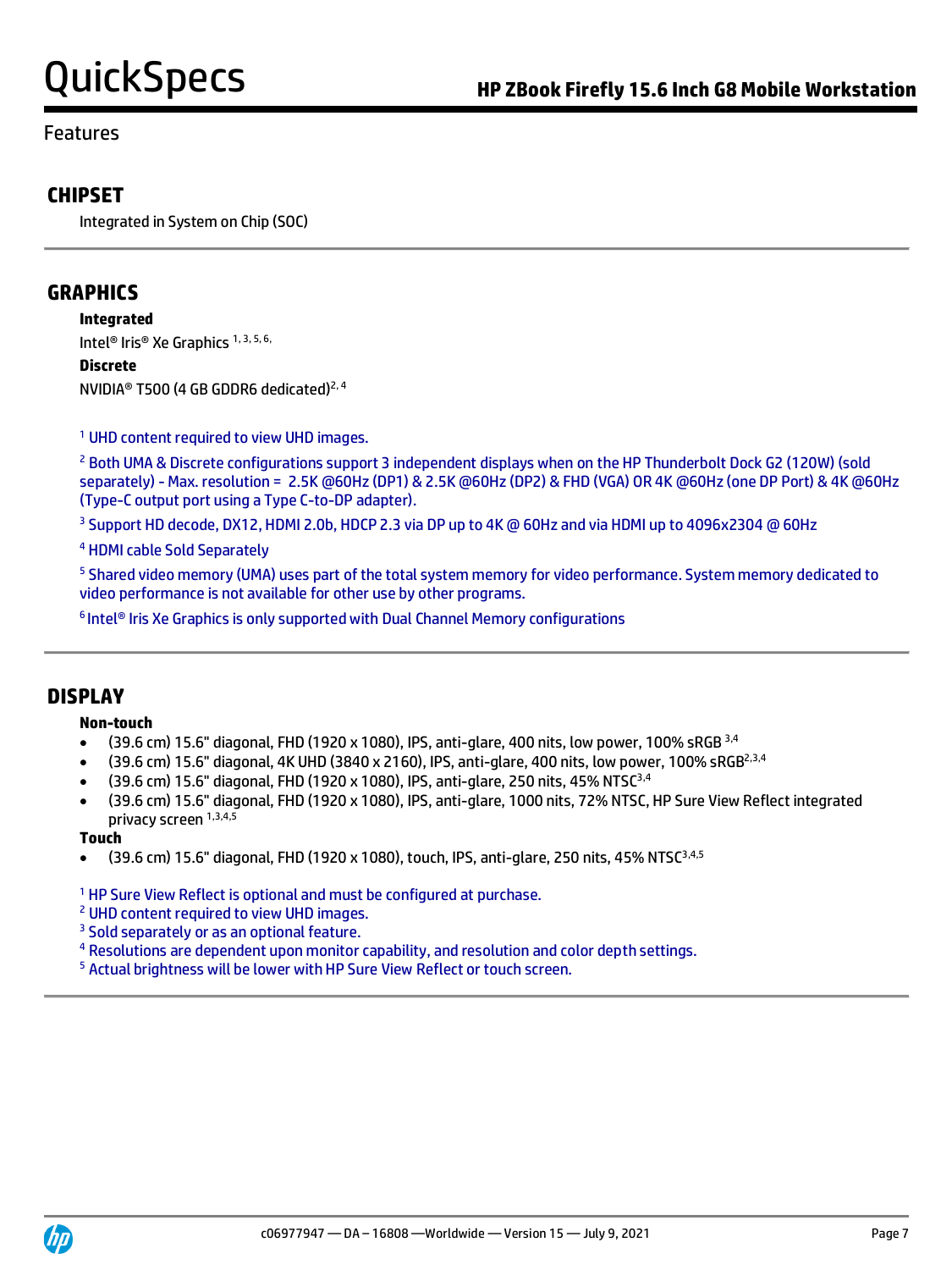# **STORAGE AND DRIVES\***

### **PCIe® NVMe™ M.2 2280 Storage**

256 GB PCIe® Gen3 x4 NVMe™ M.2 2280 TLC Self Encrypting (SED) Solid State Drive (SSD) 512 GB PCIe® Gen3 x4 NVMe™ M.2 2280 TLC Self Encrypting (SED) Solid State Drive (SSD) 256 GB PCIe® Gen3 x4 NVMe™ M.2 2280 TLC Solid State Drive (SSD) 512 GB PCIe® Gen3 x4 NVMe™ M.2 2280 TLC Solid State Drive (SSD) 1 TB PCIe® Gen3 x4 NVMe™ M.2 2280 TLC Solid State Drive (SSD) 2 TB PCIe® Gen3 x4 NVMe™ M.2 2280 TLC Solid State Drive (SSD) 256 GB PCIe® Gen3 x4 NVMe™ M.2 2280 TLC Value Solid State Drive (SSD) 128 GB PCIe® Gen3 x2 NVMe™ M.2 2280 TLC Solid State Drive (SSD)

### **Intel® Optane™ Memory H10 with Solid State Storage**

512 GB PCIe® Gen3 x4 NVMe™ M.2 2280 QLC Solid State Drive (SSD) + 32 GB Intel® Optane™ Memory<sup>1</sup>

1 Intel® Optane™ memory system acceleration does not replace or increase the DRAM in your system.

\* For storage drives, GB = 1 billion bytes. TB = 1 trillion bytes. Actual formatted capacity is less. Up to 35GB of disk is reserved for system recovery software.

## **DRIVE CONTROLLERS**

RAID: Not supported

M.2 Storage Bay (PCIe NVMe) PCIe Gen3 x4 lanes NVMe Solid State Drive

## **MEMORY**

**Maximum Memory** 64 GB DDR4-3200 non-ECC SDRAM 2 DDR4 SODIMMS Supports Dual Channel Memory<sup>3</sup> Slots are customer accessible / upgradeable

<sup>3</sup> Due to the non-industry standard nature of some third-party memory modules, we recommend HP branded memory to ensure compatibility. If you mix memory speeds, the system will perform at the lower memory speed.

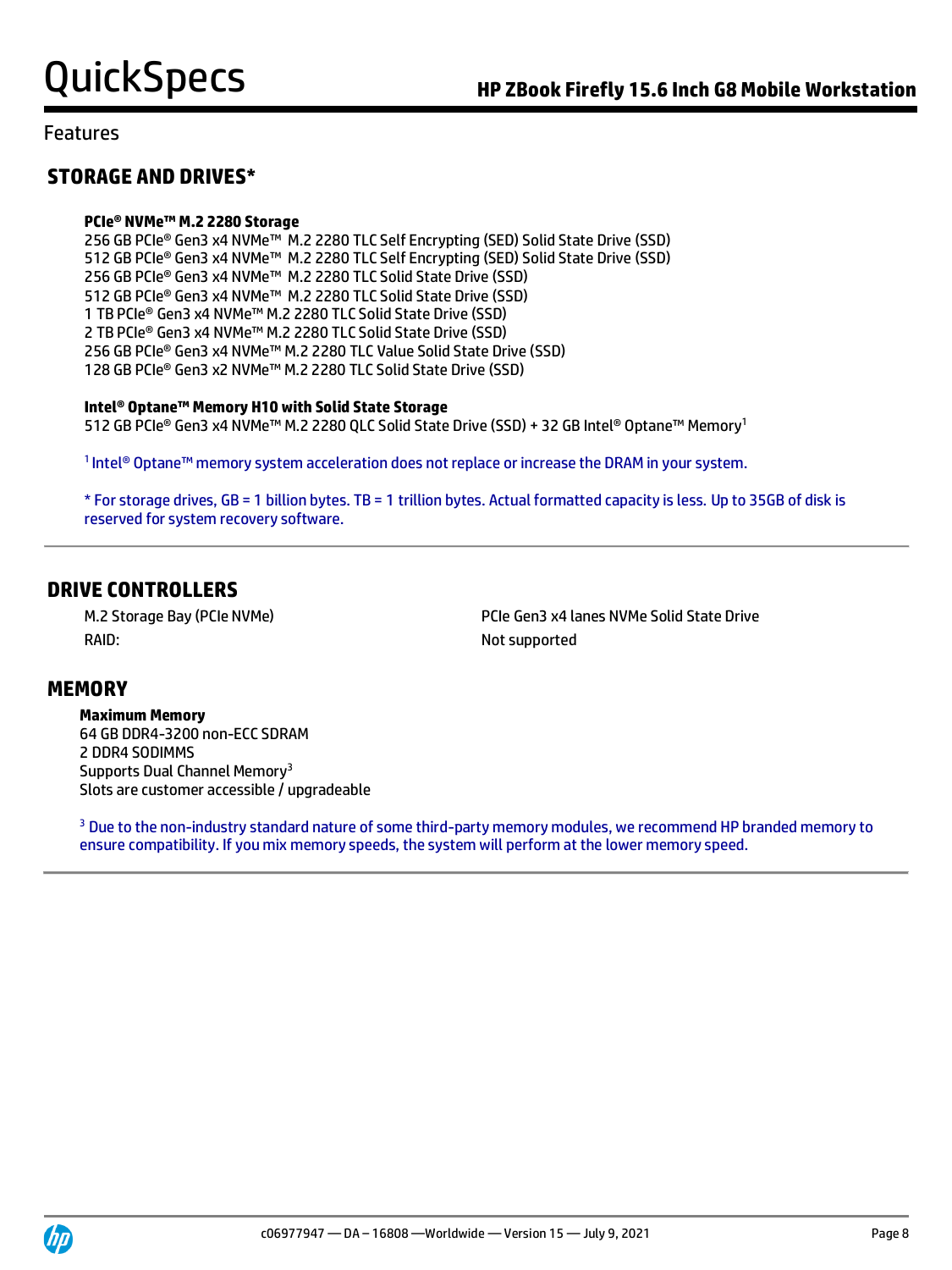# **NETWORKING/COMMUNICATIONS**

### **WLAN**

Intel® Wi-Fi 6 AX201 (2x2) and Bluetooth® 5.2 combo, non-vPro® 1

<sup>1</sup>Wireless access point and Internet service required and sold separately. Availability of public wireless access points limited. The specifications for Wi-Fi 6 (802.11ax WLAN) are draft specifications and are not final. If the final specifications differ from the draft specifications, it may affect the ability of the notebook to communicate with other 802.11ax WLAN devices. Only available in countries where 802.11ax is supported.

### **WWAN\***

Intel® XMM™ 7360 LTE Advanced CAT 9**<sup>1</sup>** Qualcomm® Snapdragon™ X55 5G Modem**<sup>2</sup>**

<sup>1</sup> WWAN is an optional feature and requires factory configuration with the appropriate panel (identified at point of purchase) and separately purchased service contract. Check with service provider for coverage and availability in your area. Connection speeds will vary due to location, environment, network conditions, and other factors. 4G LTE not available on all products, and in all regions.

\*WWAN capabilities can be configured at the time of purchase by select a panel that indicates it is "for WWAN". "For WWAN" panels include the antenna required to support the 4G LTE or 5G module. The 4G LTE or 5G module does not need to be selected at the time of purchase; furthermore, the supported 4G LTE or 5G module can be purchased at a later time and the unit can be upgraded with the 4G LTE or 5G module at a later time.

<sup>2</sup> 5G module is an optional feature that must be configured at purchase. AT&T and T-Mobile networks supported in the U.S. Module designed for 5G networks as carriers deploy Evolved-Universal Terrestrial Radio Access New Radio Dual Connectivity (ENDC) with both 100Mhz of 5G NR and LTE channel bandwidth, using 256QAM 4x4 as defined by 3GPP, requires activation and separately purchased service contract. Check with service provider for coverage and availability in your area. Connection, upload and download speeds will vary due to network, location, environment, network conditions, and other factors. 5G not available on all products, in all regions. Backwards compatible to 4G LTE and 3G HSPA technologies. 5G module planned to be available in select countries, where carrier supported.

### **Optional Near Field Communication (NFC) module**

## **AUDIO/MULTIMEDIA**

### **Audio**

Audio by Bang & Olufsen, dual stereo speakers, HP World Facing Microphone dual array digital microphone, functions keys for volume up and down, combo microphone/headphone jack, HD audio

## **Camera1, 2**

720p HD webcam with IR 720p HD webcam

## <sup>1</sup> HD content required to view HD images.

<sup>2</sup> Windows Hello face authentication utilizes a camera specially configured for near infrared (IR) imaging to authenticate and unlock Windows devices as well as unlock your Microsoft Passport.

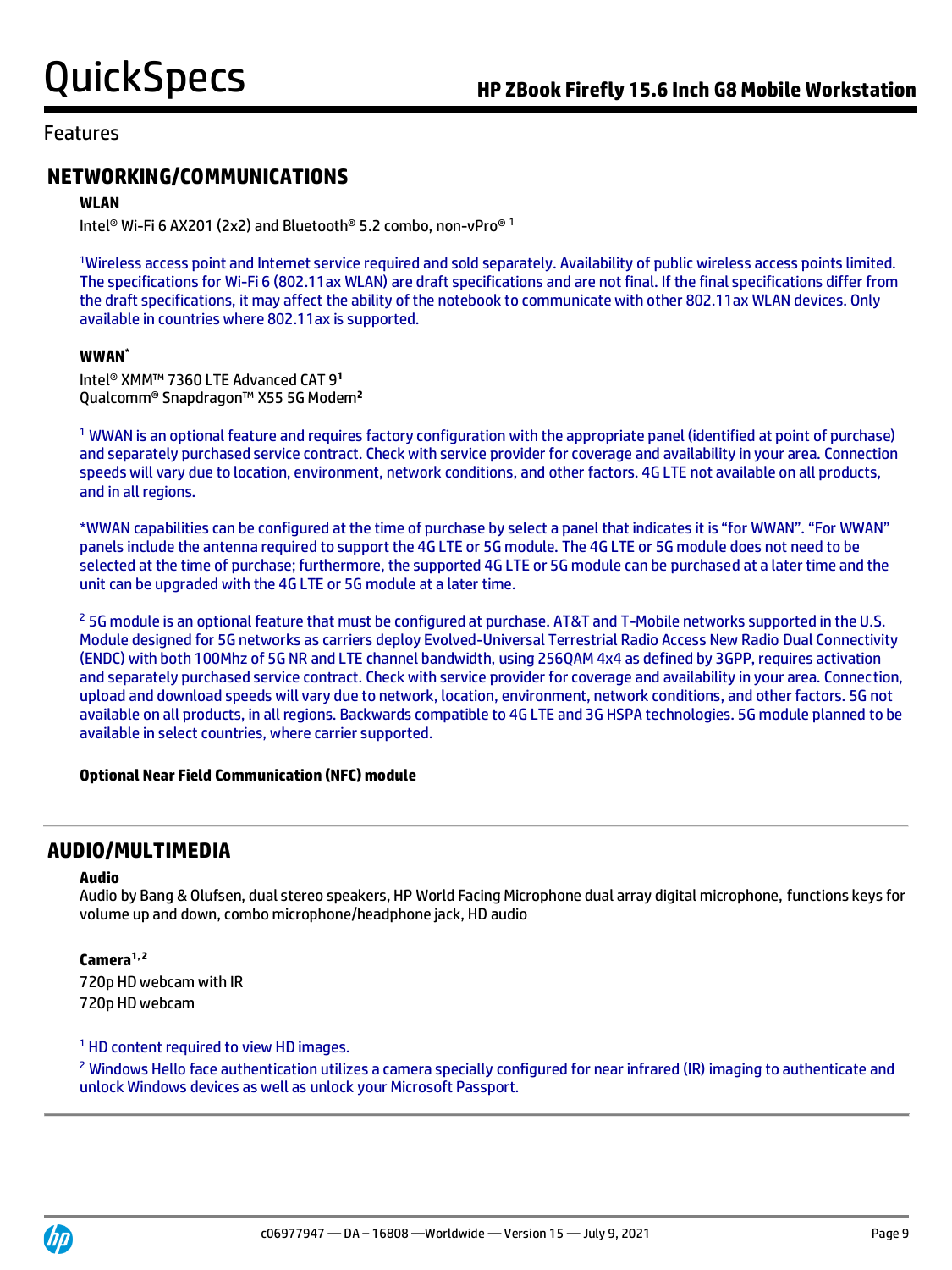# **KEYBOARDS/POINTING DEVICES/BUTTONS & FUNCTION KEYS**

### **Keyboard**

HP Premium Quiet Keyboard, full-size with NumPad, spill-resistant, backlit, with DuraKeys, clickpad with image sensor and glass surface, multi-touch gestures and taps enabled

HP Premium Quiet Keyboard, full-size with NumPad, spill-resistant, with DuraKeys, clickpad with image sensor and glass surface, multi-touch gestures and taps enabled

### **Pointing Devices**

Dual pointstick; Clickpad with multi-touch gestures enabled, taps enabled as default; Microsoft Precision Touchpad Default Gestures Support

# **SOFTWARE AND SECURITY**

## **Software**

Bing search for IE11 Buy Office HP Hotkey Support HP Noise Cancellation Software HP Performance Advisor (download only)<sup>9</sup> HP Recovery Manager HP ZCentral Remote Boost Software (download only)<sup>2</sup> HP Support Assistant<sup>1</sup> Native Miracast support <sup>5</sup> HP Connection Optimizer<sup>10</sup> HP PC Hardware Diagnostics UEFI HP PC Hardware Diagnostics Windows HP Privacy Settings HP Programmable Key HP QuickDrop<sup>20</sup> HP Touchpoint Customizer myHP Tile™<sup>21</sup> HP Smart Support<sup>23</sup>

## **Security Management**

Absolute persistence module <sup>7</sup> HP Device Access Manager HP FingerPrint Sensor HP Manageability Integration Kit SCCM Gen6<sup>12</sup> HP Power On Authentication HP Support Assistant<sup>8</sup> Security lock slot<sup>13</sup> Nano Security lock slot<sup>13</sup> Trusted Platform Module TPM 2.0 Embedded Security Chip Master Boot Record security Pre-boot authentication Microsoft Defender<sup>11</sup> HP Client Security Manager Gen7 18 HP BIOSphere Gen6 6 HP Sure Recover Gen4 14 HP Sure Recover with Embedded Reimaging Gen4 15 HP Sure Start Gen7 6, 16 HP Secure Erase 17 HP Sure Sense<sup>19</sup>

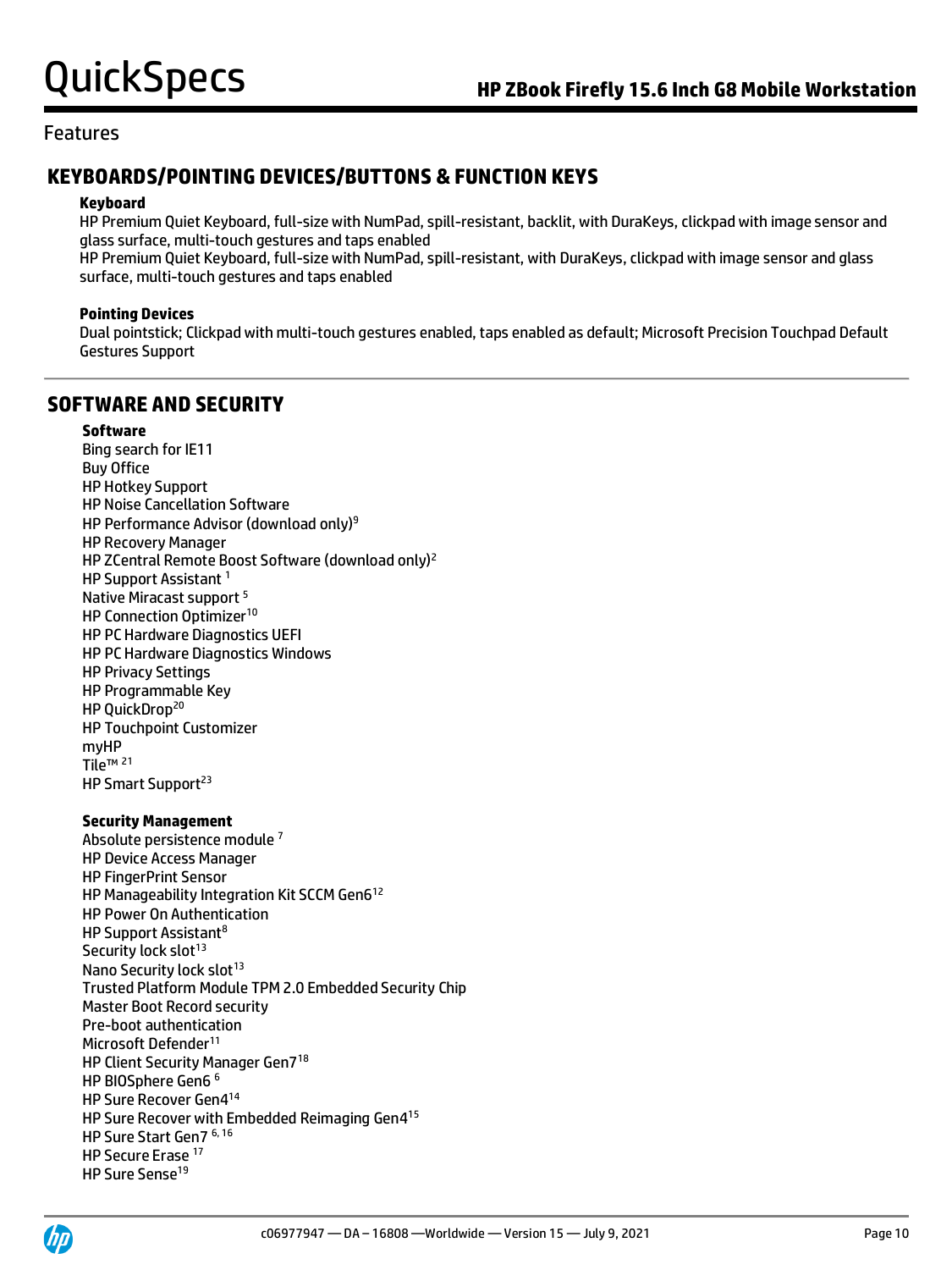HP Sure Admin<sup>22</sup> HP Sure Click HP Sure Run Gen3 HP Sure View Reflect HP Image Assistant Gen4.6 HP Proactive Security (DaaS) MS Bitlocker Encryption Self-Encrypting Drives Tamper Lock HP TPM Configuration Utility

Fingerprint reader (select models)

### **For more information on HP Client Security Software Suite, refer to** http://www.hp.com/go/clientsecurity**.**

<sup>1</sup> HP Support Assistant - Requires Windows and Internet Access.

<sup>2</sup> HP Z Central Remote Boost Software - The remote desktop solution for serious workstation users and their most demanding applications. Download at: http://www.hp.com/go/RGS. HP ZCentral Remote Boost does not come preinstalled on Z Workstations but can be downloaded and run on all Z desktop and laptops without license purchase. With non-Z sender devices, purchase of perpetual individual license or perpetual floating license per simultaneously executing versions and purchase of ZCentral Remote Boost Software Support is required. RGS requires Windows, RHEL (7 or 8), UBUNTU 18.04 LTS, or HP ThinPro 7 operating systems. MacOS (10.13 or newer) operating system is only supported on the receiver side. Requires network access. The software is available for download at hp.com/ZCentralRemoteBoost.

<sup>5</sup> Miracast is a wireless technology your PC can use to project your screen to TVs, projectors, and streaming media players that also support Miracast. You can use Miracast to share what you're doing on your PC and present a slide show. For more information: http://windows.microsoft.com/en-us/windows-8/project-wireless-screen-miracast.

<sup>6</sup> HP BIOSphere Gen6 is available on select HP Pro, Elite and ZBook PCs. See product specifications for details. Features may vary depending on the platform and configurations.

<sup>7</sup> Absolute agent is shipped turned off, and will be activated when customers activate a purchased subscription. Subscriptions can be purchased for terms ranging multiple years. Service is limited, check with Absolute for availability outside the U.S. The Absolute Recovery Guarantee is a limited warranty. Certain conditions apply. For full details visit:

http://www.absolute.com/company/legal/agreements/computrace-agreement. Data Delete is an optional service provided by Absolute Software. If utilized, the Recovery Guarantee is null and void. In order to use the Data Delete service, customers must first sign a Pre-Authorization Agreement and either obtain a PIN or purchase one or more RSA SecurID tokens from Absolute Software.

9 HP Performance Advisor Software - HP Performance Advisor is ready and waiting to help you get the most out of your HP Workstation from day one—and every day after. Learn more or download at: https://www8.hp.com/us/en/workstations/performance-advisor.html <sup>10</sup> HP Connection Optimizer requires Windows 10.

<sup>11</sup> Microsoft Defender Opt in and internet connection required for updates.

<sup>12</sup> HP Manageability Integration Kit can be downloaded from http://www.hp.com/go/clientmanagement.

<sup>13</sup> Nano Security lock slot is Lock sold separately.

<sup>14</sup> HP Sure Recover Gen4: See product specifications for availability. Requires an open, wired network connection. You must back up important files, data, photos, videos, etc. before using HP Sure Recover to avoid loss of data.

<sup>15</sup> HP Sure Recover with Embedded Reimaging Gen3 is an optional feature which must be configured at purchase with a base unit that has the On System Recovery (OSR) module . See product specifications for availability You must back up important files, data, photos, videos, etc. before use to avoid loss of data. HP Sure Recover with Embedded Reimaging (Gen1) does not support platforms with Intel® Optane™. <sup>16</sup> HP Sure Start Gen6 is available on select HP PCs with Intel processors. See product specifications for availability.

17 For the methods outlined in the National Institute of Standards and Technology Special Publication 800-88 "Clear" sanitation method. HP Secure Erase does not support platforms with Intel® Optane™.

<sup>18</sup> HP Client Security Manager Gen7 requires Windows and is available on select HP Pro, Elite and ZBook PCs. See product specifications for details.

<sup>19</sup> HP Sure Sense requires Windows 10. See product specifications for availability.

<sup>20</sup> Requires Internet access and Windows 10 PC preinstalled with HP QuickDrop app and either an Android device (phone or tablet) running Android 7 or higher with the Android HP QuickDrop app, and /or an iOS device (phone or tablet) running iOS 12 or higher with the iOS HP QuickDrop app.

<sup>21</sup> Some features require

optional subscription to Tile Premium. Tile application for Windows 10

available for download from the Windows Store. Mobile phone app available for download from App Store and Google Play. Requires iOS 11 and greater or Android 6.0 and greater see https://support.thetileapp.com/hc/en-us/articles/200424778

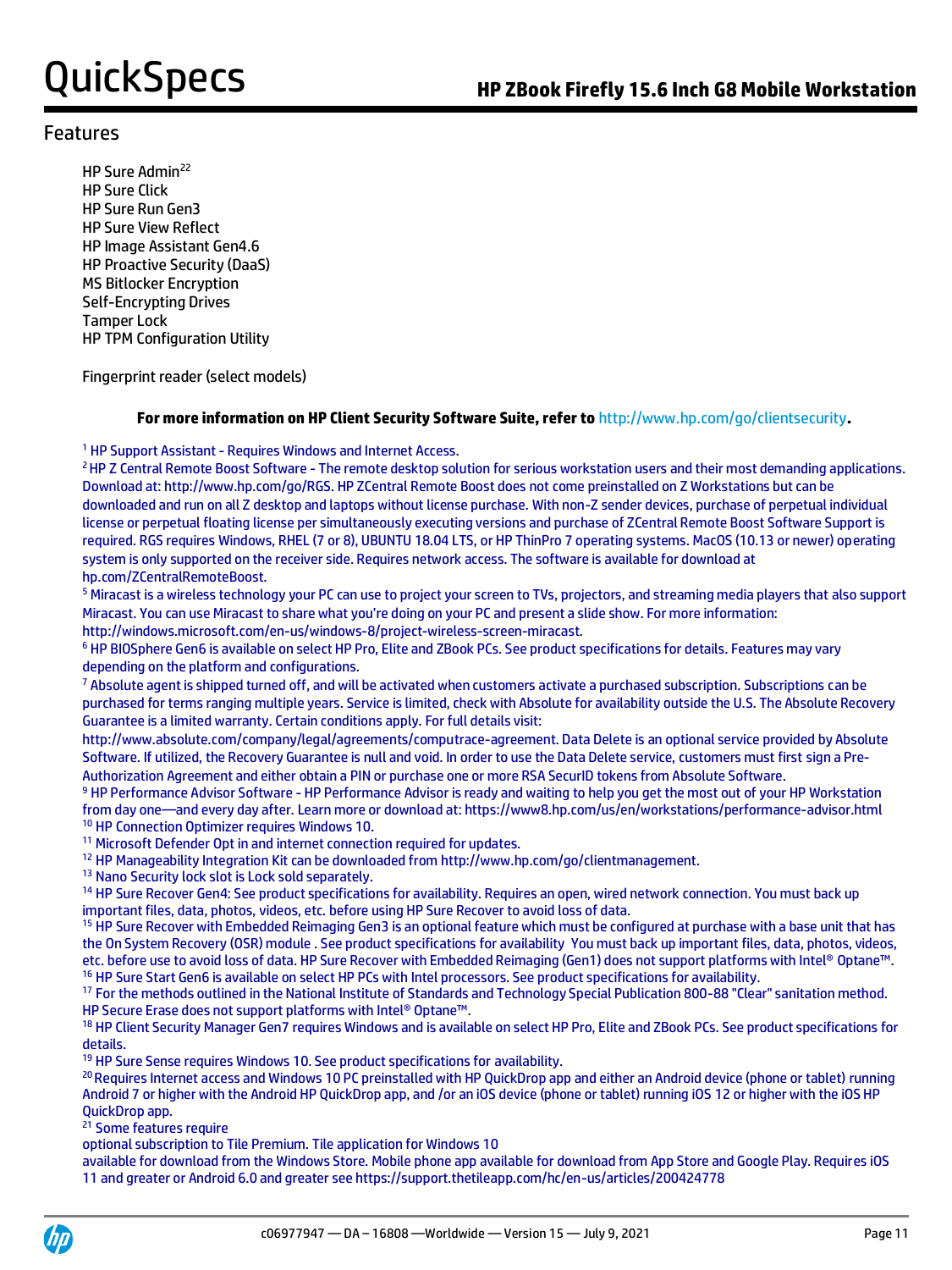for more information. HP Tile will function as long as the PC has battery power.

<sup>22</sup> HP Sure Admin requires Windows 10, HP BIOS, HP Manageability Integration Kit from http://www.hp.com/go/clientmanagement and HP Sure Admin Local Access Authenticator smartphone app from the Android or Apple store.

<sup>23</sup> HP Smart Support is available to commercial customers through your HP Service Representative and HP Factory Configuration Services; or it can be downloaded at: http://www.hp.com/smart-support. HP Smart Support automatically collects the telemetry necessary upon initial boot of the product to deliver device-level configuration data and health insights.

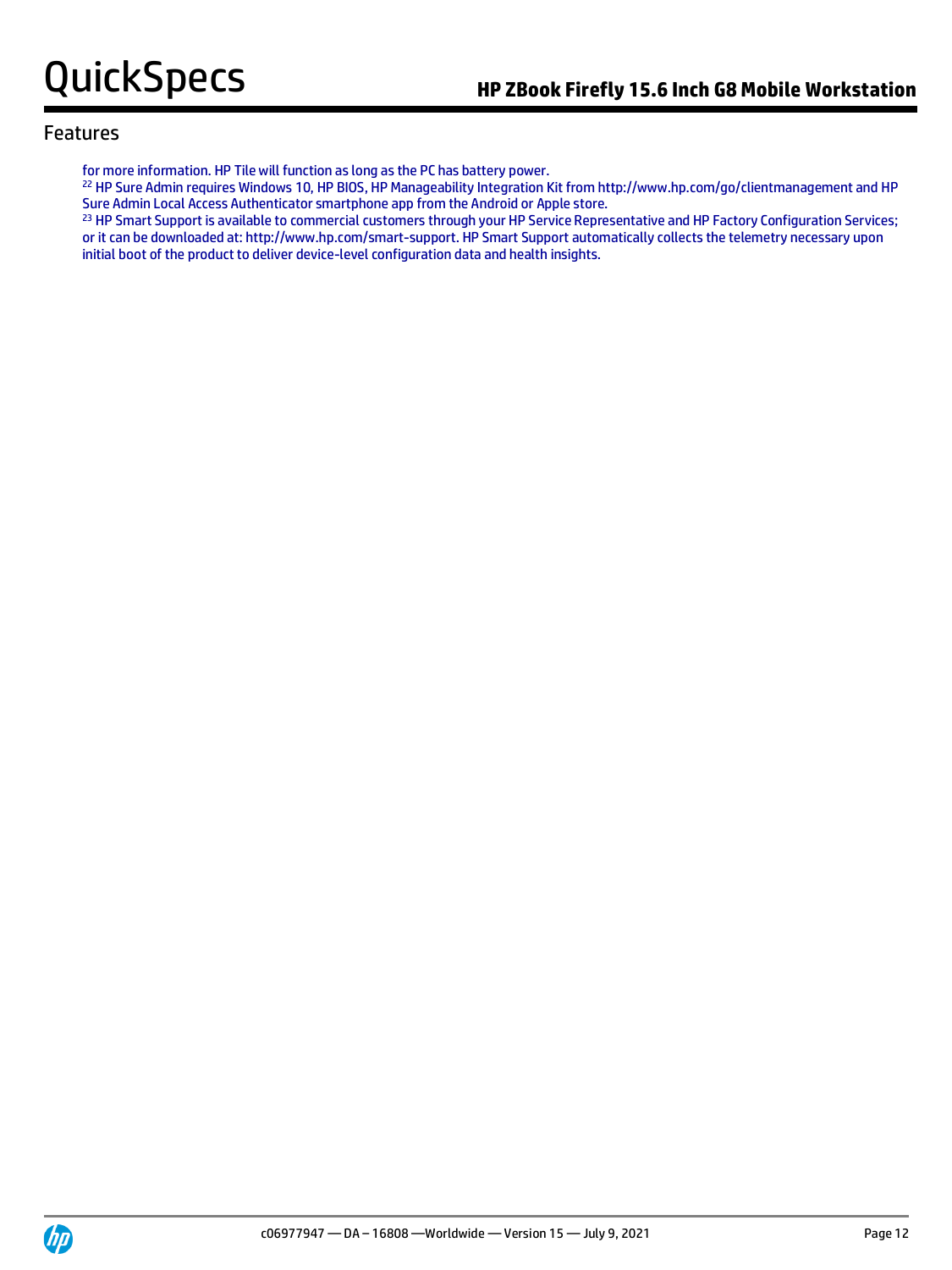## **POWER**

## **Power Supply**

Up to 14 hours<sup>1</sup>

HP Long Life 3-cell, 56 Wh Li-ion polymer<sup>2,4</sup>

HP Smart 65 W External AC Power Adapter<sup>3</sup> HP Smart 45 W External AC Power Adapter

Supports battery fast charge: approximately 50% in 30 minutes

<sup>1</sup> Battery life will vary depending on the product model, configuration, loaded applications, features, use, wireless functionality and power management settings. The maximum capacity of the battery will naturally decrease with time and usage. See MobileMark18 battery benchmark https://bapco.com/products/mobilemark-2018 for additional details.

<sup>2</sup> Supports HP Fast Charge Technology

<sup>3</sup>45W Power Adapter is not available with Discrete Graphics Configurations.

<sup>4</sup> Actual battery Watt-hours (Wh) will vary from design capacity. Battery capacity will naturally decrease with shelf life, time, usage, environment, temperature, system configuration, loaded apps, features, power management settings and other factors.

## **ENVIRONMENTAL**

ENERGY STAR<sup>®</sup> certified and EPEAT<sup>®</sup> Gold registered configurations available  $1$ 

Low halogen<sup>2</sup>

<sup>1</sup> Based on US EPEAT® registration according to IEEE 1680.1-2018 EPEAT®. Status varies by country. Visit www.epeat.net for more information.

<sup>2</sup> External power supplies, power cords, cables and peripherals are not low halogen. Service parts obtained after purchase may not be low halogen.

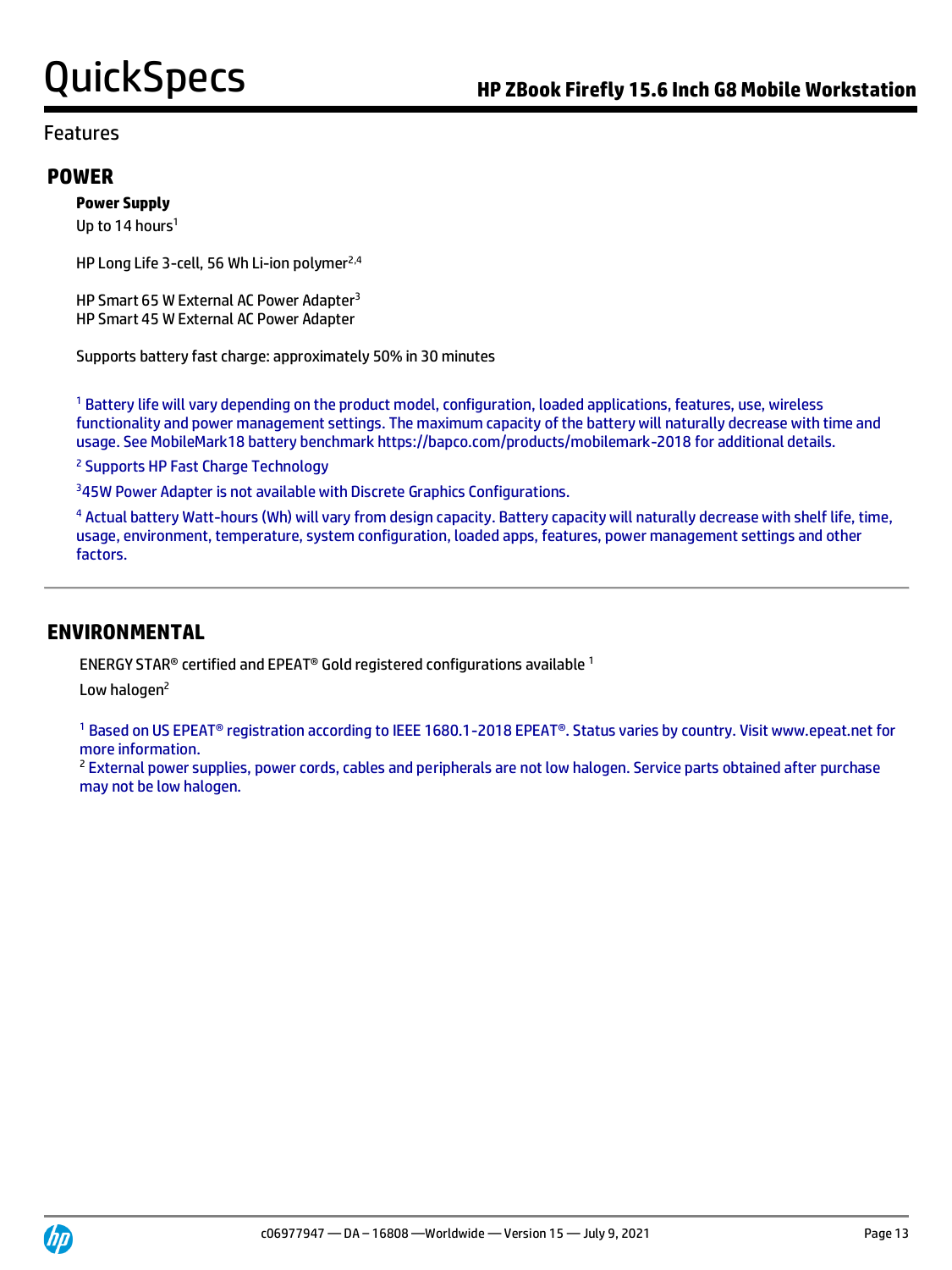# **WEIGHTS & DIMENSIONS**

## **Dimensions (w x d x h)**

35.95 x 23.36 x 1.92 cm 14.15 x 9.19 x 0.76 in

## **Weights**

Starting at 1.75kg (3.74 lb) Weight varies by configuration and components.

# **PORTS/SLOTS**

## **Left side**

1 headphone/microphone combo 1 SuperSpeed USB Type-A 5Gbps signaling rate (charging) [USB 3.1 Gen 1 Type A charging] 1 smart card reader (optional)

## **Right side**

1 4.5mm AC power connector 1 SuperSpeed USB Type-A 5Gbps signaling rate [USB 3.1 Gen 1 Type A] 1 HDMI 2.0b 2 Thunderbolt™ 4 with USB4™ Type-C® 40Gbps signaling rate\* (USB Power Delivery, DisplayPort™ 1.4, HP Sleep and Charge\*\*) [USB Type-C® with Thunderbolt™ 4] 1 Nano SIM Card Slot (optional)

\*SuperSpeed USB 20Gbps signaling rate is not available directly from the port. \*\*HP Sleep and Charge requires USB Type-A/Type-C charging protocol standard cable or dongle with external device for full functionality.

# **SERVICE AND SUPPORT**

3-year limited warranty options available, depending on country. Batteries have a default one-year limited warranty except for Long Life Batteries which will have same 1-year or 3-year limited warranty as the platform. Optional<sup>1</sup> HP Care Pack Services are extended service contracts which go beyond your standard limited warranties. To choose the right level of service for your HP product, use the HP Care Pack Services Lookup Tool at [http://www.hp.com/go/cpc.](http://www.hp.com/go/cpc)

<sup>1</sup>Sold separately or as an optional feature. Service levels and response times for HP Care Packs may vary depending on your geographic location. Service starts on date of hardware purchase. Restrictions and limitations apply. HP services are governed by the applicable HP terms and conditions of service provided or indicated to Customer at the time of purchase. Customer may have additional statutory rights according to applicable local laws, and such rights are not in any way affected by the HP terms and conditions of service or the HP Limited Warranty provided with your HP Product. Consult your local HP Customer Support Center for details.

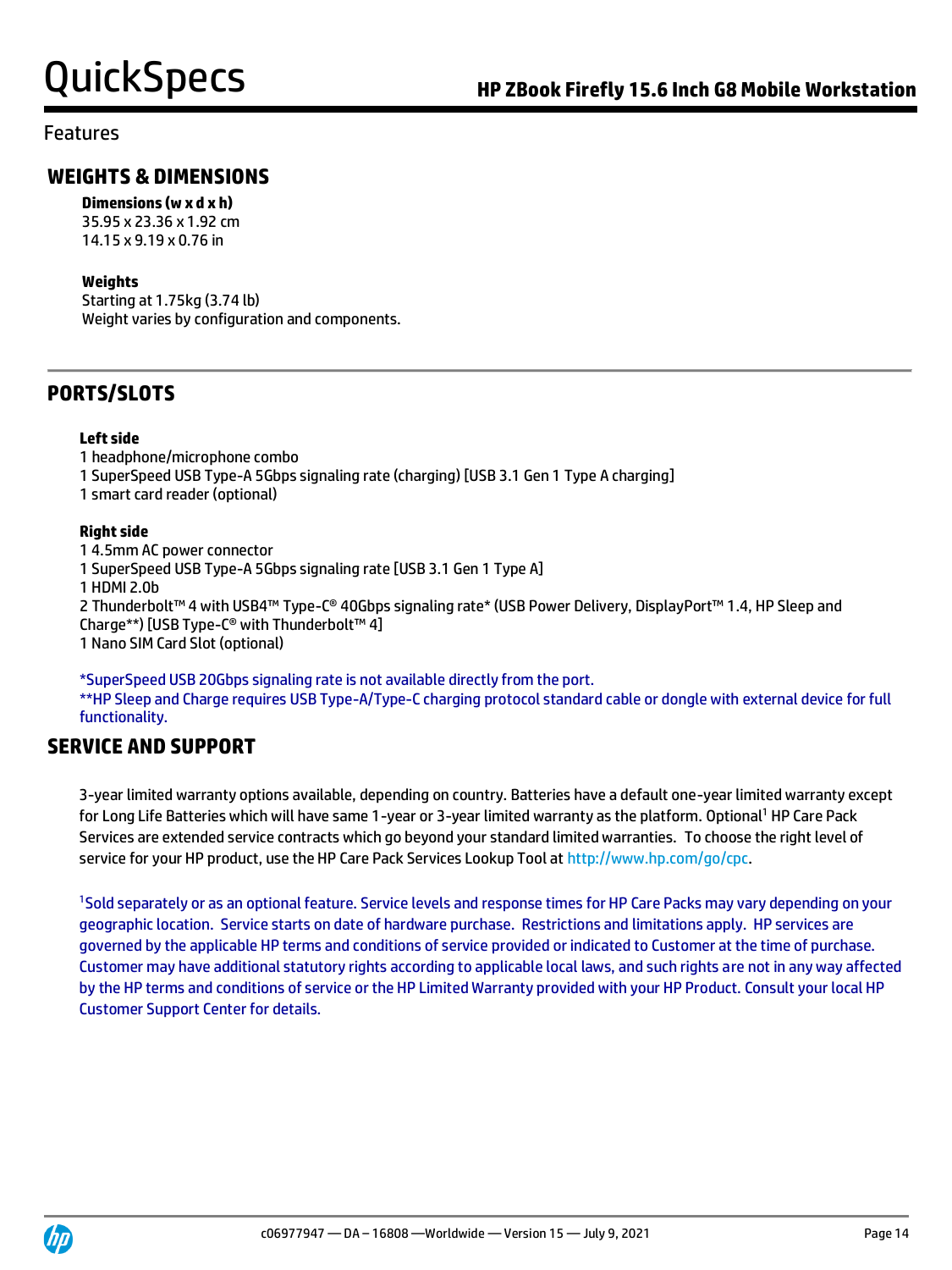# Technical Specifications – System Unit

# **SYSTEM UNIT**

| <b>Stand-Alone Power</b><br><b>Requirements (AC Power) Voltage</b> | <b>Nominal Operating</b>                          | 19.5V                                                              |                                                            |  |
|--------------------------------------------------------------------|---------------------------------------------------|--------------------------------------------------------------------|------------------------------------------------------------|--|
|                                                                    | <b>Average Operating</b>                          |                                                                    | System in idle mode                                        |  |
|                                                                    | Power(idle)                                       | <b>WIN10</b>                                                       | <b>UMA 2.3W</b><br><b>DIS 2.6W</b>                         |  |
|                                                                    | <b>Integrated graphics</b>                        | Yes                                                                |                                                            |  |
|                                                                    | <b>Discrete Graphics</b>                          | Yes                                                                |                                                            |  |
|                                                                    | <b>Max Operating Power</b>                        | Discrete < 65W<br>UMA < 45W                                        |                                                            |  |
| <b>Temperature</b>                                                 | <b>Operating</b>                                  | 32° to 95° F (0° to 35° C) (Not Writing Optical)                   |                                                            |  |
|                                                                    | Non-operating                                     | $-4^{\circ}$ to 140° F ( $-20^{\circ}$ to 60° C) (writing optical) |                                                            |  |
| <b>Relative Humidity</b>                                           | <b>Operating</b>                                  | 10% to 90%, non-condensing                                         |                                                            |  |
|                                                                    | <b>Non-operating</b>                              |                                                                    | 5% to 95%, 101.6° F (38.7° C) maximum wet bulb temperature |  |
| <b>Shock</b>                                                       | <b>Operating</b>                                  | 40 G, 2 ms, half-sine                                              |                                                            |  |
|                                                                    | <b>Non-operating</b>                              | 200 G, 2 ms, half-sine                                             |                                                            |  |
| <b>Random Vibration</b>                                            | <b>Operating</b>                                  | $0.75$ qrms                                                        |                                                            |  |
|                                                                    | <b>Non-operating</b>                              | $1.50$ grms                                                        |                                                            |  |
| <b>Maximum Altitude</b>                                            | <b>Operating</b>                                  | -50 to 10,000 ft (-15.24 to 3,048 m)                               |                                                            |  |
| (unpressurized)                                                    | <b>Non-operating</b>                              | -50 to 40,000 ft (-15.24 to 12,192 m)                              |                                                            |  |
| <b>Planned Industry</b>                                            | <b>UL</b>                                         | Yes                                                                |                                                            |  |
| <b>Standard</b><br><b>Certifications</b>                           | <b>CSA</b>                                        | Yes                                                                |                                                            |  |
|                                                                    | <b>FCC Compliance</b>                             | Yes                                                                |                                                            |  |
|                                                                    | <b>ENERGY STAR®</b>                               | Select models <sup>1</sup>                                         |                                                            |  |
|                                                                    | <b>EPEAT<sup>®</sup></b>                          | EPEAT <sup>®</sup> Gold in United States <sup>2</sup>              |                                                            |  |
|                                                                    | <b>ICES</b>                                       | Yes                                                                |                                                            |  |
|                                                                    | <b>Australia / NZ A-Tick</b><br><b>Compliance</b> | Yes                                                                |                                                            |  |
|                                                                    | <b>CCC</b>                                        | Yes                                                                |                                                            |  |
|                                                                    | <b>Japan VCCI Compliance</b>                      | Yes                                                                |                                                            |  |
|                                                                    | KCC                                               | Yes                                                                |                                                            |  |
|                                                                    | <b>BSMI</b>                                       | Yes                                                                |                                                            |  |
|                                                                    | <b>CE Marking Compliance Yes</b>                  |                                                                    |                                                            |  |
|                                                                    | MIL STD 810H                                      | Yes, 19 tests                                                      |                                                            |  |
|                                                                    | <b>BNCI or BELUS</b>                              | Yes                                                                |                                                            |  |
|                                                                    | <b>CIT</b>                                        | Yes                                                                |                                                            |  |
|                                                                    | <b>GOST</b>                                       | Yes                                                                |                                                            |  |
|                                                                    | Saudi Arabian<br><b>Compliance (ICCP)</b>         | Yes                                                                |                                                            |  |
|                                                                    | <b>SABS</b>                                       | Yes                                                                |                                                            |  |

<sup>1</sup>Configurations of the HP ZBook Firefly 15.6 Inch G8 Mobile Workstation that are ENERGY STAR<sup>®</sup> qualified are identified as HP ZBook Firefly 15.6 Inch G8 Mobile Workstation ENERGY STAR on HP websites and on [http://www.energystar.gov.](http://www.energystar.gov/) <sup>2</sup> Based on US EPEAT<sup>®</sup> registration according to IEEE 1680.1-2018 EPEAT®. Status varies by country. Visit www.epeat.net for more information..

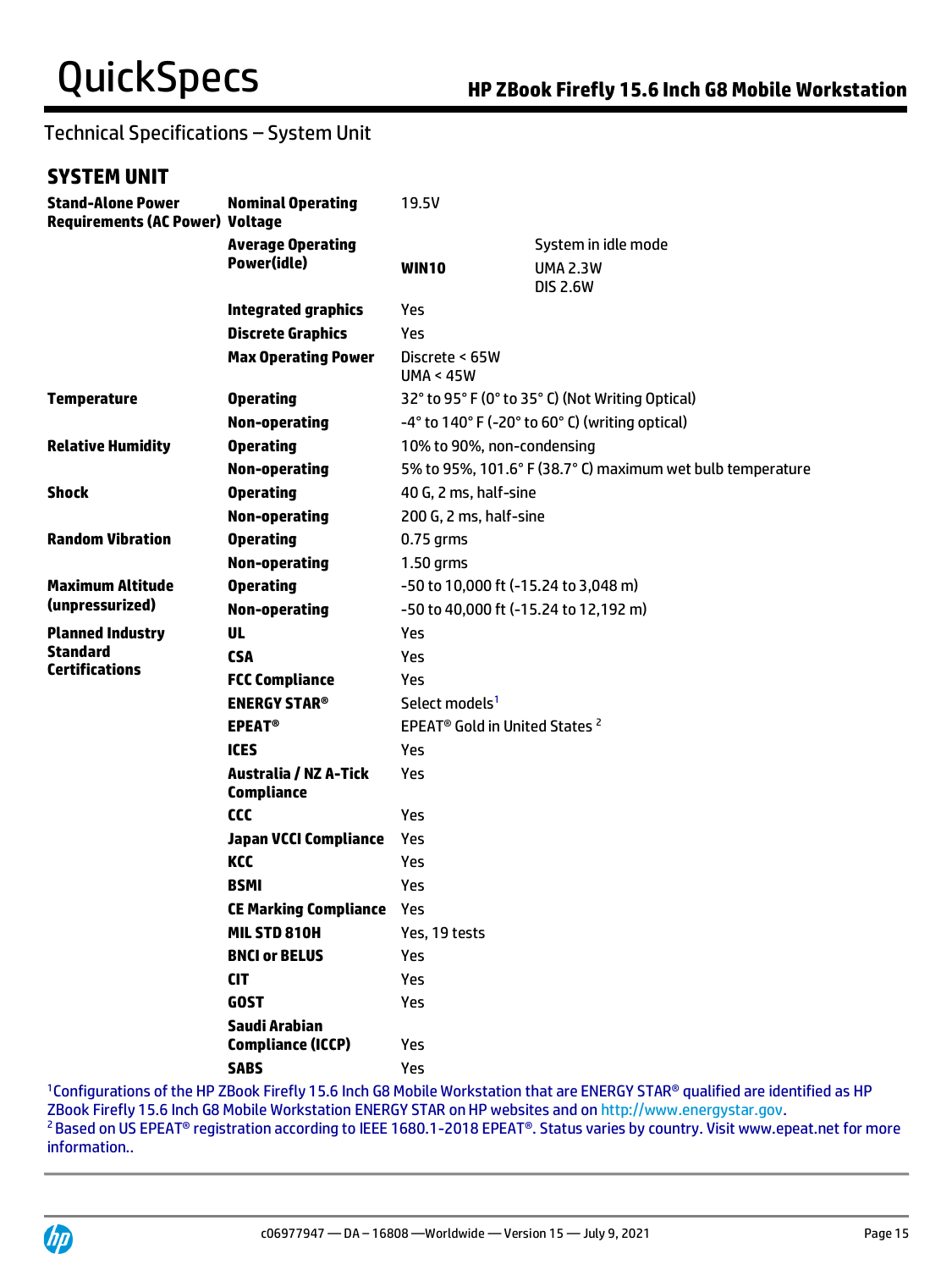# Technical Specifications – Displays

# **DISPLAYS**

| 15.6" diagonal, FHD                                              | <b>Outline Dimensions (<math>W \times H</math>)</b>             | 350.96 x 205.54 mm (max)     |                                                   |
|------------------------------------------------------------------|-----------------------------------------------------------------|------------------------------|---------------------------------------------------|
| (1920 x 1080), IPS, anti-<br>glare, 250 nits, 45%<br><b>NTSC</b> | <b>Active Area</b>                                              | 344.16 x 193.59 mm (typ.)    |                                                   |
|                                                                  | Weight                                                          | $370$ g (max)                |                                                   |
|                                                                  | <b>Diagonal Size</b>                                            | 15.6 inch                    |                                                   |
|                                                                  | <b>Thickness</b>                                                | 3.0 mm/ 5.0 mm (w/PCB) (max) |                                                   |
|                                                                  | <b>Interface</b>                                                | eDP 1.2 (2 lane)             |                                                   |
|                                                                  | <b>Surface Treatment</b>                                        | Anti-Glare                   |                                                   |
|                                                                  | <b>Touch enabled</b>                                            | No.                          |                                                   |
|                                                                  | <b>Contrast Ratio</b>                                           | 600:1 (typ.)                 |                                                   |
|                                                                  | <b>Refresh Rate</b>                                             | 60 Hz                        |                                                   |
|                                                                  | <b>Brightness</b>                                               | 250 nits                     |                                                   |
|                                                                  | <b>Pixel Resolution</b>                                         | <b>Pitch</b>                 | 1920 x 1080 (FHD)                                 |
|                                                                  |                                                                 | <b>Format</b>                | <b>RGB Stripe</b>                                 |
|                                                                  | <b>Backlight</b>                                                | LED                          |                                                   |
|                                                                  | <b>PPI</b>                                                      | 142                          |                                                   |
|                                                                  | <b>Color Gamut Coverage</b>                                     | <b>NTSC 45%</b>              |                                                   |
|                                                                  | <b>Color Depth</b>                                              |                              | 6 bits (Hi FRC supportive w/ condition to enable) |
|                                                                  | <b>Viewing Angle</b>                                            | UWVA 85/85/85/85             |                                                   |
|                                                                  |                                                                 |                              |                                                   |
| 15.6" diagonal, FHD                                              | <b>Outline Dimensions</b> $(W \times H)$                        | 350.96 x 205.74 mm (max)     |                                                   |
| (1920 x 1080), touch,                                            | <b>Active Area</b>                                              | 344.16 x 193.59 mm (typ.)    |                                                   |
| IPS, anti-glare, 250 nits,<br><b>45% NTSC</b>                    | Weight                                                          | 380 g (max)                  |                                                   |
|                                                                  | <b>Diagonal Size</b>                                            | 15.6 inch                    |                                                   |
|                                                                  | <b>Thickness</b>                                                | 3.2mm/ 5.2mm (PCB) (max)     |                                                   |
|                                                                  | <b>Interface</b>                                                | eDP 1.2                      |                                                   |
|                                                                  | <b>Surface Treatment</b>                                        | Anti-Glare On-cell touch     |                                                   |
|                                                                  | <b>Touch enabled</b>                                            | Yes.                         |                                                   |
|                                                                  | <b>Contrast Ratio</b>                                           | 600:1 (typ.)                 |                                                   |
|                                                                  | <b>Refresh Rate</b>                                             | 60 Hz                        |                                                   |
|                                                                  | <b>Brightness</b>                                               | 250 nits*                    |                                                   |
|                                                                  | <b>Pixel Resolution</b>                                         | Pitch                        | 1920 x 1080 (FHD)                                 |
|                                                                  |                                                                 | <b>Format</b>                | <b>RGB Stripe</b>                                 |
|                                                                  | <b>Backlight</b>                                                | LED                          |                                                   |
|                                                                  | PPI                                                             | 142                          |                                                   |
|                                                                  | <b>Color Gamut Coverage</b>                                     | <b>NTSC 45%</b>              |                                                   |
|                                                                  | <b>Color Depth</b>                                              | 6 bits                       |                                                   |
|                                                                  | <b>Viewing Angle</b>                                            | UWVA 85/85/85/85             |                                                   |
|                                                                  | *Actual brightness will eb lower with Sure View or touchscreen. |                              |                                                   |

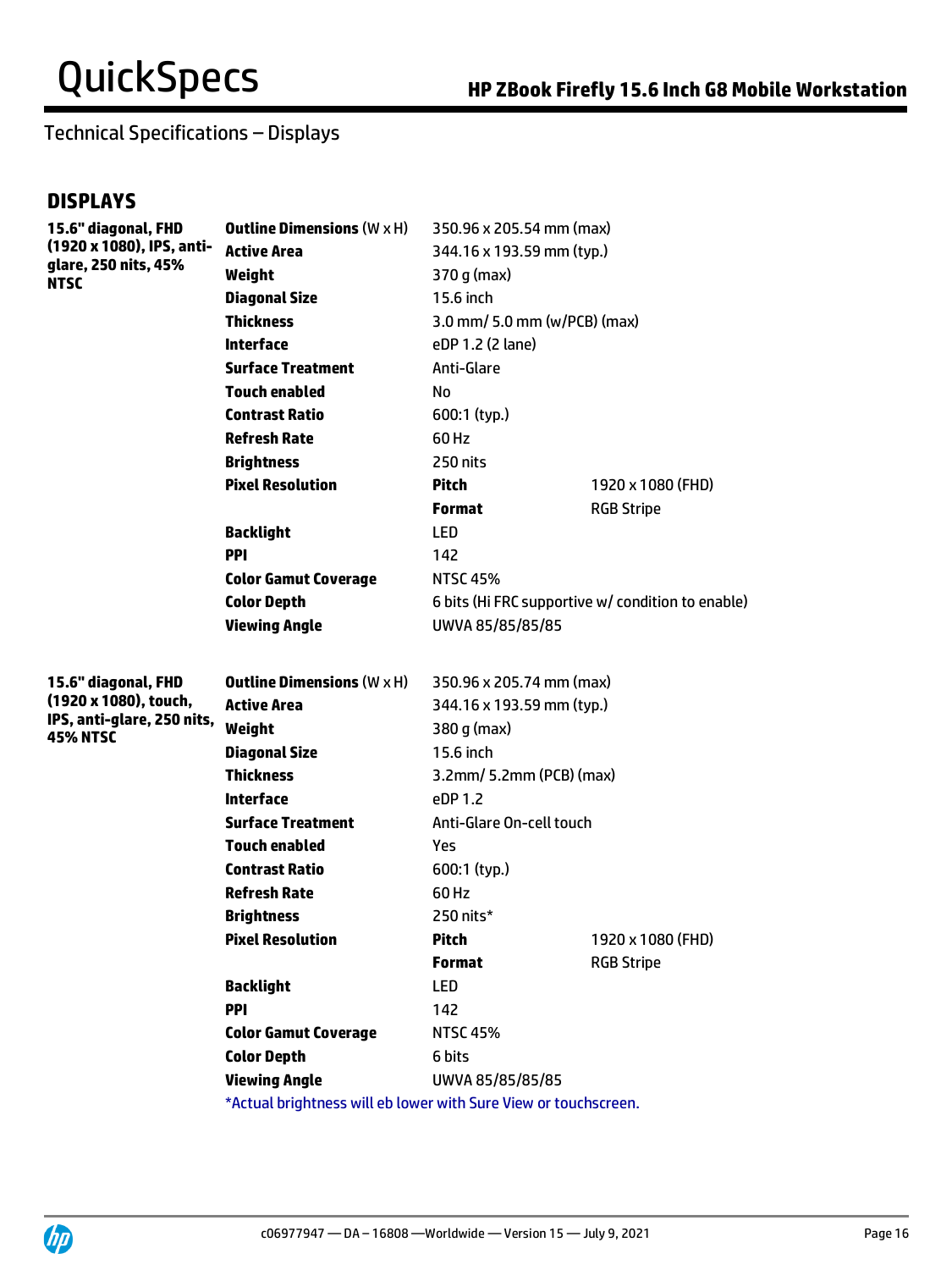# Technical Specifications – Displays

| 15.6" diagonal, FHD                                                  | <b>Outline Dimensions</b> $(W \times H)$                   | 349.46 x 204.79 mm (max)     |                   |
|----------------------------------------------------------------------|------------------------------------------------------------|------------------------------|-------------------|
| (1920 x 1080), IPS, anti-<br>glare, 400 nits, low<br>power 100% sRGB | <b>Active Area</b>                                         | 344.16 x 193.59 mm (typ.)    |                   |
|                                                                      | Weight                                                     | 325 g (max)                  |                   |
|                                                                      | <b>Diagonal Size</b>                                       | 15.6 inch                    |                   |
|                                                                      | <b>Thickness</b>                                           | $2.6$ mm / 4.6mm (PCB) (max) |                   |
|                                                                      | <b>Interface</b>                                           | eDP 1.4                      |                   |
|                                                                      | <b>Surface Treatment</b>                                   | Anti-Glare                   |                   |
|                                                                      | <b>Touch enabled</b>                                       | No.                          |                   |
|                                                                      | <b>Contrast Ratio</b>                                      | 1200:1 (typ.)                |                   |
|                                                                      | <b>Refresh Rate</b>                                        | 60 Hz                        |                   |
|                                                                      | <b>Brightness</b>                                          | 400 nits                     |                   |
|                                                                      | <b>Pixel Resolution</b>                                    | <b>Pitch</b>                 | 1920 x 1080 (FHD) |
|                                                                      |                                                            | <b>Format</b>                | <b>RGB Stripe</b> |
|                                                                      | <b>Backlight</b>                                           | <b>LED</b>                   |                   |
|                                                                      | <b>PPI</b>                                                 | 166                          |                   |
|                                                                      | <b>Color Gamut Coverage</b>                                | sRGB 100% (NTSC 72%)         |                   |
|                                                                      | <b>Color Depth</b>                                         | 8 bits                       |                   |
|                                                                      | <b>Viewing Angle</b>                                       | UWVA 85/85/85/85             |                   |
| 15.6" diagonal, 4K UHD<br>(3840 x 2160), IPS, anti-                  | <b>Outline Dimensions (W x H)</b> 349.52 x 205.42 mm (max) |                              |                   |
| glare, 400 nits, low<br>power 100% sRGB                              | <b>Active Area</b>                                         | 344.22 x 193.62 mm (typ.)    |                   |
|                                                                      | Weight                                                     | $320 g$ (max)                |                   |
|                                                                      | <b>Diagonal Size</b>                                       | 15.6 inch                    |                   |
|                                                                      | <b>Thickness</b>                                           | 2.6mm / 4.6mm (PCB) (max)    |                   |
|                                                                      | <b>Interface</b>                                           | PDP1.4                       |                   |
|                                                                      | <b>Surface Treatment</b>                                   | Anti-Glare                   |                   |
|                                                                      | <b>Touch Enabled</b>                                       | No                           |                   |
|                                                                      | <b>Contrast Ratio</b>                                      | 1200:1 (typ.)                |                   |
|                                                                      | <b>Refresh Rate</b>                                        | 60 Hz                        |                   |
|                                                                      | <b>Brightness</b>                                          | <b>400 nits</b>              |                   |
|                                                                      | <b>Pixel Resolution</b>                                    | <b>Pitch</b>                 | 3840 x 2160 (UHD) |
|                                                                      |                                                            | <b>Format</b>                | <b>RGB Stripe</b> |
|                                                                      | <b>Backlight</b>                                           | LED                          |                   |
|                                                                      | PPI                                                        | 282                          |                   |
|                                                                      | <b>Color Gamut Coverage</b>                                | sRGB 100%                    |                   |
|                                                                      | <b>Color Depth</b>                                         | 8 bits                       |                   |
|                                                                      | <b>Viewing Angle</b>                                       | UWVA 85/85/85/85             |                   |

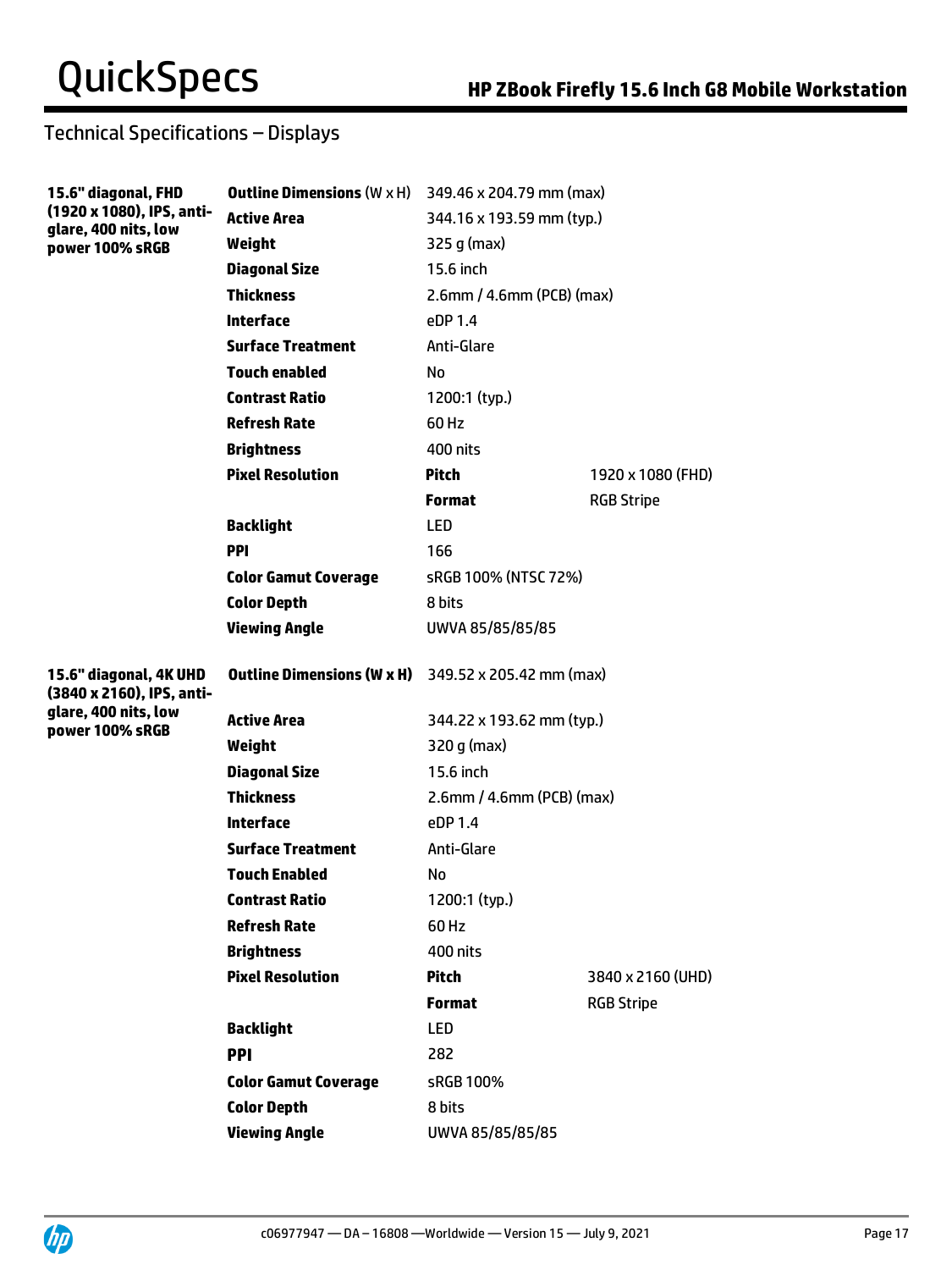# Technical Specifications – Displays

| 15.6" diagonal, FHD<br>(1920 x 1080), IPS, anti-<br>glare, 1000 nits, 72%<br><b>NTSC, HP Sure View</b> | <b>Outline Dimensions (W x H)</b> 349.52 x 205.39 max.          |                             |                   |
|--------------------------------------------------------------------------------------------------------|-----------------------------------------------------------------|-----------------------------|-------------------|
|                                                                                                        | <b>Active Area</b>                                              | 344.16 x 193.59 typ.        |                   |
| <b>Reflect integrated</b>                                                                              | Weight                                                          | 370g max                    |                   |
| privacy screen                                                                                         | <b>Diagonal Size</b>                                            | 15.6 inch                   |                   |
|                                                                                                        | <b>Thickness</b>                                                | $2.6$ mm / 4.5mm max. (PCB) |                   |
|                                                                                                        | <b>Interface</b>                                                | $eDP1.4 + PSR$              |                   |
|                                                                                                        | <b>Surface Treatment</b>                                        | Anti-Glare (AG)             |                   |
|                                                                                                        | <b>Touch Enabled</b>                                            | No.                         |                   |
|                                                                                                        | <b>Contrast Ratio</b>                                           | 1500:1 (typ)                |                   |
|                                                                                                        | <b>Refresh Rate</b>                                             | 60 Hz                       |                   |
|                                                                                                        | <b>Brightness</b>                                               | 1000 nits *                 |                   |
|                                                                                                        | <b>Pixel Resolution</b>                                         | <b>Pitch</b>                | 1920 x 1080 (FHD) |
|                                                                                                        |                                                                 | <b>Format</b>               | <b>RGB</b>        |
|                                                                                                        | <b>Backlight</b>                                                | LED                         |                   |
|                                                                                                        | <b>PPI</b>                                                      | 141                         |                   |
|                                                                                                        | <b>Color Gamut Coverage</b>                                     | 100% sRGB                   |                   |
|                                                                                                        | <b>Color Depth</b>                                              | 8 bits                      |                   |
|                                                                                                        | <b>Viewing Angle</b>                                            | UWVA 85/85/85/85            |                   |
|                                                                                                        | *Actual brightness will eb lower with Sure View or touchscreen. |                             |                   |

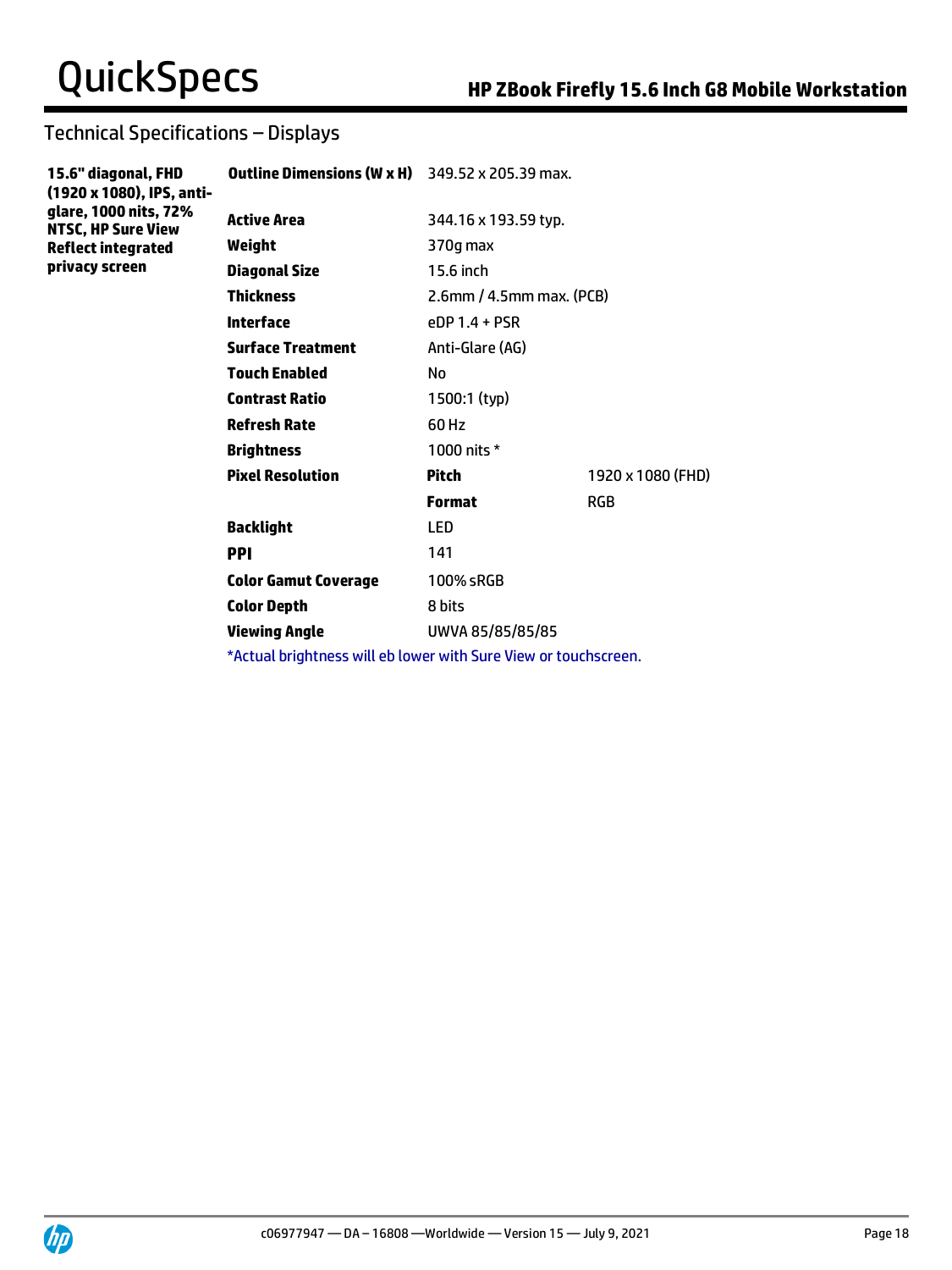# **STORAGE AND DRIVES**

| 128 GB PCIe® Gen3 x2           | <b>Form Factor</b>           | M.2 2280                                 |                                                                                                                                                                    |  |
|--------------------------------|------------------------------|------------------------------------------|--------------------------------------------------------------------------------------------------------------------------------------------------------------------|--|
| NVMe <sup>™</sup> M.2 2280 TLC | <b>Drive Weight</b>          | $0.02$ lb $(10q)$                        |                                                                                                                                                                    |  |
| <b>Solid State Drive (SSD)</b> | <b>Capacity</b>              | 128 GB                                   |                                                                                                                                                                    |  |
|                                | <b>NAND Type</b>             | <b>TLC</b>                               |                                                                                                                                                                    |  |
|                                | <b>Height</b>                | $0.09$ in $(2.3$ mm)                     |                                                                                                                                                                    |  |
|                                | Width                        | $0.87$ in (22 mm)                        |                                                                                                                                                                    |  |
|                                | <b>Interface</b>             | PCIe® Gen3 x2 NVMe™                      |                                                                                                                                                                    |  |
|                                | <b>Performance</b>           | <b>Maximum Sequential Read</b>           | <b>Maximum Sequential Write</b>                                                                                                                                    |  |
|                                |                              | Up to 1400 ~ 2100 MB/s                   | Up to 800 ~ 1200 MB/s                                                                                                                                              |  |
|                                | <b>Logical Blocks</b>        | 250,069,680                              |                                                                                                                                                                    |  |
|                                | <b>Operating Temperature</b> | 32° to 158°F (0° to 70°C) [ambient temp] |                                                                                                                                                                    |  |
|                                | <b>Features</b>              | ATA Security (Option); TRIM; L1.2        |                                                                                                                                                                    |  |
|                                |                              | system recovery software.                | <b>Note:</b> For storage drives, GB = 1 billion bytes. TB = 1 trillion bytes. Actual<br>formatted capacity is less. Up to 35 GB (for Windows 10) is reserved for   |  |
| 1 TB PCIe® Gen3 x4             | <b>Form Factor</b>           | M.2 2280                                 |                                                                                                                                                                    |  |
| NVMe <sup>™</sup> M.2 2280 TLC | <b>Drive Weight</b>          | $0.02$ lb $(10q)$                        |                                                                                                                                                                    |  |
| <b>Solid State Drive (SSD)</b> | <b>Capacity</b>              | $1$ TB                                   |                                                                                                                                                                    |  |
|                                | <b>NAND Type</b>             | <b>TLC</b>                               |                                                                                                                                                                    |  |
|                                | <b>Height</b>                | $0.09$ in (2.3 mm)                       |                                                                                                                                                                    |  |
|                                | <b>Width</b>                 | $0.87$ in (22 mm)                        |                                                                                                                                                                    |  |
|                                | <b>Interface</b>             | PCIe® Gen3 x4 NVMe™                      |                                                                                                                                                                    |  |
|                                | <b>Performance</b>           | <b>Maximum Sequential Read</b>           | <b>Maximum Sequential Write</b>                                                                                                                                    |  |
|                                |                              | Up to 3100 ~ 3500 MB/s                   | Up to 2700 ~ 3037 MB/s                                                                                                                                             |  |
|                                | <b>Logical Blocks</b>        | 2,000,409,264                            |                                                                                                                                                                    |  |
|                                | <b>Operating Temperature</b> | 32° to 158°F (0° to 70°C) [ambient temp] |                                                                                                                                                                    |  |
|                                | <b>Features</b>              | ATA Security; TRIM; L1.2                 |                                                                                                                                                                    |  |
|                                |                              | system recovery software.                | <b>Note:</b> For storage drives, $GB = 1$ billion bytes. TB = 1 trillion bytes. Actual<br>formatted capacity is less. Up to 35 GB (for Windows 10) is reserved for |  |
| 256 GB PCIe® Gen3 x4           | <b>Form Factor</b>           | M.2 2280                                 |                                                                                                                                                                    |  |
| NVMe <sup>™</sup> M.2 2280 TLC | <b>Drive Weight</b>          | $0.02$ lb $(10q)$                        |                                                                                                                                                                    |  |
| <b>Solid State Drive (SSD)</b> | <b>Capacity</b>              | 256 GB                                   |                                                                                                                                                                    |  |
|                                | <b>NAND Type</b>             | <b>TLC</b>                               |                                                                                                                                                                    |  |
|                                | <b>Height</b>                | $0.09$ in (2.3 mm)                       |                                                                                                                                                                    |  |
|                                | Width                        | $0.87$ in (22 mm)                        |                                                                                                                                                                    |  |
|                                | <b>Interface</b>             | PCIe® Gen3 x4 NVMe™                      |                                                                                                                                                                    |  |
|                                | <b>Performance</b>           | <b>Maximum Sequential Read</b>           | <b>Maximum Sequential Write</b>                                                                                                                                    |  |
|                                |                              | Up to 2800 ~ 3500 MB/s                   | Up to 1600 ~ 2200 MB/s                                                                                                                                             |  |
|                                | <b>Logical Blocks</b>        | 500,118,192                              |                                                                                                                                                                    |  |
|                                | <b>Operating Temperature</b> | 32° to 158°F (0° to 70°C) [ambient temp] |                                                                                                                                                                    |  |
|                                | <b>Features</b>              | ATA Security; TRIM; L1.2                 |                                                                                                                                                                    |  |

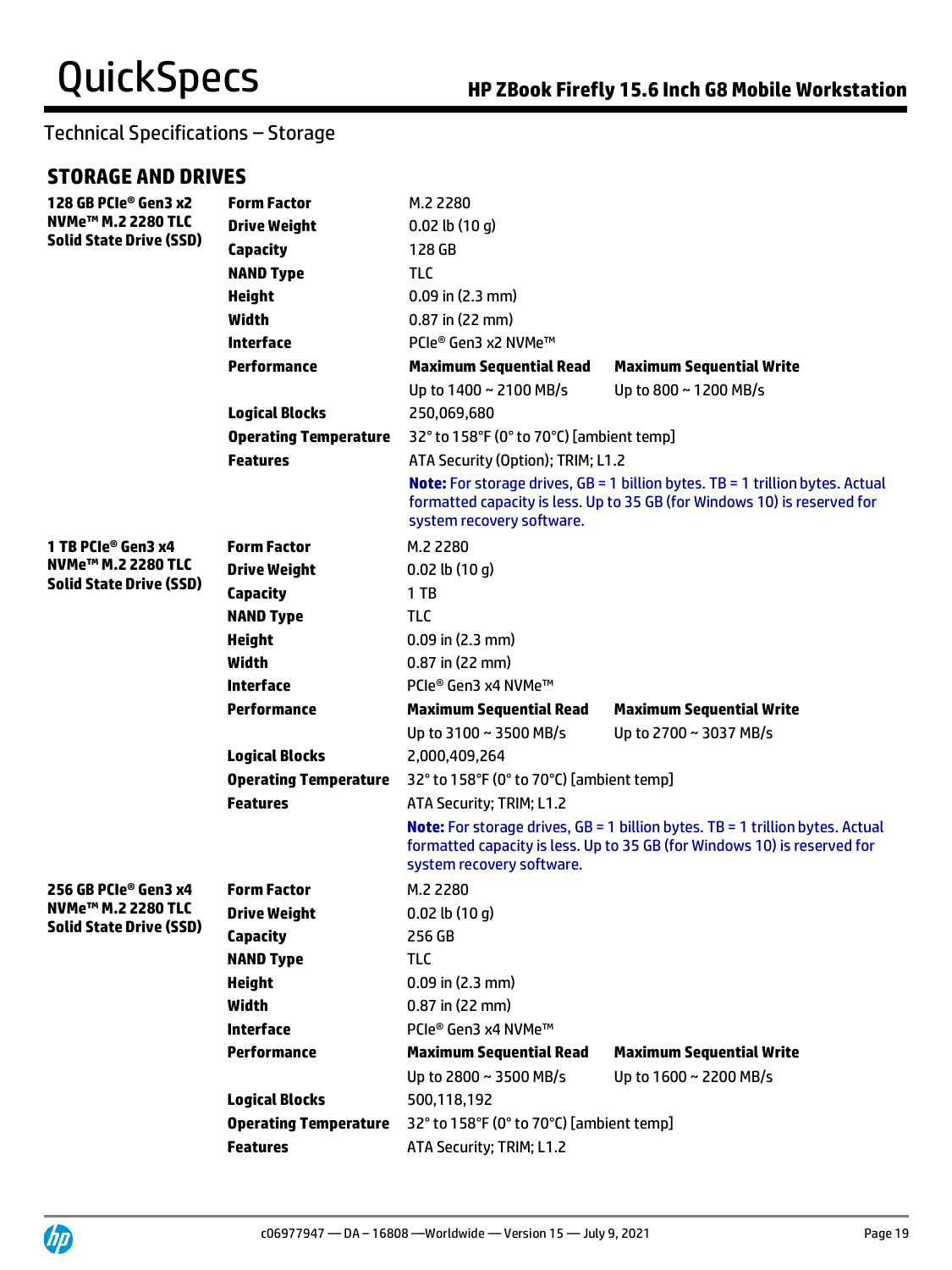|                                                                                                  |                              | system recovery software.                                             | <b>Note:</b> For storage drives, $GB = 1$ billion bytes. TB = 1 trillion bytes. Actual<br>formatted capacity is less. Up to 35 GB (for Windows 10) is reserved for |  |
|--------------------------------------------------------------------------------------------------|------------------------------|-----------------------------------------------------------------------|--------------------------------------------------------------------------------------------------------------------------------------------------------------------|--|
| 256 GB PCIe® Gen3 x2                                                                             | <b>Form Factor</b>           | M.2 2280                                                              |                                                                                                                                                                    |  |
| NVMe <sup>™</sup> M.2 2280 TLC                                                                   | <b>Drive Weight</b>          | $0.02$ lb $(10 g)$                                                    |                                                                                                                                                                    |  |
| <b>Value Solid State Drive</b><br>(SSD)                                                          | <b>Capacity</b>              | 256 GB                                                                |                                                                                                                                                                    |  |
|                                                                                                  | <b>NAND Type</b>             | <b>Value TLC</b>                                                      |                                                                                                                                                                    |  |
|                                                                                                  | <b>Height</b>                | $0.09$ in (2.3 mm)                                                    |                                                                                                                                                                    |  |
|                                                                                                  | Width                        | $0.87$ in (22 mm)                                                     |                                                                                                                                                                    |  |
|                                                                                                  | <b>Interface</b>             | PCIe® Gen3 x2 NVMe™                                                   |                                                                                                                                                                    |  |
|                                                                                                  | <b>Performance</b>           | <b>Maximum Sequential Read</b>                                        | <b>Maximum Sequential Write</b>                                                                                                                                    |  |
|                                                                                                  |                              | Up to 2100 ~ 2400 MB/s                                                | Up to 950 ~ 1400 MB/s                                                                                                                                              |  |
|                                                                                                  | <b>Logical Blocks</b>        | 500,118,192                                                           |                                                                                                                                                                    |  |
|                                                                                                  | <b>Operating Temperature</b> | 32° to 158°F (0° to 70°C) [ambient temp]                              |                                                                                                                                                                    |  |
|                                                                                                  | <b>Features</b>              | ATA Security (Option); TRIM; L1.2                                     |                                                                                                                                                                    |  |
|                                                                                                  |                              | system recovery software.                                             | <b>Note:</b> For storage drives, $GB = 1$ billion bytes. TB = 1 trillion bytes. Actual<br>formatted capacity is less. Up to 35 GB (for Windows 10) is reserved for |  |
| 256 GB PCIe® Gen3 x4                                                                             | <b>Form Factor</b>           | M.2 2280                                                              |                                                                                                                                                                    |  |
| NVMe <sup>™</sup> M.2 2280 TLC Self<br><b>Encrypting (SED) Solid</b><br><b>State Drive (SSD)</b> | <b>Drive Weight</b>          | $0.02$ lb $(10 g)$                                                    |                                                                                                                                                                    |  |
|                                                                                                  | <b>Capacity</b>              | 256 GB                                                                |                                                                                                                                                                    |  |
|                                                                                                  | <b>NAND Type</b>             | <b>TLC</b>                                                            |                                                                                                                                                                    |  |
|                                                                                                  | <b>Height</b>                | $0.09$ in (2.3 mm)                                                    |                                                                                                                                                                    |  |
|                                                                                                  | Width                        | $0.87$ in (22 mm)                                                     |                                                                                                                                                                    |  |
|                                                                                                  | <b>Interface</b>             | PCIe® Gen3 x4 NVMe™                                                   |                                                                                                                                                                    |  |
|                                                                                                  | <b>Performance</b>           | <b>Maximum Sequential Read</b>                                        | <b>Maximum Sequential Write</b>                                                                                                                                    |  |
|                                                                                                  |                              | Up to 2800 ~ 3500 MB/s                                                | Up to 1663 ~ 2200 MB/s                                                                                                                                             |  |
|                                                                                                  | <b>Logical Blocks</b>        | 500,118,192                                                           |                                                                                                                                                                    |  |
|                                                                                                  | <b>Operating Temperature</b> | 32° to 158°F (0° to 70°C) [ambient temp]                              |                                                                                                                                                                    |  |
|                                                                                                  | <b>Features</b>              | ATA Security (Option); TCG Opal 2.0; TRIM; L1.2                       |                                                                                                                                                                    |  |
|                                                                                                  |                              | system recovery software.                                             | <b>Note:</b> For storage drives, $GB = 1$ billion bytes. TB = 1 trillion bytes. Actual<br>formatted capacity is less. Up to 35 GB (for Windows 10) is reserved for |  |
| 2 TB PCIe <sup>®</sup> Gen3 x4                                                                   | <b>Form Factor</b>           | M.2 2280                                                              |                                                                                                                                                                    |  |
| NVMe <sup>™</sup> M.2 2280 TLC                                                                   | <b>Drive Weight</b>          | $0.02$ lb $(10q)$                                                     |                                                                                                                                                                    |  |
| <b>Solid State Drive (SSD)</b>                                                                   | <b>Capacity</b>              | 2 TB                                                                  |                                                                                                                                                                    |  |
|                                                                                                  | <b>NAND Type</b>             | TLC                                                                   |                                                                                                                                                                    |  |
|                                                                                                  | <b>Height</b>                | $0.09$ in (2.3 mm)                                                    |                                                                                                                                                                    |  |
|                                                                                                  | Width                        | $0.87$ in (22 mm)                                                     |                                                                                                                                                                    |  |
|                                                                                                  | <b>Interface</b>             | PCIe® Gen3 x4 NVMe™                                                   |                                                                                                                                                                    |  |
|                                                                                                  | <b>Performance</b>           | <b>Maximum Sequential Read</b>                                        | <b>Maximum Sequential Write</b>                                                                                                                                    |  |
|                                                                                                  |                              | Up to 3100 ~ 3500 MB/s                                                | Up to 2800 ~ 3000 MB/s                                                                                                                                             |  |
|                                                                                                  | <b>Logical Blocks</b>        | 3,907,029,168                                                         |                                                                                                                                                                    |  |
|                                                                                                  |                              | <b>Operating Temperature</b> 32° to 158°F (0° to 70°C) [ambient temp] |                                                                                                                                                                    |  |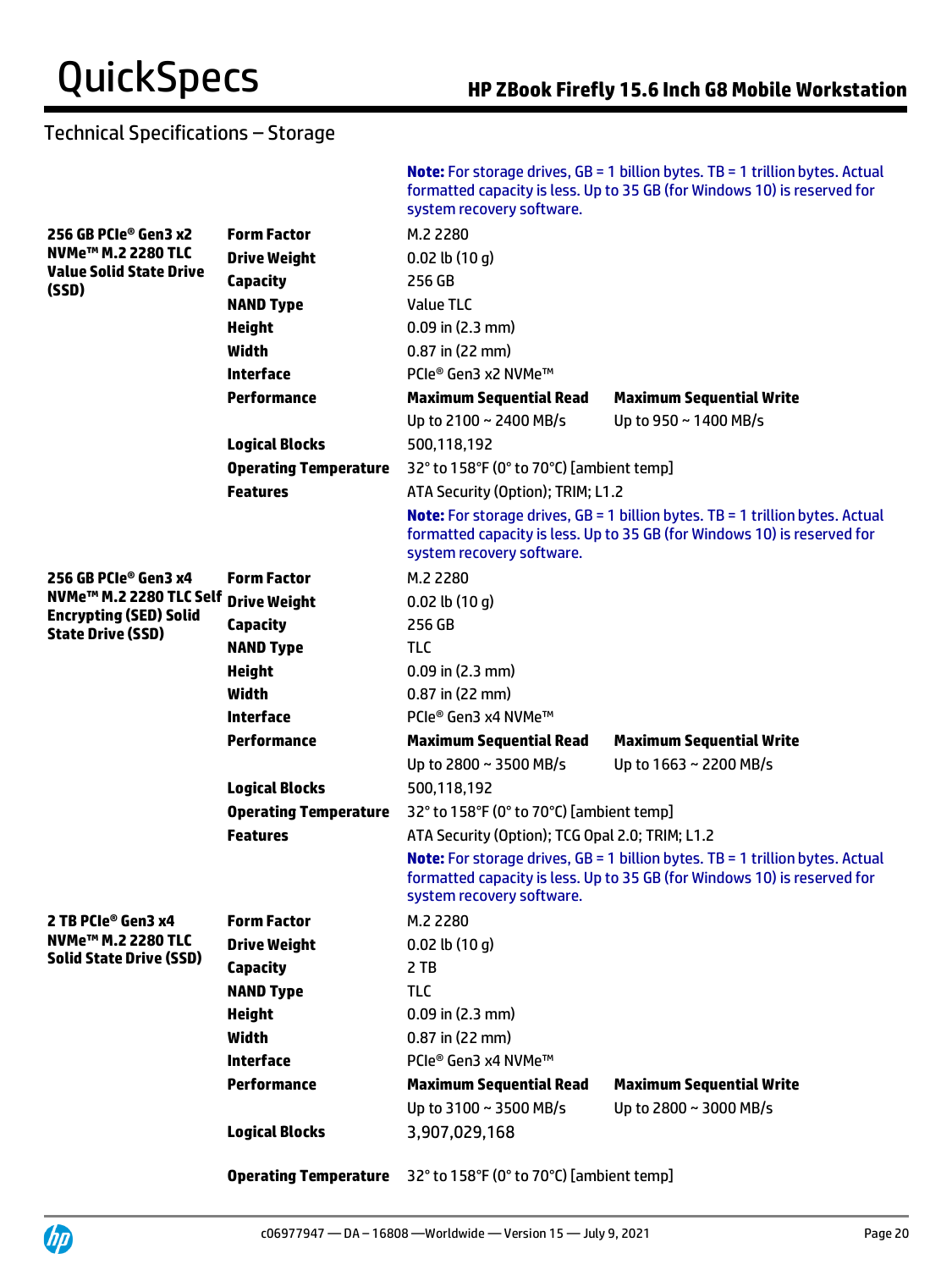|                                                                           | <b>Features</b>              | ATA Security; TRIM; L1.2                 |                                                                                                                                                                  |  |
|---------------------------------------------------------------------------|------------------------------|------------------------------------------|------------------------------------------------------------------------------------------------------------------------------------------------------------------|--|
|                                                                           |                              | system recovery software.                | <b>Note:</b> For storage drives, GB = 1 billion bytes. TB = 1 trillion bytes. Actual<br>formatted capacity is less. Up to 35 GB (for Windows 10) is reserved for |  |
| 512 GB PCIe® Gen3 x4                                                      | <b>Form Factor</b>           | M.2 2280                                 |                                                                                                                                                                  |  |
| NVMe <sup>™</sup> M.2 2280 TLC                                            | <b>Drive Weight</b>          | $0.02$ lb $(10q)$                        |                                                                                                                                                                  |  |
| <b>Solid State Drive (SSD)</b>                                            | Capacity                     | 512 GB                                   |                                                                                                                                                                  |  |
|                                                                           | <b>NAND Type</b>             | <b>TLC</b>                               |                                                                                                                                                                  |  |
|                                                                           | <b>Height</b>                | $0.09$ in (2.3 mm)                       |                                                                                                                                                                  |  |
|                                                                           | Width                        | $0.87$ in (22 mm)                        |                                                                                                                                                                  |  |
|                                                                           | <b>Interface</b>             | PCIe® Gen3 x4 NVMe™                      |                                                                                                                                                                  |  |
|                                                                           | Performance                  | <b>Maximum Sequential Read</b>           | <b>Maximum Sequential Write</b>                                                                                                                                  |  |
|                                                                           |                              | Up to 3100 ~ 3500 MB/s                   | Up to 2400 ~ 2956 MB/s                                                                                                                                           |  |
|                                                                           | <b>Logical Blocks</b>        | 1,000,215,215                            |                                                                                                                                                                  |  |
|                                                                           | <b>Operating Temperature</b> | 32° to 158°F (0° to 70°C) [ambient temp] |                                                                                                                                                                  |  |
|                                                                           | <b>Features</b>              | ATA Security; TRIM; L1.2                 |                                                                                                                                                                  |  |
|                                                                           |                              | system recovery software.                | <b>Note:</b> For storage drives, GB = 1 billion bytes. TB = 1 trillion bytes. Actual<br>formatted capacity is less. Up to 35 GB (for Windows 10) is reserved for |  |
| 512 GB PCIe® Gen3 x2                                                      | <b>Form Factor</b>           | M.2 2280                                 |                                                                                                                                                                  |  |
| NVMe <sup>™</sup> M.2 2280 TLC<br><b>Value Solid State Drive</b><br>(SSD) | <b>Drive Weight</b>          | $0.02$ lb $(10q)$                        |                                                                                                                                                                  |  |
|                                                                           | <b>Capacity</b>              | 512 GB                                   |                                                                                                                                                                  |  |
|                                                                           | <b>NAND Type</b>             | Value TLC                                |                                                                                                                                                                  |  |
|                                                                           | <b>Height</b>                | $0.09$ in (2.3 mm)                       |                                                                                                                                                                  |  |
|                                                                           | Width                        | $0.87$ in (22 mm)                        |                                                                                                                                                                  |  |
|                                                                           | <b>Interface</b>             | PCIe® Gen3 x2 NVMe™                      |                                                                                                                                                                  |  |
|                                                                           | <b>Performance</b>           | <b>Maximum Sequential Read</b>           | <b>Maximum Sequential Write</b>                                                                                                                                  |  |
|                                                                           |                              | Up to 1500 ~ 2400 MB/s                   | Up to 1000 ~ 1750 MB/s                                                                                                                                           |  |
|                                                                           | <b>Logical Blocks</b>        | 1,000,215,215                            |                                                                                                                                                                  |  |
|                                                                           | <b>Operating Temperature</b> | 32° to 158°F (0° to 70°C) [ambient temp] |                                                                                                                                                                  |  |
|                                                                           | <b>Features</b>              | ATA Security (Option); TRIM; L1.2        |                                                                                                                                                                  |  |
|                                                                           |                              | system recovery software.                | <b>Note:</b> For storage drives, GB = 1 billion bytes. TB = 1 trillion bytes. Actual<br>formatted capacity is less. Up to 35 GB (for Windows 10) is reserved for |  |
| 512 GB PCIe® Gen3 x4                                                      | <b>Form Factor</b>           | M.2 2280                                 |                                                                                                                                                                  |  |
| NVMe <sup>™</sup> M.2 2280 QLC                                            | <b>Drive Weight</b>          | $0.02$ lb $(10q)$                        |                                                                                                                                                                  |  |
| Solid State Drive (SSD) +                                                 | <b>Capacity</b>              | 512 GB                                   |                                                                                                                                                                  |  |
| 32 GB Intel® Optane™<br><b>Memory</b>                                     | <b>NAND Type</b>             | QLC+3D XPoint                            |                                                                                                                                                                  |  |
|                                                                           | <b>Height</b>                | $0.09$ in (2.3 mm)                       |                                                                                                                                                                  |  |
|                                                                           | <b>Width</b>                 | $0.87$ in (22 mm)                        |                                                                                                                                                                  |  |
|                                                                           | <b>Interface</b>             | PCIe® Gen3 x4 NVMe™                      |                                                                                                                                                                  |  |
|                                                                           | <b>Performance</b>           | <b>Maximum Sequential Read</b>           | <b>Maximum Sequential Write</b>                                                                                                                                  |  |
|                                                                           |                              | Up to 2400 MB/s                          | Up to 1300 MB/s                                                                                                                                                  |  |
|                                                                           | <b>Logical Blocks</b>        | 1,000,215,215                            |                                                                                                                                                                  |  |
|                                                                           | <b>Operating Temperature</b> | 32° to 158°F (0° to 70°C) [ambient temp] |                                                                                                                                                                  |  |

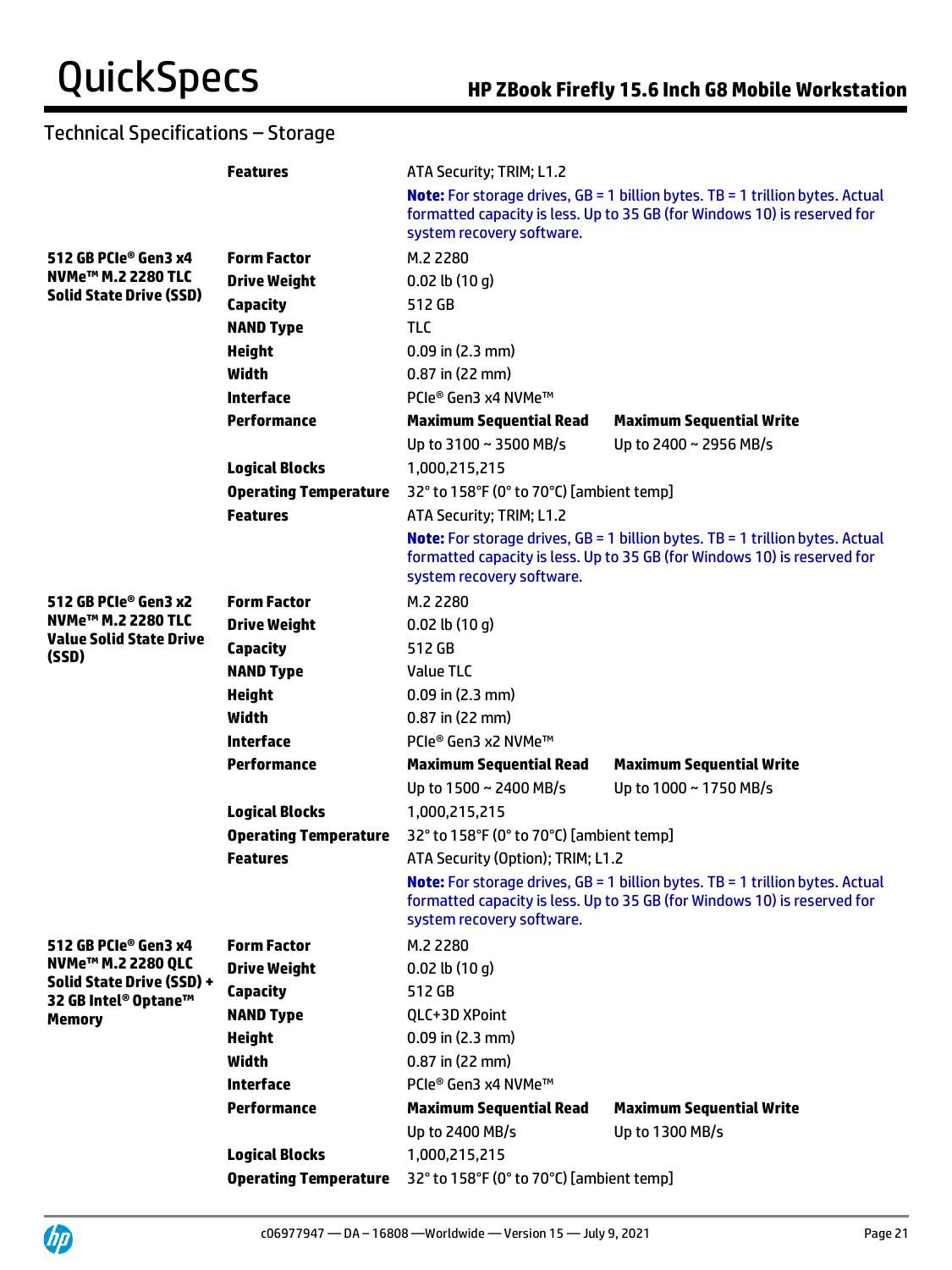|                                                           | <b>Features</b>              | ATA Security; TRIM; L1.2                        |                                                                                                                                                                  |
|-----------------------------------------------------------|------------------------------|-------------------------------------------------|------------------------------------------------------------------------------------------------------------------------------------------------------------------|
|                                                           |                              | system recovery software.                       | <b>Note:</b> For storage drives, GB = 1 billion bytes. TB = 1 trillion bytes. Actual<br>formatted capacity is less. Up to 35 GB (for Windows 10) is reserved for |
| 512 GB PCIe® Gen3 x4                                      | <b>Form Factor</b>           | M.2 2280                                        |                                                                                                                                                                  |
| NVMe <sup>™</sup> M.2 2280 TLC Self Drive Weight          |                              | $0.02$ lb $(10q)$                               |                                                                                                                                                                  |
| <b>Encrypting (SED) Solid</b><br><b>State Drive (SSD)</b> | <b>Capacity</b>              | 512 GB                                          |                                                                                                                                                                  |
|                                                           | <b>NAND Type</b>             | TLC                                             |                                                                                                                                                                  |
|                                                           | <b>Height</b>                | $0.09$ in (2.3 mm)                              |                                                                                                                                                                  |
|                                                           | Width                        | $0.87$ in (22 mm)                               |                                                                                                                                                                  |
|                                                           | <b>Interface</b>             | PCle® Gen3 x4 NVMe™                             |                                                                                                                                                                  |
|                                                           | Performance                  | <b>Maximum Sequential Read</b>                  | <b>Maximum Sequential Write</b>                                                                                                                                  |
|                                                           |                              | Up to $3100 \sim 3500$ MB/s                     | Up to 2400 ~ 2956 MB/s                                                                                                                                           |
|                                                           | <b>Logical Blocks</b>        | 1,000,215,215                                   |                                                                                                                                                                  |
|                                                           | <b>Operating Temperature</b> | 32° to 158°F (0° to 70°C) [ambient temp]        |                                                                                                                                                                  |
|                                                           | <b>Features</b>              | ATA Security (Option); TCG Opal 2.0; TRIM; L1.2 |                                                                                                                                                                  |
|                                                           |                              | system recovery software.                       | <b>Note:</b> For storage drives, GB = 1 billion bytes. TB = 1 trillion bytes. Actual<br>formatted capacity is less. Up to 35 GB (for Windows 10) is reserved for |
|                                                           |                              |                                                 |                                                                                                                                                                  |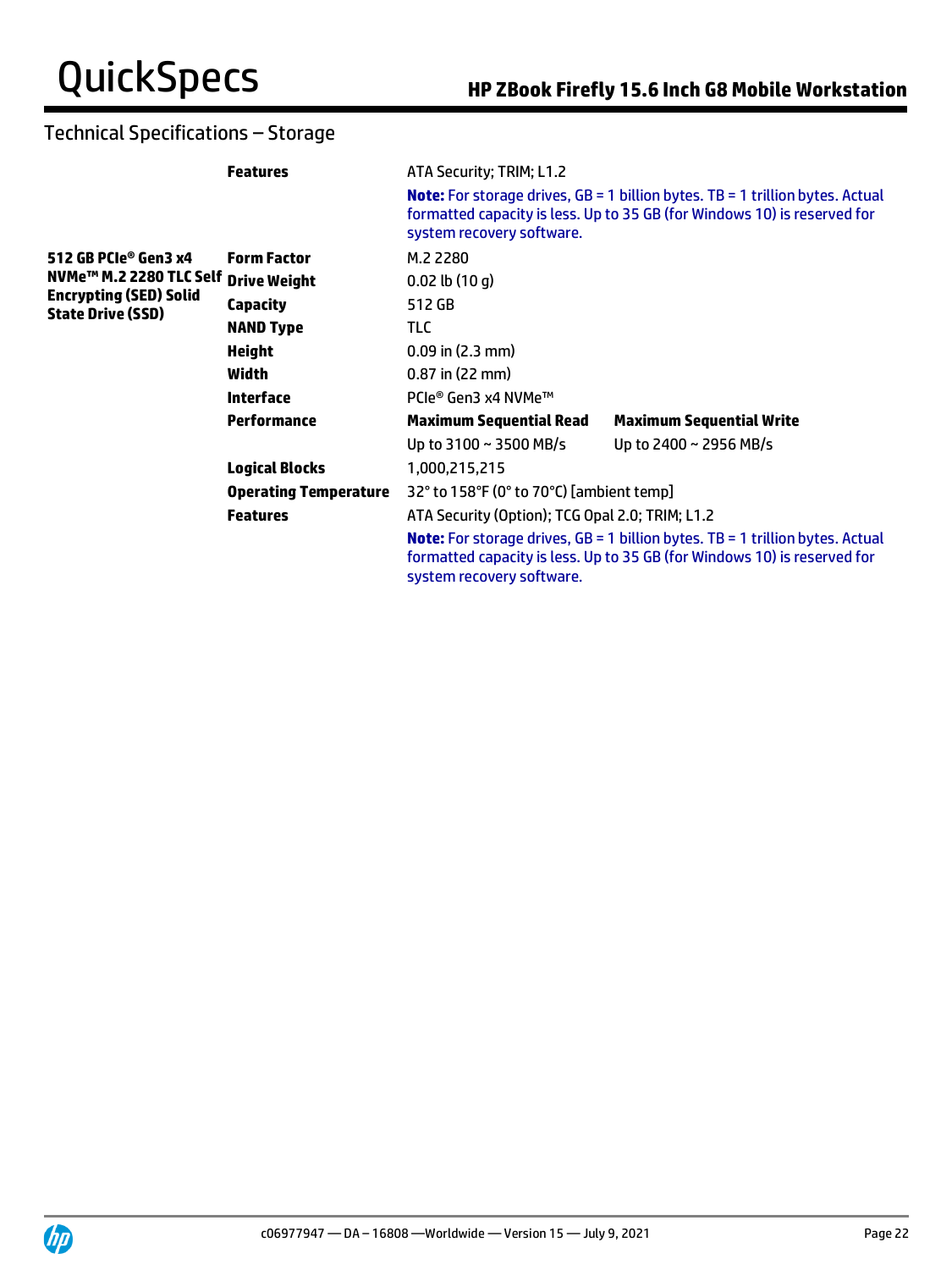# **NETWORKING/COMMUNICATION**

| Intel® Wi-Fi 6 AX201<br>(2x2) and Bluetooth® 5.2<br>combo* | <b>Wireless LAN Standards</b>                | IEEE 802.11a<br>IEEE 802.11b<br>IEEE 802.11g<br>IEEE 802.11n<br>IEEE 802.11ac<br>IEEE 802.11ax<br>IEEE 802.11d<br>IEEE 802.11e<br>IEEE 802.11h<br>IEEE 802.11i<br><b>IEEE 802.11k</b><br>IEEE 802.11r<br><b>IEEE 802.11v</b>                                                                                                                |
|------------------------------------------------------------|----------------------------------------------|---------------------------------------------------------------------------------------------------------------------------------------------------------------------------------------------------------------------------------------------------------------------------------------------------------------------------------------------|
|                                                            | <b>Interoperability</b>                      | Wi-Fi certified                                                                                                                                                                                                                                                                                                                             |
|                                                            | <b>Frequency Band</b>                        | 802.11b/g/n/ax<br>$\cdot$ 2.402 - 2.482 GHz<br>802.11a/n/ac/ax<br>$\bullet$ 4.9 – 4.95 GHz (Japan)<br>$\cdot$ 5.15 – 5.25 GHz<br>$\cdot$ 5.25 – 5.35 GHz<br>$\cdot$ 5.47 – 5.725 GHz<br>$• 5.825 - 5.850$ GHz                                                                                                                               |
|                                                            | <b>Data Rates</b>                            | • 802.11b: 1, 2, 5.5, 11 Mbps<br>• 802.11g: 6, 9, 12, 18, 24, 36, 48, 54 Mbps<br>• 802.11a: 6, 9, 12, 18, 24, 36, 48, 54 Mbps<br>• 802.11n: MCS 0 ~ MCS 15, (20MHz, and 40MHz)<br>• 802.11 ac: MCS0 ~ MCS9, (1SS, and 2SS) (20MHz, 40MHz, ,80MHz &<br>160MHz)<br>• 802.11ax: MCS0 ~ MCS11, (1SS and 2SS) (20MHz, 40MHz, ,80MHz<br>& 160MHz) |
|                                                            | <b>Modulation</b>                            | Direct Sequence Spread Spectrum<br>OFDM, BPSK, QPSK, CCK, 16-QAM, 64-QAM, 256-QAM, 1024QAM                                                                                                                                                                                                                                                  |
|                                                            | Security <sup>1</sup>                        | • IEEE and WiFi compliant 64 / 128 bit WEP encryption for a/b/g<br>mode only<br>• AES-CCMP: 128 bit in hardware<br>• 802.1x authentication<br>• WPA, WPA2: 802.1x. WPA-PSK, WPA2-PSK, TKIP, and AES.<br>• WPA2 certification<br>• WPA3 certification<br>• IEEE 802.11i<br>• WAPI                                                            |
|                                                            | <b>Network Architecture</b><br><b>Models</b> | Ad-hoc (Peer to Peer)<br>Infrastructure (Access Point Required)                                                                                                                                                                                                                                                                             |
|                                                            | <b>Roaming</b>                               | IEEE 802.11 compliant roaming between access points                                                                                                                                                                                                                                                                                         |
|                                                            | Output Power <sup>2</sup>                    | • 802.11b: +18.5dBm minimum<br>• 802.11q: +17.5dBm minimum<br>• 802.11a: +18.5dBm minimum<br>• 802.11n HT20(2.4GHz): +15.5dBm minimum<br>• 802.11n HT40(2.4GHz): +14.5dBm minimum<br>• 802.11n HT20(5GHz): +15.5dBm minimum                                                                                                                 |

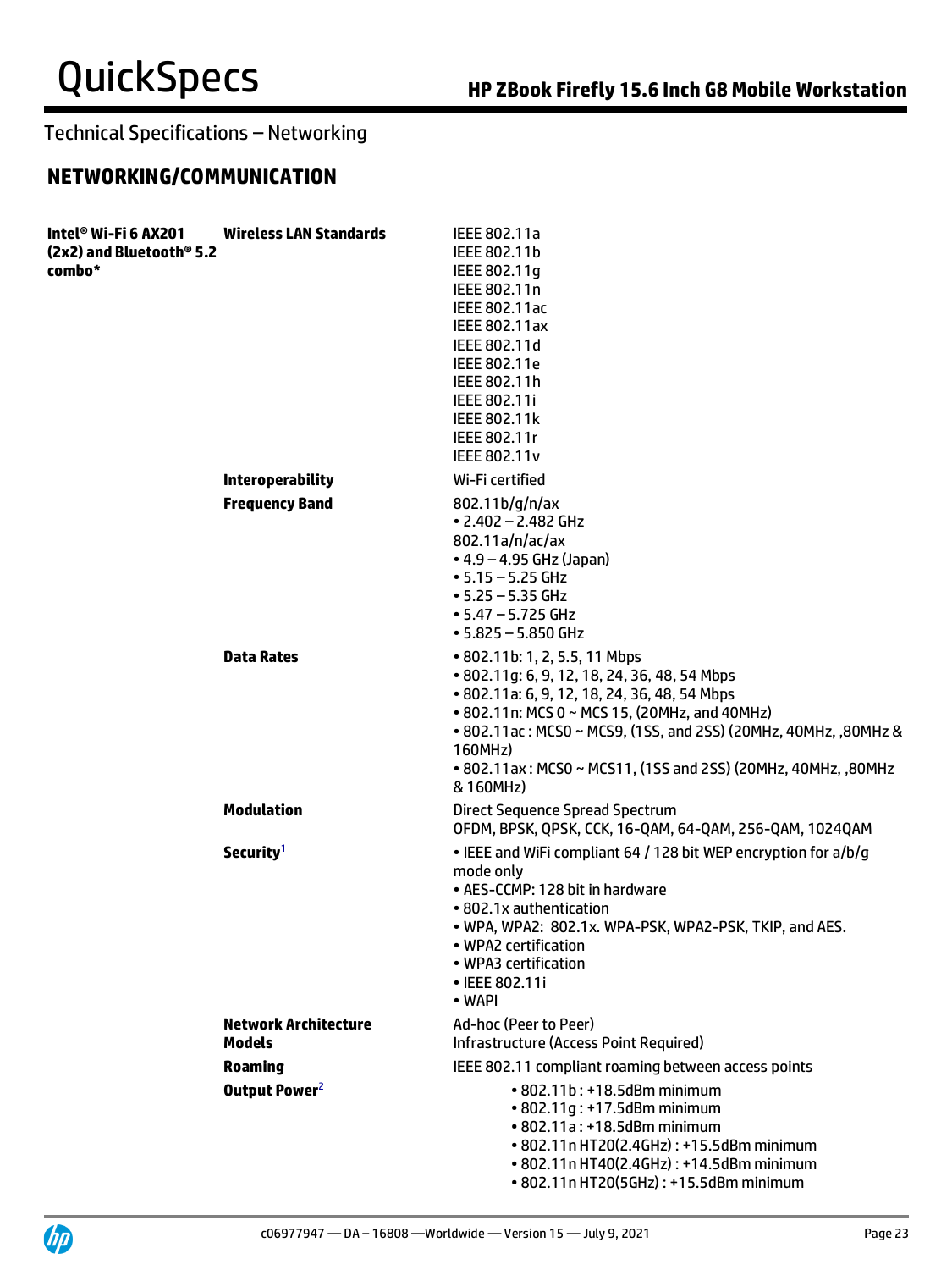|                                                                                 |                                                                                                                                                                                                                                                                                                    | • 802.11n HT40(5GHz): +14.5dBm minimum<br>• 802.11ac VHT80(5GHz): +11.5dBm minimum<br>• 802.11ac VHT160(5GHz): +11.5dBm minimum<br>• 802.11ax HT40(2.4GHz): +10dBm minimum<br>• 802.11ax VHT160(5GHz): +10dBm minimum |
|---------------------------------------------------------------------------------|----------------------------------------------------------------------------------------------------------------------------------------------------------------------------------------------------------------------------------------------------------------------------------------------------|-----------------------------------------------------------------------------------------------------------------------------------------------------------------------------------------------------------------------|
| <b>Power Consumption</b>                                                        | • Transmit mode 2.0 W<br>• Receive mode 1.6 W<br>• Idle mode 50 mW (WLAN unassociated)<br>• Connected Standby 10mW<br>• Radio disabled 8 mW                                                                                                                                                        | · Idle mode (PSP) 180 mW (WLAN Associated)                                                                                                                                                                            |
| <b>Power Management</b>                                                         | 802.11 compliant power saving mode                                                                                                                                                                                                                                                                 | ACPI and PCI Express compliant power management                                                                                                                                                                       |
| Receiver Sensitivity <sup>3</sup>                                               | •802.11b, 1Mbps: -93.5dBm maximum<br>•802.11b, 11Mbps: -84dBm maximum<br>• 802.11a/g, 6Mbps: -86dBm maximum<br>· 802.11a/g, 54Mbps: -72dBm maximum<br>• 802.11n, MCS07: -67dBm maximum<br>• 802.11n, MCS15: -64dBm maximum<br>• 802.11ac, MCS0: -84dBm maximum<br>• 802.11ac, MCS9: -59dBm maximum | •802.11ax, MCS11(HT40): -59dBm maximum<br>•802.11ax, MCS11(VHT160): -58.5dBm maximum                                                                                                                                  |
| <b>Antenna Type</b>                                                             | display enclosure<br>communications                                                                                                                                                                                                                                                                | High efficiency antenna with spatial diversity, mounted in the<br>Two embedded dual band 2.4/5 GHz antennas are provided to the<br>card to support WLAN MIMO communications and Bluetooth                             |
| <b>Form Factor</b>                                                              |                                                                                                                                                                                                                                                                                                    | PCI-Express M.2 MiniCard with CNVi Interface                                                                                                                                                                          |
| <b>Dimensions</b>                                                               | 1. Type 2230: 2.3 x 22.0 x 30.0 mm<br>2. Type 1216: 1.67 x 12.0 x 16.0 mm                                                                                                                                                                                                                          |                                                                                                                                                                                                                       |
| Weight                                                                          | 1. Type 2230: 2.8g<br>2. Type 126: 1.3g                                                                                                                                                                                                                                                            |                                                                                                                                                                                                                       |
| <b>Operating Voltage</b>                                                        | $3.3v +/- 9%$                                                                                                                                                                                                                                                                                      |                                                                                                                                                                                                                       |
| <b>Temperature</b>                                                              | <b>Operating</b><br>Non-operating                                                                                                                                                                                                                                                                  | 14° to 158° F (-10° to 70° C)<br>$-40^{\circ}$ to 176 $^{\circ}$ F (-40 $^{\circ}$ to 80 $^{\circ}$ C)                                                                                                                |
| <b>Humidity</b>                                                                 | <b>Operating</b><br>Non-operating                                                                                                                                                                                                                                                                  | 10% to 90% (non-condensing)<br>5% to 95% (non-condensing)                                                                                                                                                             |
| Altitude                                                                        | <b>Operating Non-</b><br>operating                                                                                                                                                                                                                                                                 | 0 to 10,000 ft (3,048 m)<br>0 to 50,000 ft (15,240 m)                                                                                                                                                                 |
| <b>LED Activity</b>                                                             | LED Amber - Radio Off; LED Off - Radio ON                                                                                                                                                                                                                                                          |                                                                                                                                                                                                                       |
| HP Integrated Module with Bluetooth 4.0/4.1/4.2/5.0/5.1/5.2 Wireless Technology |                                                                                                                                                                                                                                                                                                    |                                                                                                                                                                                                                       |
| <b>Frequency Band</b>                                                           | 2402 to 2480 MHz                                                                                                                                                                                                                                                                                   |                                                                                                                                                                                                                       |
| <b>Number of Available Channels</b>                                             | Legacy: $0~79$ (1 MHz/CH)<br>BLE: 0~39 (2 MHz/CH)                                                                                                                                                                                                                                                  |                                                                                                                                                                                                                       |
| <b>Data Rates and Throughput</b>                                                | voice channels                                                                                                                                                                                                                                                                                     | Legacy: 3 Mbps data rate; throughput up to 2.17 Mbps<br>BLE : 1 Mbps data rate; throughput up to 0.2 Mbps<br>Legacy: Synchronous Connection Oriented links up to 3, 64 kbps,                                          |

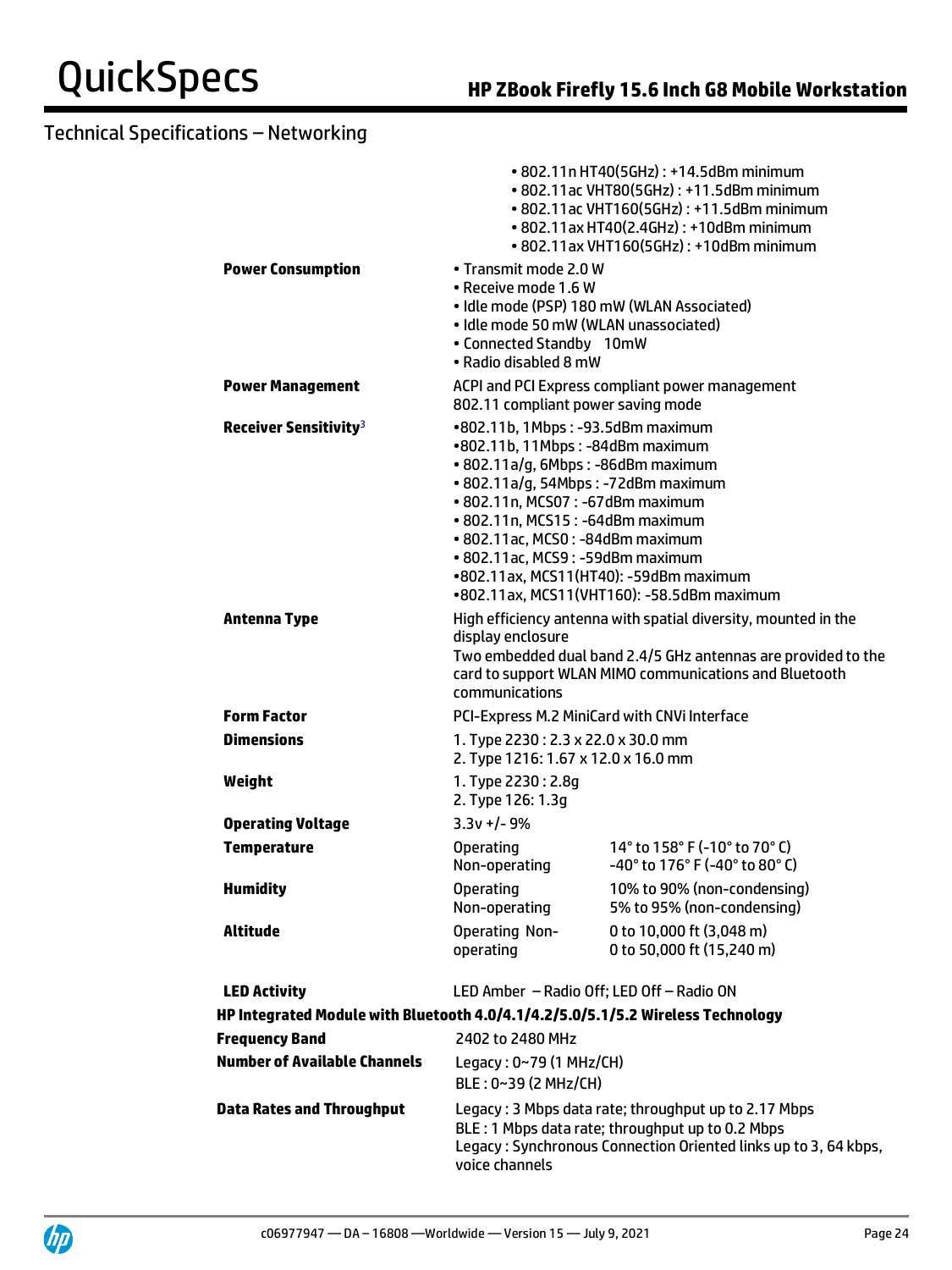|                                                             | Legacy: Asynchronous Connection Less links 2178.1 kbps/177.1<br>kbps asymmetric (3-DH5) or 864 kbps symmetric (3-EV5)                                                                                                                                                                                                                                                                                                                                                                                                                                                                                               |
|-------------------------------------------------------------|---------------------------------------------------------------------------------------------------------------------------------------------------------------------------------------------------------------------------------------------------------------------------------------------------------------------------------------------------------------------------------------------------------------------------------------------------------------------------------------------------------------------------------------------------------------------------------------------------------------------|
| <b>Transmit Power</b>                                       | The Bluetooth component shall operate as a Class II Bluetooth<br>device with a maximum transmit power of +9.5 dBm for BR and<br>EDR.                                                                                                                                                                                                                                                                                                                                                                                                                                                                                |
| <b>Power Consumption</b>                                    | Peak (Tx): 330 mW<br>Peak (Rx): 230 mW<br>Selective Suspend: 17 mW                                                                                                                                                                                                                                                                                                                                                                                                                                                                                                                                                  |
| <b>Bluetooth Software Supported</b><br><b>Link Topology</b> | Microsoft Windows Bluetooth Software                                                                                                                                                                                                                                                                                                                                                                                                                                                                                                                                                                                |
| <b>Power Management</b>                                     | Microsoft Windows ACPI, and USB Bus Support                                                                                                                                                                                                                                                                                                                                                                                                                                                                                                                                                                         |
| <b>Certifications</b>                                       | FCC (47 CFR) Part 15C, Section 15.247 & 15.249                                                                                                                                                                                                                                                                                                                                                                                                                                                                                                                                                                      |
| <b>Power Management</b>                                     | ETS 300 328, ETS 300 826                                                                                                                                                                                                                                                                                                                                                                                                                                                                                                                                                                                            |
| <b>Certifications</b>                                       | Low Voltage Directive IEC950<br>UL, CSA, and CE Mark                                                                                                                                                                                                                                                                                                                                                                                                                                                                                                                                                                |
| <b>Bluetooth Profiles Supported</b>                         | BT4.1-ESR 5/6/7 Compliance<br><b>LE Link Layer Ping</b><br><b>LE Dual Mode</b><br><b>LE Link Layer</b><br>LE Low Duty Cycle Directed Advertising<br><b>LE L2CAP Connection Oriented Channels</b><br>Train Nudging & Interlaced Scan<br>BT4.2 ESR08 Compliance<br>LE Secure Connection-Basic/Full<br>LE Privacy 1.2 - Link Layer Privacy<br>LE Privacy 1.2 - Extended Scanner Filter Policies<br>LE Data Packet Length Extension<br><b>FAX Profile (FAX)</b><br><b>Basic Imaging Profile (BIP)2</b><br><b>Headset Profile (HSP)</b><br>Hands Free Profile (HFP)<br><b>Advanced Audio Distribution Profile (A2DP)</b> |

\* Wireless access point and Internet service required and sold separately. Availability of public wireless access points limited. Wi-Fi 6 (802.11ax) is backwards compatible with prior 802.11 specs. The specifications for Wi-Fi 6 are draft specifications and are not final. If the final specifications differ from the draft specifications, it may affect the ability of the notebook to communicate with other 802.11ax WLAN devices. Only available in countries where 802.11ax is supported.

| Intel® Wi-Fi 6 AX201<br>(2x2) and Bluetooth® 5.2 | <b>Wireless LAN Standards</b> | IEEE 802.11a<br>IEEE 802.11b |
|--------------------------------------------------|-------------------------------|------------------------------|
| combo                                            |                               | IEEE 802.11q                 |
|                                                  |                               | IEEE 802.11n                 |
|                                                  |                               | IEEE 802.11ac                |
|                                                  |                               | <b>IEEE 802.11ax</b>         |
|                                                  |                               | IEEE 802.11d                 |
|                                                  |                               | IEEE 802.11e                 |
|                                                  |                               | IEEE 802.11h                 |
|                                                  |                               | <b>IEEE 802.11i</b>          |
|                                                  |                               | <b>IEEE 802.11k</b>          |
|                                                  |                               | <b>IEEE 802.11r</b>          |



IEEE 802.11v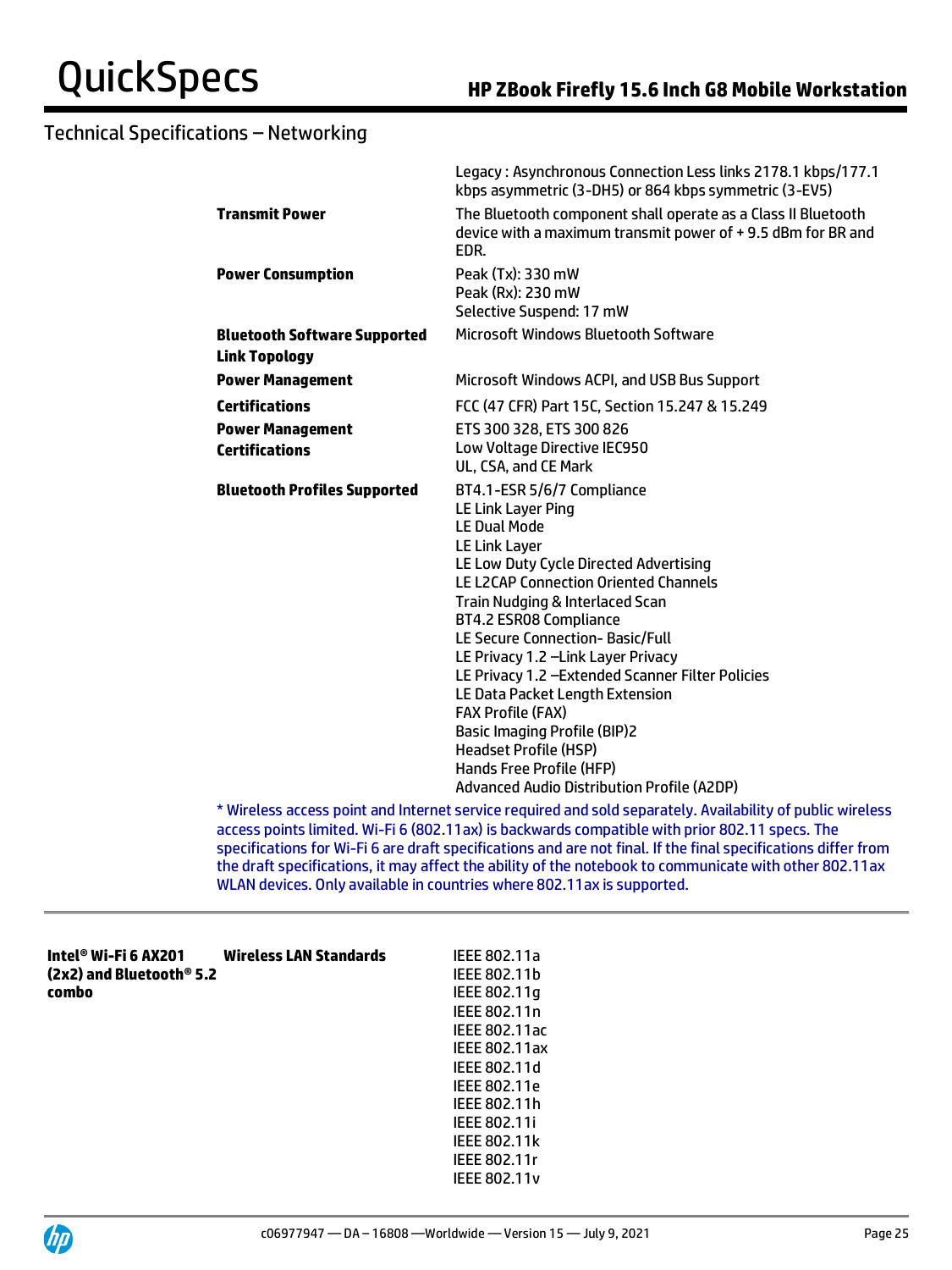| <b>Interoperability</b>             | Wi-Fi certified                                                                                                                                                                                                                                                                                                                                                                                                                                        |
|-------------------------------------|--------------------------------------------------------------------------------------------------------------------------------------------------------------------------------------------------------------------------------------------------------------------------------------------------------------------------------------------------------------------------------------------------------------------------------------------------------|
| <b>Frequency Band</b><br>Data Rates | 802.11b/g/n/ax<br>$\cdot$ 2.402 - 2.482 GHz<br>802.11a/n/ac/ax<br>• 4.9 – 4.95 GHz (Japan)<br>$-5.15 - 5.25$ GHz<br>$\cdot$ 5.25 – 5.35 GHz<br>$\cdot$ 5.47 – 5.725 GHz<br>$• 5.825 - 5.850$ GHz<br>• 802.11b: 1, 2, 5.5, 11 Mbps                                                                                                                                                                                                                      |
|                                     | • 802.11q: 6, 9, 12, 18, 24, 36, 48, 54 Mbps<br>• 802.11a: 6, 9, 12, 18, 24, 36, 48, 54 Mbps<br>• 802.11n: MCS 0 ~ MCS 15, (20MHz, and 40MHz)<br>• 802.11 ac: MCS0 ~ MCS9, (1SS, and 2SS) (20MHz, 40MHz, ,80MHz &<br>160MHz)<br>• 802.11ax: MCS0 ~ MCS11, (1SS and 2SS) (20MHz, 40MHz, ,80MHz<br>& 160MHz)                                                                                                                                             |
| <b>Modulation</b>                   | Direct Sequence Spread Spectrum<br>OFDM, BPSK, QPSK, CCK, 16-QAM, 64-QAM, 256-QAM<br>, 1024QAM                                                                                                                                                                                                                                                                                                                                                         |
| Security <sup>1</sup>               | • IEEE and WiFi compliant 64 / 128 bit WEP encryption for a/b/g<br>mode only<br>• AES-CCMP: 128 bit in hardware<br>• 802.1x authentication<br>• WPA, WPA2: 802.1x. WPA-PSK, WPA2-PSK, TKIP, and AES.<br>• WPA2 certification<br>• WPA3 certification<br>• IEEE 802.11i<br>• WAPI                                                                                                                                                                       |
| <b>Network Architecture</b>         | Ad-hoc (Peer to Peer)                                                                                                                                                                                                                                                                                                                                                                                                                                  |
| Models                              | Infrastructure (Access Point Required)                                                                                                                                                                                                                                                                                                                                                                                                                 |
| Roaming                             | IEEE 802.11 compliant roaming between access points                                                                                                                                                                                                                                                                                                                                                                                                    |
| Output Power <sup>2</sup>           | • 802.11b: +18.5dBm minimum<br>• 802.11g: +17.5dBm minimum<br>• 802.11a: +18.5dBm minimum<br>• 802.11n HT20(2.4GHz): +15.5dBm minimum<br>• 802.11n HT40(2.4GHz): +14.5dBm minimum<br>• 802.11n HT20(5GHz): +15.5dBm minimum<br>• 802.11n HT40(5GHz): +14.5dBm minimum<br>• 802.11 ac VHT80(5GHz): +11.5dBm minimum<br>• 802.11ac VHT160(5GHz): +11.5dBm minimum<br>• 802.11 ax HT40(2.4GHz): +10dBm minimum<br>• 802.11ax VHT160(5GHz): +10dBm minimum |
| <b>Power Consumption</b>            | • Transmit mode: 2.0 W<br>· Receive mode: 1.6 W<br>· Idle mode (PSP) 180 mW (WLAN Associated)<br>• Idle mode: 50 mW (WLAN unassociated)<br>• Connected Standby/Modern Standby: 10mW<br>· Radio disabled: 8 mW                                                                                                                                                                                                                                          |
| <b>Power Management</b>             | ACPI and PCI Express compliant power management<br>802.11 compliant power saving mode                                                                                                                                                                                                                                                                                                                                                                  |
| Receiver Sensitivity <sup>3</sup>   | •802.11b, 1Mbps: -93.5dBm maximum<br>•802.11b, 11Mbps: -84dBm maximum                                                                                                                                                                                                                                                                                                                                                                                  |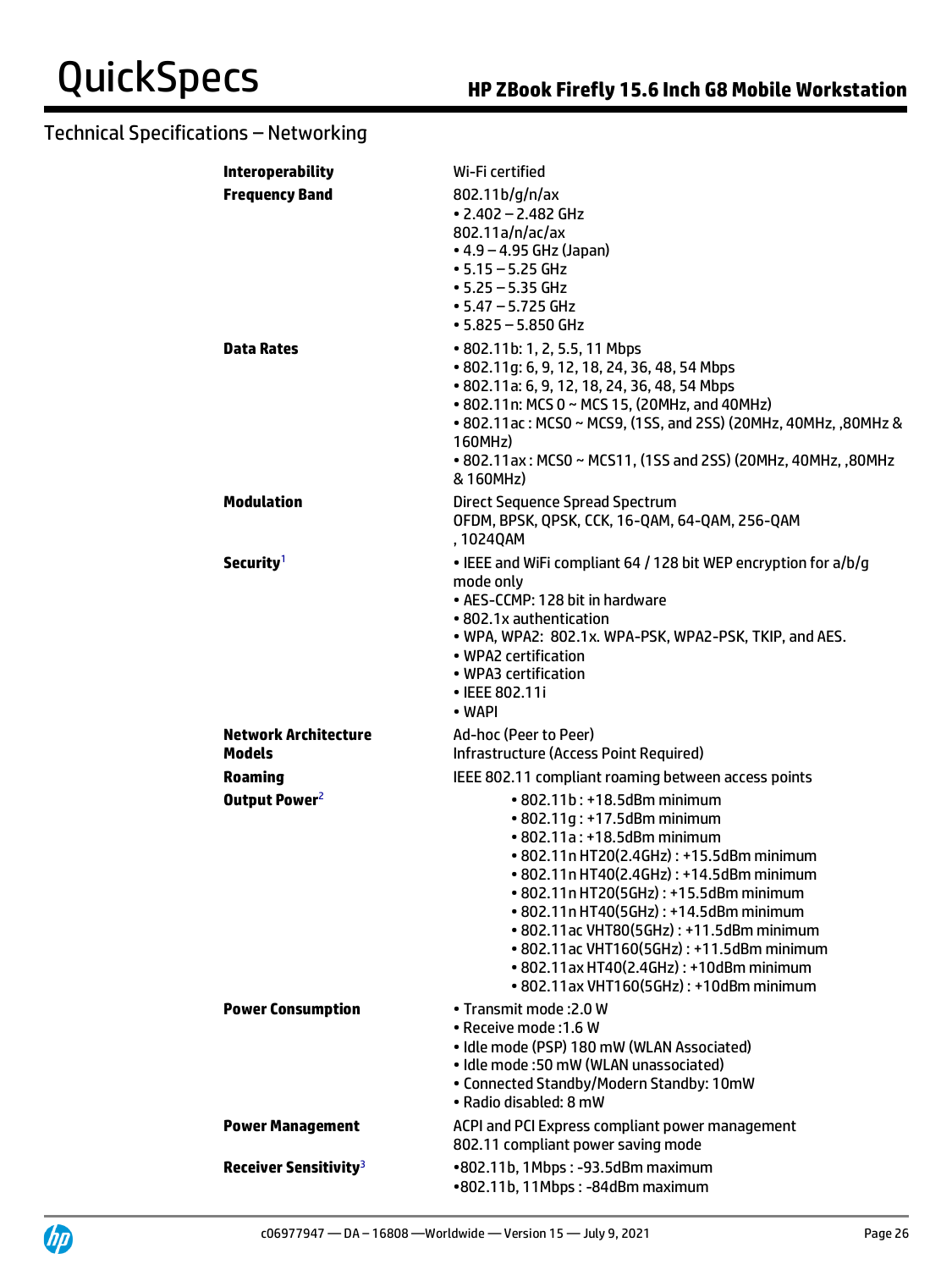| <b>Antenna Type</b>                                                             | • 802.11a/g, 6Mbps : -86dBm maximum<br>· 802.11a/g, 54Mbps: -72dBm maximum<br>• 802.11n, MCS07: -67dBm maximum<br>• 802.11n, MCS15: -64dBm maximum<br>• 802.11ac, MCS0: -84dBm maximum<br>• 802.11ac, MCS9: -59dBm maximum<br>•802.11ax, MCS11(HT40): -59dBm maximum<br>•802.11ax, MCS11(VHT160): -58.5dBm maximum<br>High efficiency antenna with spatial diversity, mounted in the |                                                                                                                         |  |
|---------------------------------------------------------------------------------|--------------------------------------------------------------------------------------------------------------------------------------------------------------------------------------------------------------------------------------------------------------------------------------------------------------------------------------------------------------------------------------|-------------------------------------------------------------------------------------------------------------------------|--|
|                                                                                 | display enclosure<br>communications                                                                                                                                                                                                                                                                                                                                                  | Two embedded dual band 2.4/5 GHz antennas are provided to the<br>card to support WLAN MIMO communications and Bluetooth |  |
| <b>Form Factor</b>                                                              | PCI-Express M.2 MiniCard with CNVi Interface                                                                                                                                                                                                                                                                                                                                         |                                                                                                                         |  |
| <b>Dimensions</b>                                                               | 1. Type 2230: 2.3 x 22.0 x 30.0 mm<br>2. Type 1216: 1.67 x 12.0 x 16.0 mm                                                                                                                                                                                                                                                                                                            |                                                                                                                         |  |
| Weight                                                                          | 1. Type 2230: 2.8g<br>2. Type 126: 1.3g                                                                                                                                                                                                                                                                                                                                              |                                                                                                                         |  |
| <b>Operating Voltage</b>                                                        | $3.3v + 1 - 9%$                                                                                                                                                                                                                                                                                                                                                                      |                                                                                                                         |  |
| <b>Temperature</b>                                                              | <b>Operating</b><br>Non-operating                                                                                                                                                                                                                                                                                                                                                    | 14° to 158° F (-10° to 70° C)<br>-40° to 176° F (-40° to 80° C)                                                         |  |
| <b>Humidity</b>                                                                 | <b>Operating</b><br>Non-operating                                                                                                                                                                                                                                                                                                                                                    | 10% to 90% (non-condensing)<br>5% to 95% (non-condensing)                                                               |  |
| Altitude                                                                        | <b>Operating Non-</b><br>operating                                                                                                                                                                                                                                                                                                                                                   | 0 to 10,000 ft (3,048 m)<br>0 to 50,000 ft (15,240 m)                                                                   |  |
| <b>LED Activity</b>                                                             |                                                                                                                                                                                                                                                                                                                                                                                      | LED Amber - Radio OFF; LED White - Radio ON                                                                             |  |
| HP Integrated Module with Bluetooth 4.0/4.1/4.2/5.0/5.1/5.2 Wireless Technology |                                                                                                                                                                                                                                                                                                                                                                                      |                                                                                                                         |  |
| <b>Frequency Band</b>                                                           | 2402 to 2480 MHz                                                                                                                                                                                                                                                                                                                                                                     |                                                                                                                         |  |
| <b>Number of Available Channels</b>                                             | Legacy: 0~79 (1 MHz/CH)<br>$BLE: 0~39$ (2 MHz/CH)                                                                                                                                                                                                                                                                                                                                    |                                                                                                                         |  |
| <b>Data Rates and Throughput</b>                                                | Legacy: 3 Mbps data rate; throughput up to 2.17 Mbps<br>BLE: 1 Mbps data rate; throughput up to 0.2 Mbps<br>Legacy: Synchronous Connection Oriented links up to 3, 64 kbps,<br>voice channels<br>Legacy: Asynchronous Connection Less links 2178.1 kbps/177.1<br>kbps asymmetric (3-DH5) or 864 kbps symmetric (3-EV5)                                                               |                                                                                                                         |  |
| <b>Transmit Power</b>                                                           | The Bluetooth component shall operate as a Class II Bluetooth<br>device with a maximum transmit power of +9.5 dBm for BR and<br>EDR.                                                                                                                                                                                                                                                 |                                                                                                                         |  |
| <b>Power Consumption</b>                                                        | Peak (Tx): 330 mW<br>Peak (Rx): 230 mW<br>Selective Suspend: 17 mW                                                                                                                                                                                                                                                                                                                   |                                                                                                                         |  |
| <b>Bluetooth Software Supported</b><br><b>Link Topology</b>                     | Microsoft Windows Bluetooth Software                                                                                                                                                                                                                                                                                                                                                 |                                                                                                                         |  |
| <b>Power Management</b>                                                         | Microsoft Windows ACPI, and USB Bus Support                                                                                                                                                                                                                                                                                                                                          |                                                                                                                         |  |
| <b>Certifications</b>                                                           | FCC (47 CFR) Part 15C, Section 15.247 & 15.249                                                                                                                                                                                                                                                                                                                                       |                                                                                                                         |  |

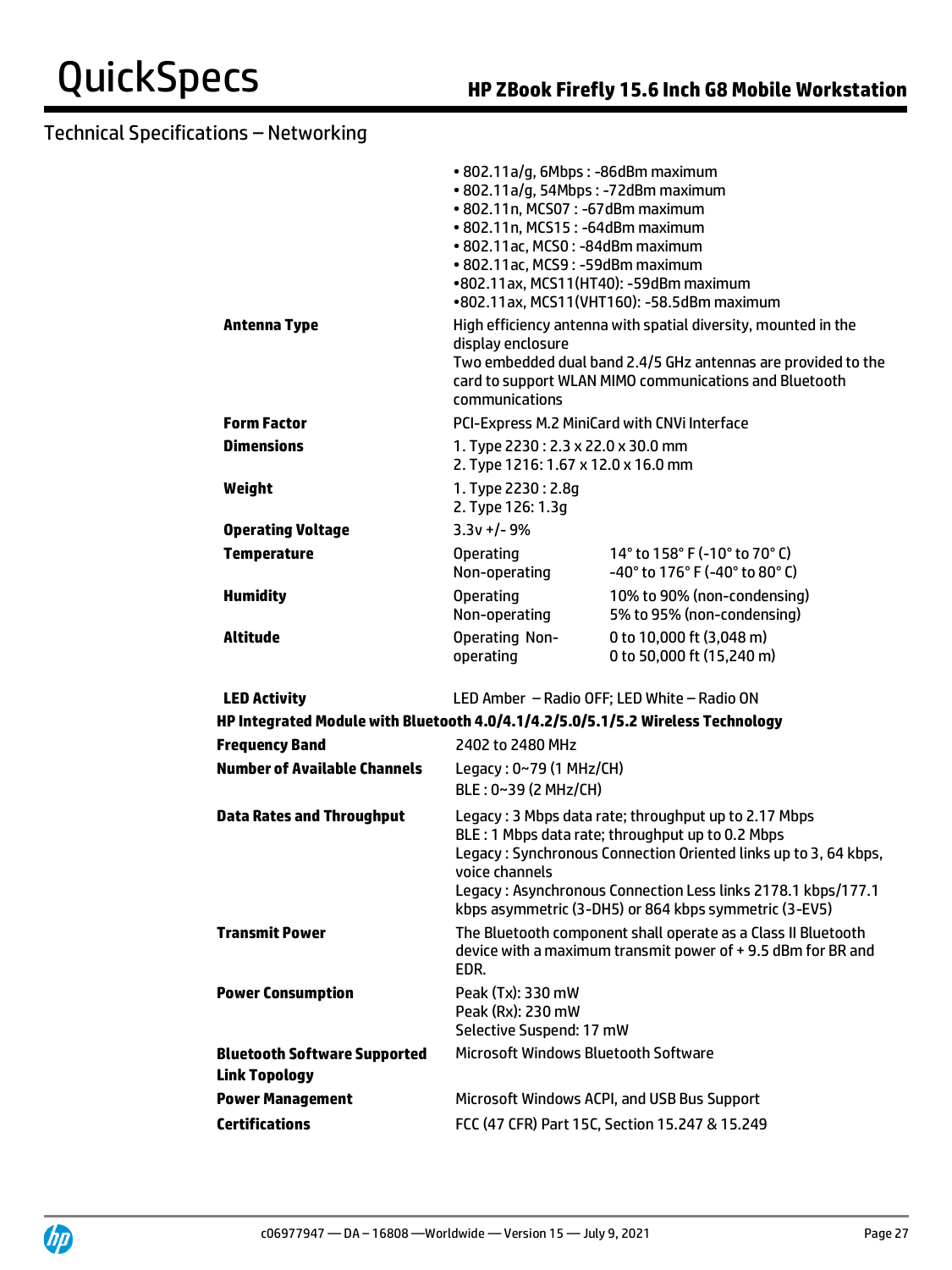| <b>Power Management</b><br><b>Certifications</b> | ETS 300 328, ETS 300 826<br>Low Voltage Directive IEC950<br>UL, CSA, and CE Mark                                                                                                                                                                                                                                                                                                                                                                                                                                                                                                               |
|--------------------------------------------------|------------------------------------------------------------------------------------------------------------------------------------------------------------------------------------------------------------------------------------------------------------------------------------------------------------------------------------------------------------------------------------------------------------------------------------------------------------------------------------------------------------------------------------------------------------------------------------------------|
| <b>Bluetooth Profiles Supported</b>              | BT4.1-ESR 5/6/7 Compliance<br>LE Link Layer Ping<br><b>LE Dual Mode</b><br>LE Link Layer<br>LE Low Duty Cycle Directed Advertising<br><b>LE L2CAP Connection Oriented Channels</b><br>Train Nudging & Interlaced Scan<br>BT4.2 ESR08 Compliance<br>LE Secure Connection-Basic/Full<br>LE Privacy 1.2 - Link Layer Privacy<br>LE Privacy 1.2 - Extended Scanner Filter Policies<br>LE Data Packet Length Extension<br><b>FAX Profile (FAX)</b><br><b>Basic Imaging Profile (BIP)2</b><br><b>Headset Profile (HSP)</b><br>Hands Free Profile (HFP)<br>Advanced Audio Distribution Profile (A2DP) |
| <b>Security &amp; Manageability</b>              | Intel <sup>®</sup> vPro <sup>™</sup> support with appropriate Intel® chipset components                                                                                                                                                                                                                                                                                                                                                                                                                                                                                                        |
|                                                  | 4. Iaith al ann ann an amhain an Iaith ann an ann an an tha dhand an Iaith an ann an Iaith an Iaith an Iaith an Iaith an Iaith an Iaith an Iaith an Iaith an Iaith an Iaith an Iaith an Iaith an Iaith an Iaith an Iaith an Ia                                                                                                                                                                                                                                                                                                                                                                 |

\* Wireless access point and Internet service required and sold separately. Availability of public wireless access points limited. Wi-Fi 6 (802.11ax) is backwards compatible with prior 802.11 specs. The specifications for Wi-Fi 6 are draft specifications and are not final. If the final specifications differ from the draft specifications, it may affect the ability of the notebook to communicate with other 802.11ax WLAN devices. Only available in countries where 802.11ax is supported.

### **Intel® XMM™ 7360 LTE-Advanced CAT9\***

| <b>Technology/Operating</b><br>bands | FDD LTE: 2100 (Band 1), 1900 (Band 2), 1800 (Band 3),<br>1700/2100 (Band 4), 850 (Band 5), 2600 (Band 7), 900 (Band 8), 1400 (Band 11), 700 (Band 12 lower),<br>700 (Band 13 upper), 700 (Band 17 lower), 850 (Band 18 lower), 850 (Band 19 upper), 800 (Band 20),<br>1400 (Band 21), 850 (Band 26), 700 (Band 28), 700 (Band 29 RX only), 2300 (Band 30), 1700/2100<br>(Band 66).<br>TDD LTE: 2600 (Band 38), 1900 (Band 39), 2400 (Band 40), 2500 (Band 41).<br>HSPA+: 2100 (Band 1), 1900 (Band 2), 1700/2100 (Band 4),<br>850 (Band 5), 900 (Band 8) MHz |
|--------------------------------------|--------------------------------------------------------------------------------------------------------------------------------------------------------------------------------------------------------------------------------------------------------------------------------------------------------------------------------------------------------------------------------------------------------------------------------------------------------------------------------------------------------------------------------------------------------------|
| Wireless protocol<br>standards       | 3GPP Release 11 LTE Specification CAT.9, DL 60MHz BW throughput up to 450Mbps; UL 20MHz<br>throughput up to 50Mbps<br>WCDMA R99, 3GPP Release 5, 6, 7 and 8 UMTS Specification                                                                                                                                                                                                                                                                                                                                                                               |
| <b>GPS</b>                           | Standalone. A-GPS (MS-A. MS-B)                                                                                                                                                                                                                                                                                                                                                                                                                                                                                                                               |
| <b>GPS bands</b>                     | 1575.42 MHz ± 1.023 MHz, GLONASS 1596-1607MHz, Beidou 1561.098 MHz                                                                                                                                                                                                                                                                                                                                                                                                                                                                                           |
| <b>Maximum data rates</b>            | LTE: 450 Mbps (Download), 50 Mbps (Upload)<br>DC-HSPA+: 42 Mbps (Download), 5.76 Mbps (Upload)<br>HSPA+: 21Mbps (Download), 5.76 Mbps (Upload)                                                                                                                                                                                                                                                                                                                                                                                                               |
| <b>Maximum output power</b>          | LTE: 23 dBm<br>HSPA+: 23.5 dBm                                                                                                                                                                                                                                                                                                                                                                                                                                                                                                                               |
| <b>Maximum power</b><br>consumption  | LTE: 1,200 mA (peak); 900 mA (average)<br>HSPA+: 1,100 mA (peak); 800 mA (average)                                                                                                                                                                                                                                                                                                                                                                                                                                                                           |

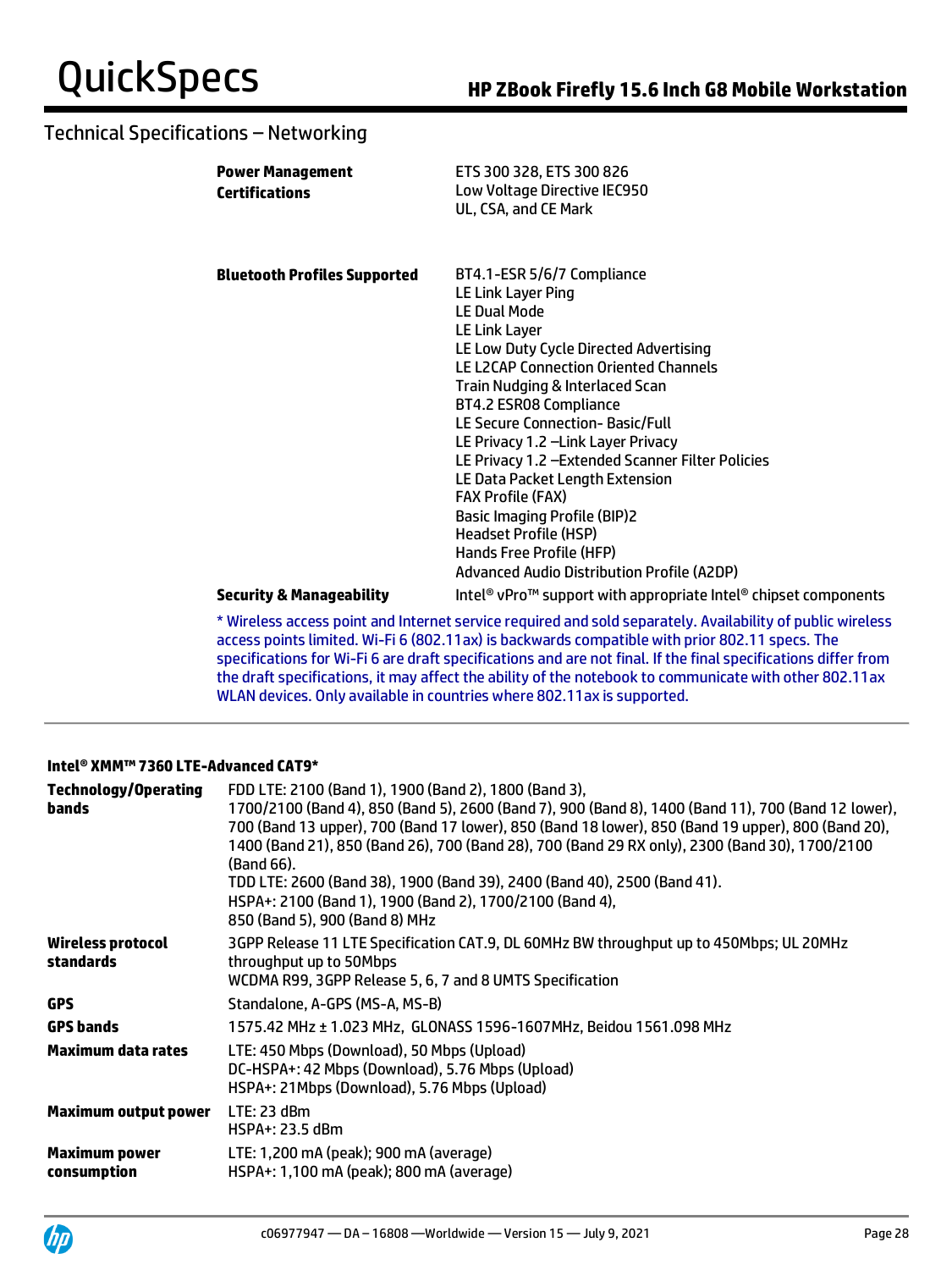| <b>Form Factor</b> | M.2, 3042-S3 Key B |
|--------------------|--------------------|
| Weight             | 5.8 <sub>q</sub>   |
| <b>Dimensions</b>  | 42 x 30 x 2.3 mm   |
| (Length x Width x  |                    |
| Thickness)         |                    |

\* 4G LTE requires separately purchased service contract, and configuration at purchase. Check with service provider for coverage and availability in your area. Connection speeds will vary due to location, environment, network conditions, and other factors. 4G LTE not available on all products, in all regions.

### **Qualcomm® Snapdragon™ X55 5G Modem\***

| <b>Technology/Operating</b> | WCDMA/HSDPA/HSUPA/HSPA+ operating bands:              |
|-----------------------------|-------------------------------------------------------|
| bands                       | Band 1: 1920 to 1980 MHz (UL), 2110 to 2170 MHz (DL)  |
|                             | Band 2: 1850 to 1910 MHz (UL), 1930 to 1990 MHz (DL)  |
|                             | Band 4: 1710 to 1755 MHz (UL), 2110 to 2155 MHz (DL)  |
|                             | Band 5: 824 to 849 MHz (UL), 869 to 894 MHz (DL)      |
|                             | Band 6: 830 to 840 MHz (UL), 875 to 885 MHz (DL)      |
|                             | Band 8: 880 to 915 MHz (UL), 925 to 960 MHz (DL)      |
|                             | Band 9: 1750 to 1785 MHz(UL), 1845to 1880 MHz (DL)    |
|                             | Band 19: 830 to 845 MHz (UL), 875 to 890 MHz (DL)     |
|                             | <b>LTE FDD/TDD operating bands:</b>                   |
|                             | Band 1: 1920 to 1980 MHz (UL), 2110 to 2170 MHz (DL)  |
|                             | Band 2: 1850 to 1910 MHz (UL), 1930 to 1990 MHz (DL)  |
|                             | Band 3: 1710 to 1785 MHz (UL), 1805 to 1880 MHz (DL)  |
|                             | Band 4: 1710 to 1755 MHz (UL), 2110 to 2155 MHz (DL)  |
|                             | Band 5: 824 to 849 MHz (UL), 869 to 894 MHz (DL)      |
|                             | Band 7: 2500 to 2570 MHz (UL), 2620 to 2690 MHz (DL)  |
|                             | Band 8: 880 to 915 MHz (UL), 925 to 960 MHz (DL)      |
|                             | Band 12: 699 to 716 MHz (UL), 729 to 746 MHz (DL)     |
|                             | Band 13: 777 to 787 MHz (UL), 746 to 756 MHz (DL)     |
|                             | Band 14: 788 to 798 MHz (UL), 758 to 768 MHz (DL)     |
|                             | Band 17: 704 to 716 MHz (UL), 734 to 746 MHz (DL)     |
|                             | Band 18: 815 to 830 MHz (UL), 860 to 875 MHz (DL)     |
|                             | Band 19: 830 to 845 MHz (UL), 875 to 890 MHz (DL)     |
|                             | Band 20: 832 to 862 MHz (UL), 791 to 821 MHz (DL)     |
|                             | Band 25: 1850 to 1915 MHz (UL), 1930 to 1995 MHz (DL) |
|                             | Band 26: 814 to 849 MHz (UL), 859 to 894 MHz (DL)     |
|                             | Band 28: 703 to 748 MHz (UL), 758 to 803 MHz (DL)     |
|                             | Band 29: 717 to 728 MHz (DL)                          |
|                             | Band 30: 2305 to 2315 MHz (UL) 2350 to 2360 MHz (DL)  |
|                             | Band 32: 1452 to 1496 MHz (DL)                        |
|                             | Band 34: 2010 to 2025 MHz (UL/DL)                     |
|                             | Band 38: 2570 to 2620 MHz (UL/DL)                     |
|                             | Band 39: 1880 to 1920 MHz (UL/DL)                     |
|                             | Band 40: 2300 to 2400 MHz (UL/DL)                     |
|                             | Band 41: 2496 to 2690 MHz (UL/DL)                     |
|                             | Band 42: 3400 to 3600 MHZ (UL/DL)                     |
|                             | Band 46: 5150 to 5925 MHZ (DL)                        |
|                             | Band 48: 3550 to 3700 MHZ (UL/DL)                     |
|                             | Band 66: 1710 to 1800 MHz (UL), 2110 to 2200 MHz (DL) |
|                             | Band 71: 663 to 698 MHz (UL), 617 to 652 MHz (DL)     |
|                             | <b>5GNR Sub 6GHZ</b>                                  |
|                             | n1:1920 to 1980 MHz (UL), 2110 to 2170 MHz (DL)       |
|                             | n2: 1850 to 1910 MHz (UL), 1930 to 1990 MHz (DL)      |

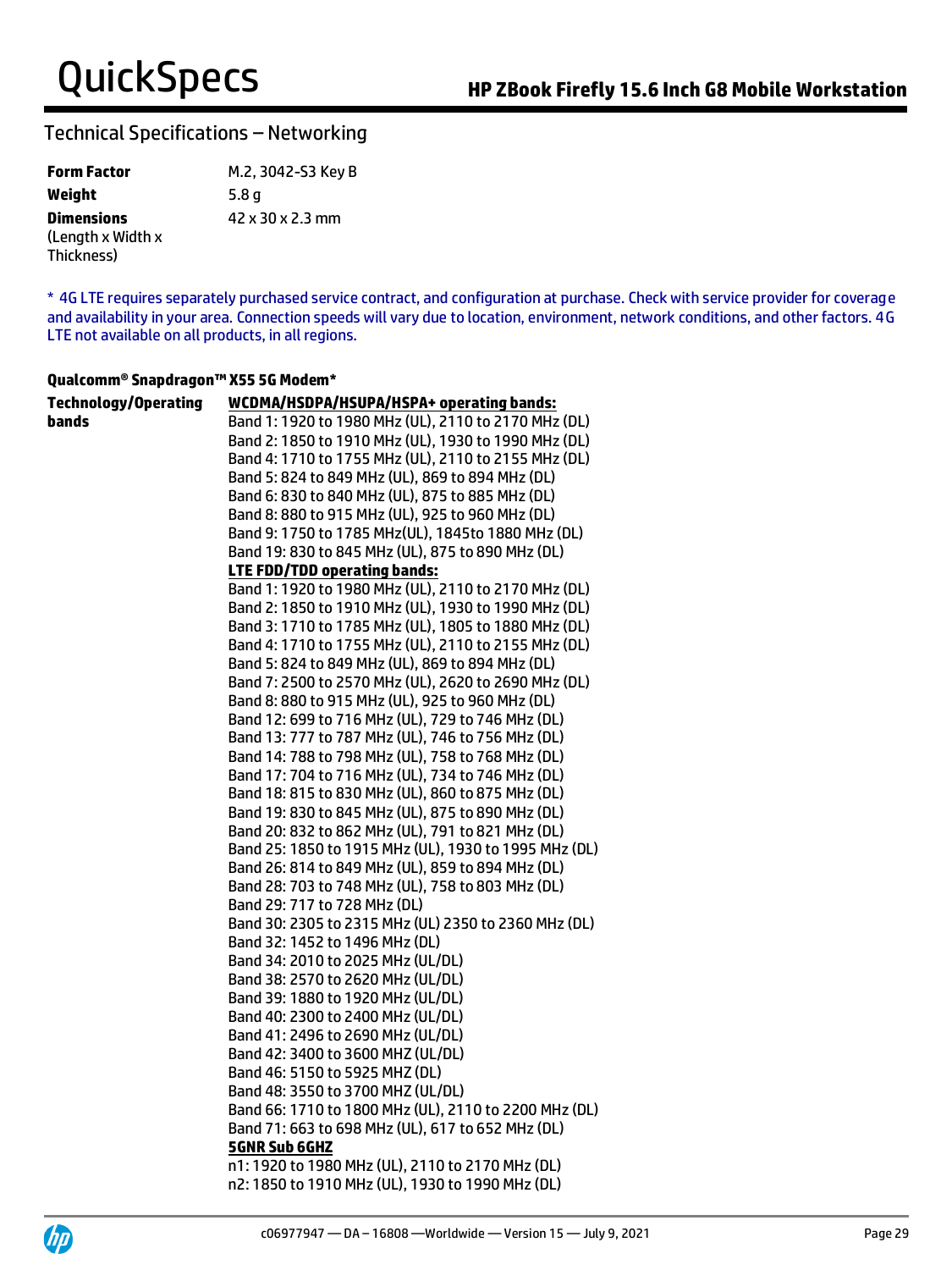|                                                      | n3: 1710 to 1785 MHz (UL), 1805 to 1880 MHz (DL)<br>n5: 824 to 849 MHz (UL), 869 to 894 MHz (DL)<br>n7: 2500 to 2570 MHz (UL), 2620 to 2690 MHz (DL)<br>n8: 880 to 915 MHz (UL), 925 to 960 MHz (DL)<br>n12: 699 to 716 MHz (UL), 729 to 746 MHz (DL)<br>n20: 832 to 862 MHz (UL), 791 to 821 MHz (DL)<br>n28: 703 to 748 MHz (UL), 758 to 803 MHz (DL)<br>n41: 2496 to 2690 MHz (UL/DL)<br>n66: 1710 to 1800 MHz (UL), 2110 to 2200 MHz (DL)<br>n71: 663 to 698 MHz (UL), 617 to 652 MHz (DL)<br>n77: 3300 to 4200 MHz (UL/DL)<br>n78: 3300 to 3800 MHz (UL/DL)<br>n79: 4400 to 5000 MHz (UL/DL) |
|------------------------------------------------------|---------------------------------------------------------------------------------------------------------------------------------------------------------------------------------------------------------------------------------------------------------------------------------------------------------------------------------------------------------------------------------------------------------------------------------------------------------------------------------------------------------------------------------------------------------------------------------------------------|
| <b>Wireless protocol</b><br>standards                | <b>5GNR Air Interface</b><br>L3GPP Rel15 5G NR sub-6<br>LTE Rel14<br>20 layers and 2 Gbps downlink (DL) throughput $-4 \times 4$ MIMO across 5x CA                                                                                                                                                                                                                                                                                                                                                                                                                                                |
|                                                      | 200 Mbps uplink (UL) throughput - 40 MHz ULCA and 256 QAM<br><b>WCDMA</b>                                                                                                                                                                                                                                                                                                                                                                                                                                                                                                                         |
|                                                      | R99, 3GPP Release 5, 6, 7 and 8 UMTS Specification                                                                                                                                                                                                                                                                                                                                                                                                                                                                                                                                                |
| GPS                                                  | Standalone, A-GPS (MS-A, MS-B)                                                                                                                                                                                                                                                                                                                                                                                                                                                                                                                                                                    |
| <b>GPS Bands</b>                                     | GPS: L1 (1575.42MHz); L5 (1176MHz)<br><b>GLONASS: L1 (1602MHz)</b><br>BeidouB1(1561.098MHz)<br>Galileo E1 (1575.42); E5a (1176MHz)                                                                                                                                                                                                                                                                                                                                                                                                                                                                |
| <b>Maximum Data Rates</b>                            | 5G sub 6G: 3.8 Gbps<br>LTE: ue-CategoryDL 20, (DL: 2 Gbps)<br>ue-CategoryUL 13, (UL: 150Mbps)<br>DC-HSPA+: 42 Mbps (Download), 5.76 Mbps (Upload)<br>HSPA+: 21Mbps (Download), 5.76 Mbps (Upload)                                                                                                                                                                                                                                                                                                                                                                                                 |
| <b>Maximum Output Power</b>                          | LTE: 23 dBm in all band except B41<br>LTE B41 HPUE = $26dBm$<br>HSPA+: 23.5 dBm                                                                                                                                                                                                                                                                                                                                                                                                                                                                                                                   |
| <b>Maximum Power</b><br><b>Consumption</b>           | 5G Sub 6:2500 mA<br>LTE: 1,300 mA (peak); 1100 mA (average)<br>HSPA+: 1,100 mA (peak); 800 mA (average)                                                                                                                                                                                                                                                                                                                                                                                                                                                                                           |
| <b>Form Factor</b>                                   | M.2, 3042-S3 Key B                                                                                                                                                                                                                                                                                                                                                                                                                                                                                                                                                                                |
| Weight                                               | 8 q                                                                                                                                                                                                                                                                                                                                                                                                                                                                                                                                                                                               |
| <b>Dimensions</b><br>(Length x Width x<br>Thickness) | 42 mm $\times$ 30 mm $\times$ 2.6 mm                                                                                                                                                                                                                                                                                                                                                                                                                                                                                                                                                              |

\* WWAN modules for 5G ready platforms are optional features that can be configured at purchase or added later by the customer. 5G module supports AT&T and T-Mobile networks in the U.S. Module designed for 5G networks as carriers deploy Evolved-Universal Terrestrial Radio Access New Radio Dual Connectivity (ENDC) with both 100Mhz of 5G NR and LTE channel bandwidth, using 256QAM 4x4 as defined by 3GPP, requires activation and separately purchased service contract. Check with service provider for coverage and availability in your area. Connection, upload and download speeds will vary due to network, location, environment, network conditions, and other factors. 5G not available on all products, in all regions. Backwards compatible to 4G LTE and 3G HSPA technologies. 5G module planned to be available in select countries, where carrier supported.

## **Near Field Communications Controller (optional)**

| Dimensions (L x W | Module 25 mm by 10 mm by 2.0 mm |
|-------------------|---------------------------------|
| x H)              |                                 |

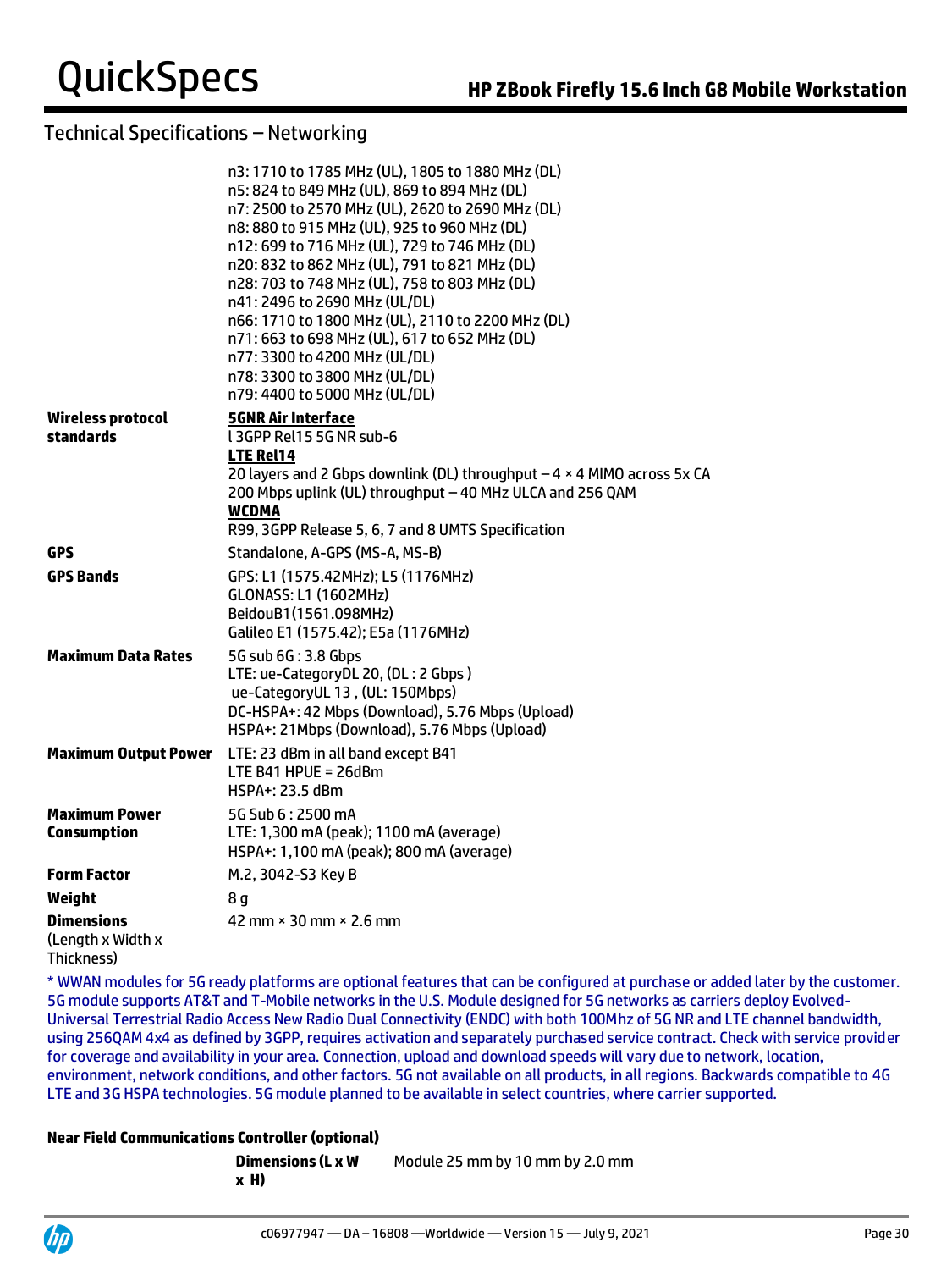| <b>Chipset</b>                                         | <b>NPC300</b>                                                                                                                                                                |                                    |                                                                      |
|--------------------------------------------------------|------------------------------------------------------------------------------------------------------------------------------------------------------------------------------|------------------------------------|----------------------------------------------------------------------|
| <b>System interface</b>                                | 12C                                                                                                                                                                          |                                    |                                                                      |
| <b>NFC RF standards</b>                                | <b>ISO/IEC 14443 A</b><br>ISO/IEC 14443 B<br>ISO/IEC 15693<br><b>ISO/IEC 18092</b><br>ECMA-340 NFCIP-1 Target and Initiator<br>ECMA-320 NFCIP-2                              |                                    |                                                                      |
| <b>NFC Forum Support</b>                               |                                                                                                                                                                              |                                    | Tag Type 1, Type 2, Type3 and Type 4, NFCIP-1 and NFCIP-2            |
| <b>Reader (PCD-VCD)</b><br>Mode(1)                     | <b>ISO/IEC 14443 A</b><br><b>ISO/IEC 14443 B</b><br><b>ISO/IEC 15693</b><br><b>MIFARE 1K</b><br><b>MIFARE 4K</b><br><b>MIFARE DESFire</b><br>FeliCa<br>Jewel and Topaz cards |                                    |                                                                      |
| Card Emulation (PICC- ISO/IEC 14443 A<br>VICC) Mode(1) | ISO/IEC 14443 B and B'<br><b>MIFARE</b><br>FeliCa                                                                                                                            |                                    |                                                                      |
| <b>Frequency</b>                                       | 13.56 MHz                                                                                                                                                                    |                                    |                                                                      |
| NFC Modes Supported Reader/Writer, Peer-to-Peer        |                                                                                                                                                                              |                                    |                                                                      |
| <b>Raw RF Data Rates</b>                               | 106, 212, 424, 848 kbps                                                                                                                                                      |                                    |                                                                      |
| <b>Operating</b><br>temperature                        | 0°C to 70°C                                                                                                                                                                  |                                    |                                                                      |
| <b>Storage temperature</b> -20°C to 125°C              |                                                                                                                                                                              |                                    |                                                                      |
| <b>Humidity</b>                                        | 10-90% operating<br>5-95% non-operating                                                                                                                                      |                                    |                                                                      |
| <b>Supply Operating</b><br>voltage                     | 4.35 to 5.25 Volts                                                                                                                                                           |                                    |                                                                      |
| I/O Voltage                                            | 1.8V or 3.3V                                                                                                                                                                 |                                    |                                                                      |
| <b>Power Consumption</b>                               | Booster enable,                                                                                                                                                              | <b>VBAT = 3.3V,</b>                |                                                                      |
|                                                        | $VCC$ BOOST = 5V)                                                                                                                                                            | <b>Polling</b>                     | $7.3 \text{ mA}$                                                     |
|                                                        | Mode Power                                                                                                                                                                   |                                    | Detected Test Total 283.8 mA                                         |
|                                                        | Consumption,<br><b>Typical</b>                                                                                                                                               | <b>Tag Type 1</b>                  | Net Module 236.8 mA                                                  |
|                                                        |                                                                                                                                                                              | <b>Detected Test</b><br>Tag Type 2 | <b>Total 288.8 mA</b><br>Net Module 241.8 mA                         |
|                                                        |                                                                                                                                                                              |                                    | <b>Detected Test</b> Total 287.7 mA                                  |
|                                                        |                                                                                                                                                                              | Tag Type 3                         | Net Module 240.7 mA                                                  |
|                                                        |                                                                                                                                                                              | Tag Type 4                         | <b>Detected Test</b> Total 282.3 mA<br>Net Module 235.3 mA           |
| Antenna                                                | external to module.                                                                                                                                                          |                                    | Antenna connector, 0.5mm pitch, 7 connector FPC. Antenna matching is |

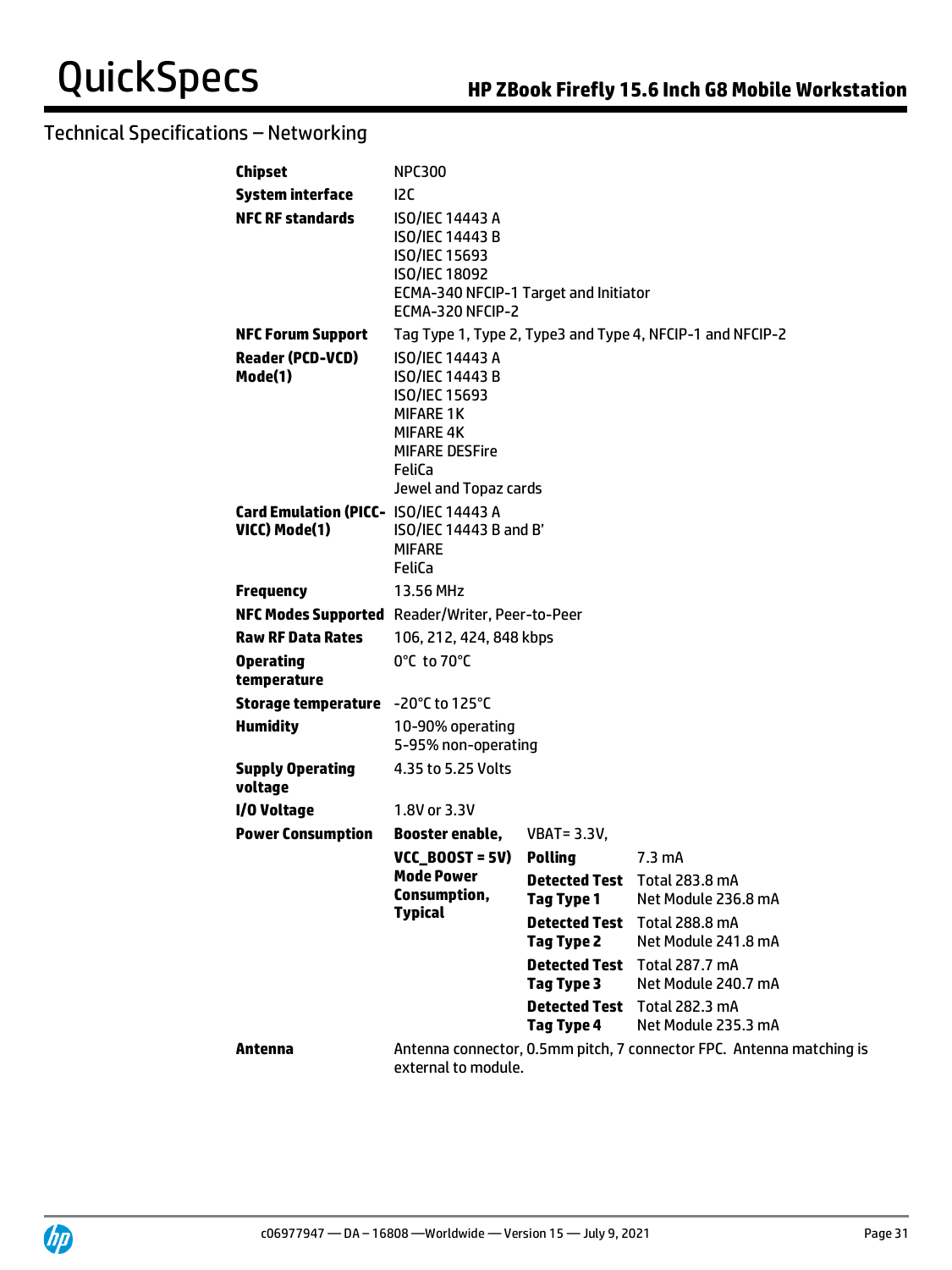# **POWER**

| <b>AC Adapter 45 Watt</b><br><b>Smart nPFC Standard</b><br><b>Barrel 4.5mm Right</b><br>Angle 1.8m | <b>Dimensions</b>                        | 95x45x26.8mm                                                                                                                                                                                                                                                                                                   |                                         |
|----------------------------------------------------------------------------------------------------|------------------------------------------|----------------------------------------------------------------------------------------------------------------------------------------------------------------------------------------------------------------------------------------------------------------------------------------------------------------|-----------------------------------------|
|                                                                                                    | Weight                                   | unit: 200g +/-10g                                                                                                                                                                                                                                                                                              |                                         |
|                                                                                                    | <b>Input</b>                             | <b>Input Efficiency</b>                                                                                                                                                                                                                                                                                        | 87.74 % at 115 Vac and 88.4 % at 230Vac |
|                                                                                                    |                                          | <b>Input frequency</b><br>range                                                                                                                                                                                                                                                                                | $47 \sim 63$ Hz                         |
|                                                                                                    |                                          | <b>Input AC current</b>                                                                                                                                                                                                                                                                                        | Max. 1.4 A at 90 Vac                    |
|                                                                                                    | <b>Output</b>                            | <b>Output power</b>                                                                                                                                                                                                                                                                                            | 45W                                     |
|                                                                                                    |                                          | <b>DC</b> output                                                                                                                                                                                                                                                                                               | 19.5V                                   |
|                                                                                                    |                                          | Hold-up time                                                                                                                                                                                                                                                                                                   | 5ms at 115 Vac input                    |
|                                                                                                    |                                          | <b>Output current limit</b>                                                                                                                                                                                                                                                                                    | < 8.0A                                  |
|                                                                                                    | <b>Connector</b>                         | 4.5mm Barrel Type                                                                                                                                                                                                                                                                                              |                                         |
|                                                                                                    | <b>Environmental Design</b>              | <b>Operating</b><br>temperature                                                                                                                                                                                                                                                                                | 32° to 95° F (0° to 35° C)              |
|                                                                                                    |                                          | <b>Non-operating</b><br>(storage)<br>temperature                                                                                                                                                                                                                                                               | -4° to 185° F (-20° to 85° C)           |
|                                                                                                    |                                          | <b>Altitude</b>                                                                                                                                                                                                                                                                                                | 0 to 16,400 ft (0 to 5,000 m)           |
|                                                                                                    |                                          | <b>Humidity</b>                                                                                                                                                                                                                                                                                                | 20% to 95%                              |
|                                                                                                    |                                          | <b>Storage Humidity</b>                                                                                                                                                                                                                                                                                        | 10% to 95%                              |
|                                                                                                    | <b>EMI and Safety Certifications Eg:</b> | *CE Mark - full compliance with LVD and EMC directives<br>* Worldwide safety standards - IEC60950, EN60950, UL60950, Class1,<br>SELV; Agency approvals - C-UL-US, NORDICS, DENAN, EN55022 Class B,<br>FCC Class B, CISPR22 Class B, CCC, NOM-1 NYCE.<br>* MTBF - over 200,000 hours at 25°C ambient condition. |                                         |
| <b>AC Adapter 45 Watt</b>                                                                          | <b>Dimensions</b>                        | 95x45x26.8mm                                                                                                                                                                                                                                                                                                   |                                         |
| <b>Smart nPFC Standard</b>                                                                         | Weight                                   | unit: $200g +/- 10g$                                                                                                                                                                                                                                                                                           |                                         |
| <b>Barrel 4.5mm Right</b><br>Angle 1.8m 2prong                                                     | <b>Input</b>                             | <b>Input Efficiency</b>                                                                                                                                                                                                                                                                                        | 87.74 % at 115 Vac and 88.4 % at 230Vac |
|                                                                                                    |                                          | <b>Input frequency</b><br>range                                                                                                                                                                                                                                                                                | 47 to 63 Hz                             |
|                                                                                                    |                                          | <b>Input AC current</b>                                                                                                                                                                                                                                                                                        | Max. 1.4 A at 90 Vac                    |
|                                                                                                    | <b>Output</b>                            | <b>Output power</b>                                                                                                                                                                                                                                                                                            | 45W                                     |
|                                                                                                    |                                          | <b>DC</b> output                                                                                                                                                                                                                                                                                               | 19.5V                                   |
|                                                                                                    |                                          |                                                                                                                                                                                                                                                                                                                |                                         |
|                                                                                                    |                                          | Hold-up time                                                                                                                                                                                                                                                                                                   | 5ms at 115 Vac input                    |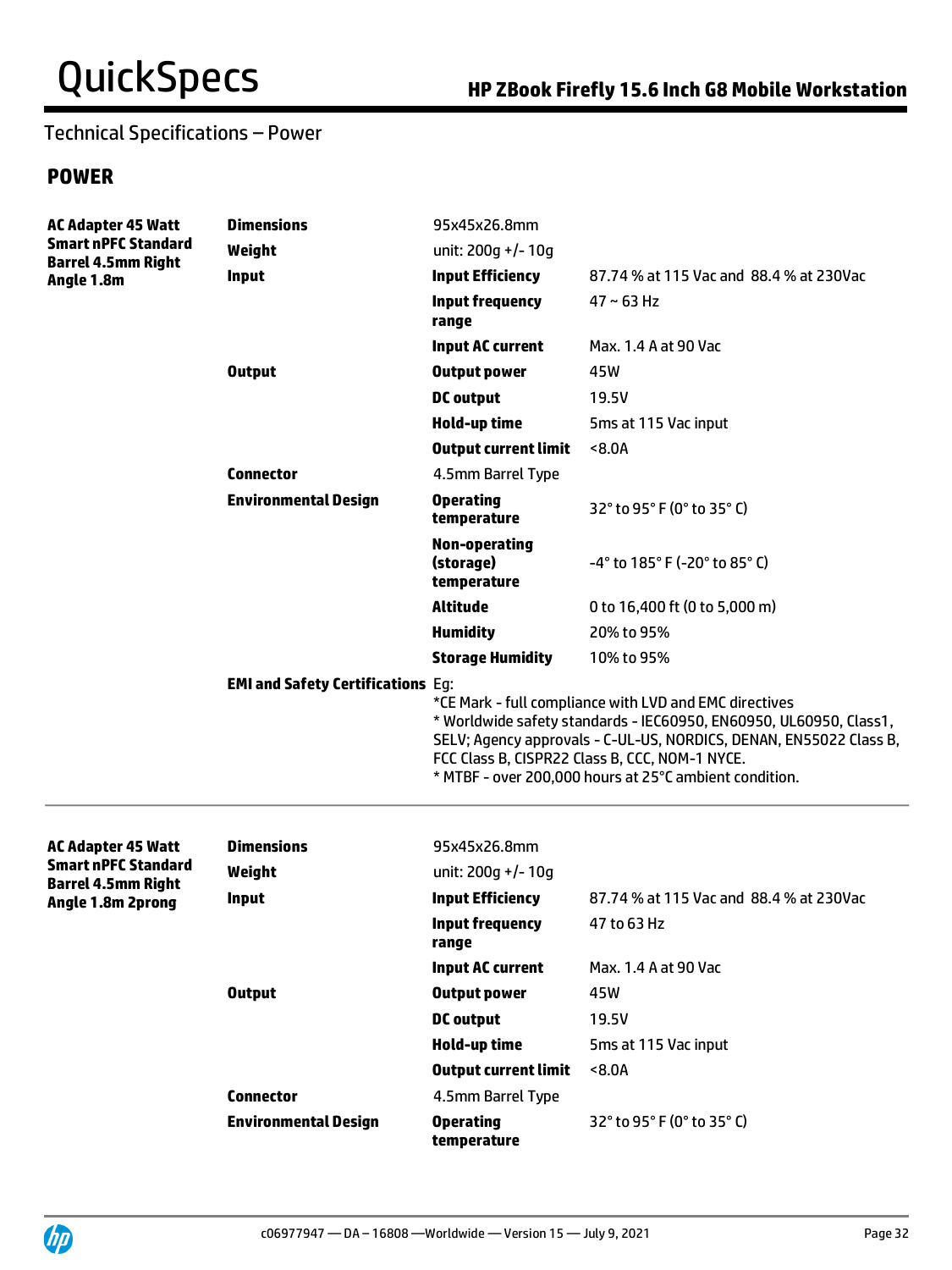|                                           |                                                | <b>Non-operating</b><br>(storage)<br>temperature                                                                                                                                                                                                                                                                      | -4° to 185° F (-20° to 85° C)                                                                                                                                                                                                                                                                                  |
|-------------------------------------------|------------------------------------------------|-----------------------------------------------------------------------------------------------------------------------------------------------------------------------------------------------------------------------------------------------------------------------------------------------------------------------|----------------------------------------------------------------------------------------------------------------------------------------------------------------------------------------------------------------------------------------------------------------------------------------------------------------|
|                                           |                                                | <b>Altitude</b>                                                                                                                                                                                                                                                                                                       | 0 to 16,400 ft (0 to 5000m)                                                                                                                                                                                                                                                                                    |
|                                           |                                                | <b>Humidity</b>                                                                                                                                                                                                                                                                                                       | 20% to 95%                                                                                                                                                                                                                                                                                                     |
|                                           |                                                | <b>Storage Humidity</b>                                                                                                                                                                                                                                                                                               | 10% to 95%                                                                                                                                                                                                                                                                                                     |
|                                           | <b>EMI and Safety Certifications Eg:</b>       |                                                                                                                                                                                                                                                                                                                       | *CE Mark - full compliance with LVD and EMC directives<br>* Worldwide safety standards - IEC60950, EN60950, UL60950, Class1,<br>SELV; Agency approvals - C-UL-US, NORDICS, DENAN, EN55022 Class B,<br>FCC Class B, CISPR22 Class B, CCC, NOM-1 NYCE.<br>* MTBF - over 200,000 hours at 25°C ambient condition. |
| <b>AC Adapter 65 Watt nPFC Dimensions</b> |                                                | 88x53.5x21mm                                                                                                                                                                                                                                                                                                          |                                                                                                                                                                                                                                                                                                                |
| Slim USB Type-C <sup>®</sup>              | Weight                                         | unit: 220g +/-10g                                                                                                                                                                                                                                                                                                     |                                                                                                                                                                                                                                                                                                                |
| <b>Straight 1.8m</b>                      | Input                                          | <b>Input Efficiency</b>                                                                                                                                                                                                                                                                                               | 81.5% min at 115 Vac/ 230Vac @ 5V/3A<br>86.7% min at 115 Vac/ 230Vac @ 9V/3A<br>88% min at 115 Vac/ 230Vac @ 12V/5A<br>89% min at 115 Vac/ 230Vac @ 15V/4.33A<br>89% min at 115 Vac/ 230Vac @ 20V/3.25A                                                                                                        |
|                                           |                                                | Input frequency range                                                                                                                                                                                                                                                                                                 | $47 - 63$ Hz                                                                                                                                                                                                                                                                                                   |
|                                           |                                                | <b>Input AC current</b>                                                                                                                                                                                                                                                                                               | 1.6 A at 90 VAC and maximum load                                                                                                                                                                                                                                                                               |
|                                           | <b>Output</b>                                  | <b>Output power</b>                                                                                                                                                                                                                                                                                                   | 65W                                                                                                                                                                                                                                                                                                            |
|                                           |                                                | <b>DC</b> output                                                                                                                                                                                                                                                                                                      | 5V/9V/12V/15V/20V                                                                                                                                                                                                                                                                                              |
|                                           |                                                | Hold-up time                                                                                                                                                                                                                                                                                                          | 5ms at 115 Vac input                                                                                                                                                                                                                                                                                           |
|                                           |                                                | <b>Output current limit</b>                                                                                                                                                                                                                                                                                           | 8.0A                                                                                                                                                                                                                                                                                                           |
|                                           | <b>Connector</b>                               | USB Type $C^{\circledcirc}$                                                                                                                                                                                                                                                                                           |                                                                                                                                                                                                                                                                                                                |
|                                           | <b>Environmental Design</b>                    | <b>Operating</b><br>temperature                                                                                                                                                                                                                                                                                       | 32° to 95° F (0° to 35° C)                                                                                                                                                                                                                                                                                     |
|                                           |                                                | temperature                                                                                                                                                                                                                                                                                                           | <b>Non-operating (storage)</b> $-4^{\circ}$ to $185^{\circ}$ F ( $-20^{\circ}$ to $85^{\circ}$ C)                                                                                                                                                                                                              |
|                                           |                                                | <b>Altitude</b>                                                                                                                                                                                                                                                                                                       | 0 to 16,400 ft (0 to 5000m)                                                                                                                                                                                                                                                                                    |
|                                           |                                                | <b>Humidity</b>                                                                                                                                                                                                                                                                                                       | 5% to 95%                                                                                                                                                                                                                                                                                                      |
|                                           |                                                | <b>Storage Humidity</b>                                                                                                                                                                                                                                                                                               | 5% to 95%                                                                                                                                                                                                                                                                                                      |
|                                           | <b>EMI and Safety</b><br><b>Certifications</b> | Eg:<br>*CE Mark - full compliance with LVD and EMC directives<br>* Worldwide safety standards - IEC60950, EN60950, UL60950, Class1,<br>SELV; Agency approvals - C-UL-US, NORDICS, DENAN, EN55022 Class B, FCC<br>Class B, CISPR22 Class B, CCC, NOM-1 NYCE.<br>* MTBF - over 100,000 hours at 25°C ambient condition. |                                                                                                                                                                                                                                                                                                                |

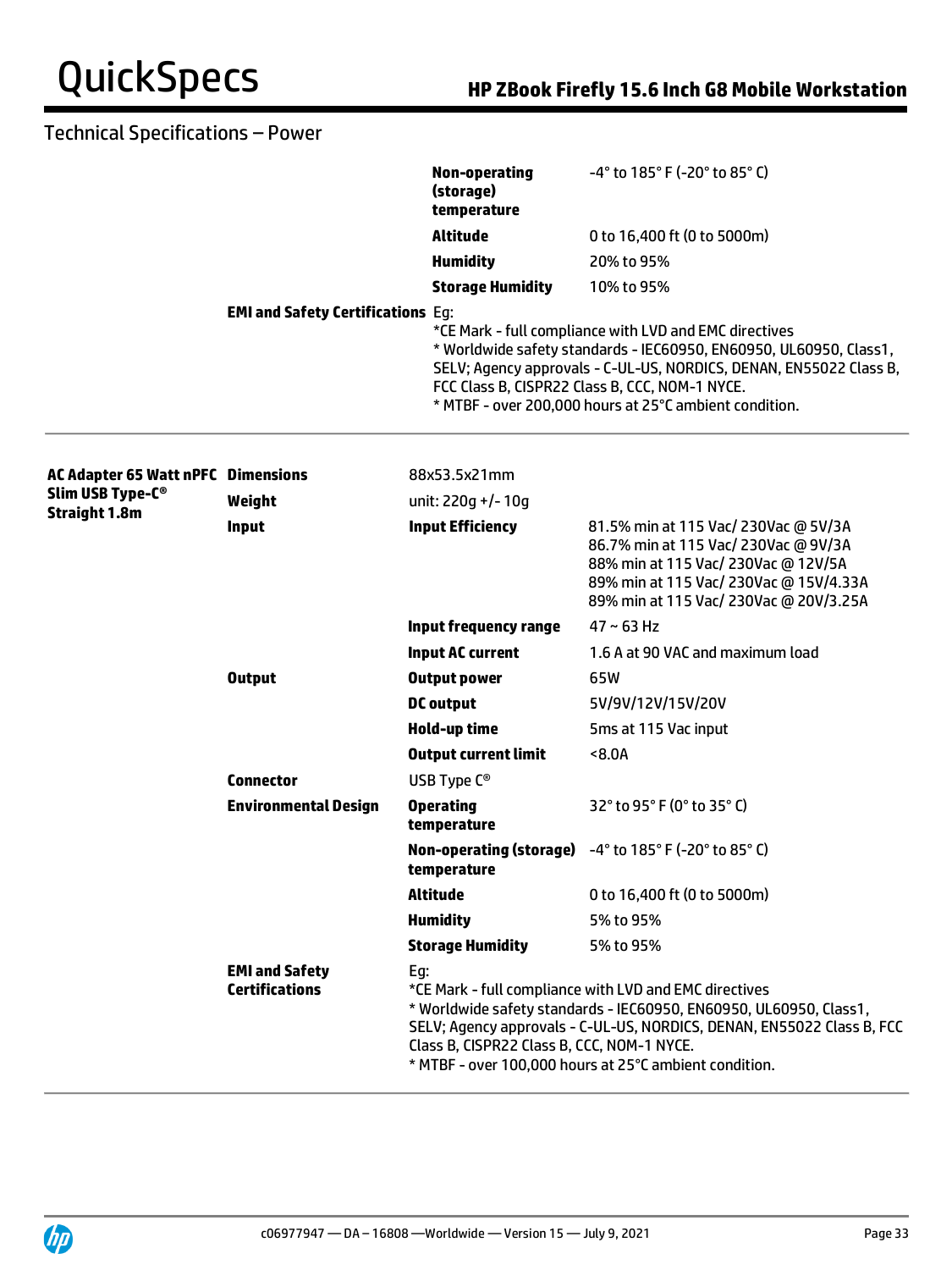| <b>AC Adapter 65 Watt nPFC Dimensions</b><br><b>Standard USB Type-C®</b><br><b>Straight 1.8m</b> |                                                | 90.0x51x28.5mm                                                                                                                                                                                                                                                                                                              |                                                                                                                                                                                                         |  |
|--------------------------------------------------------------------------------------------------|------------------------------------------------|-----------------------------------------------------------------------------------------------------------------------------------------------------------------------------------------------------------------------------------------------------------------------------------------------------------------------------|---------------------------------------------------------------------------------------------------------------------------------------------------------------------------------------------------------|--|
|                                                                                                  | Weight                                         | unit: $250g$ +/- 10g                                                                                                                                                                                                                                                                                                        |                                                                                                                                                                                                         |  |
|                                                                                                  | <b>Input</b>                                   | <b>Input Efficiency</b>                                                                                                                                                                                                                                                                                                     | 81.5% min at 115 Vac/ 230Vac @ 5V/3A<br>86.7% min at 115 Vac/ 230Vac @ 9V/3A<br>88% min at 115 Vac/ 230Vac @ 12V/5A<br>89% min at 115 Vac/ 230Vac @ 15V/4.33A<br>89% min at 115 Vac/ 230Vac @ 20V/3.25A |  |
|                                                                                                  |                                                | Input frequency range                                                                                                                                                                                                                                                                                                       | $47 - 63$ Hz                                                                                                                                                                                            |  |
|                                                                                                  |                                                | <b>Input AC current</b>                                                                                                                                                                                                                                                                                                     | 1.6 A at 90 VAC and maximum load                                                                                                                                                                        |  |
|                                                                                                  | <b>Output</b>                                  | <b>Output power</b>                                                                                                                                                                                                                                                                                                         | 65W                                                                                                                                                                                                     |  |
|                                                                                                  |                                                | <b>DC</b> output                                                                                                                                                                                                                                                                                                            | 5V/9V/12V/15V/20V                                                                                                                                                                                       |  |
|                                                                                                  |                                                | Hold-up time                                                                                                                                                                                                                                                                                                                | 5ms at 115 Vac input                                                                                                                                                                                    |  |
|                                                                                                  |                                                | <b>Output current limit</b>                                                                                                                                                                                                                                                                                                 | 8.0A Max.                                                                                                                                                                                               |  |
|                                                                                                  | <b>Connector</b>                               | USB TYPE C <sup>®</sup>                                                                                                                                                                                                                                                                                                     |                                                                                                                                                                                                         |  |
|                                                                                                  | <b>Environmental Design</b>                    | <b>Operating</b><br>temperature                                                                                                                                                                                                                                                                                             | 32° to 95° F (0° to 35° C)                                                                                                                                                                              |  |
|                                                                                                  |                                                | <b>Non-operating (storage)</b><br>temperature                                                                                                                                                                                                                                                                               | -4° to 185° F (-20° to 85° C)                                                                                                                                                                           |  |
|                                                                                                  |                                                | <b>Altitude</b>                                                                                                                                                                                                                                                                                                             | 0 to 16,400 ft (0 to 5000m)                                                                                                                                                                             |  |
|                                                                                                  |                                                | <b>Humidity</b>                                                                                                                                                                                                                                                                                                             | 20% to 95%                                                                                                                                                                                              |  |
|                                                                                                  |                                                | <b>Storage Humidity</b>                                                                                                                                                                                                                                                                                                     | 10% to 95%                                                                                                                                                                                              |  |
|                                                                                                  | <b>EMI and Safety</b><br><b>Certifications</b> | Eg:<br>"CE Mark - full compliance with LVD and EMC directives<br>*Worldwide safety standards -IEC60950, EN60950, UL60950, UL62368,<br>Class1, SELV; Agency approvals - C-UL-US, NORDICS, DENAN, EN55022<br>Class B, FCC Class B, CISPR22 Class B, CCC, NOM-1 NYCE.<br>*MTBF - over 200,000 hours at 25°C ambient condition. |                                                                                                                                                                                                         |  |
| <b>AC Adapter 65 Watt</b>                                                                        | <b>Dimensions</b>                              | 102x55x30mm                                                                                                                                                                                                                                                                                                                 |                                                                                                                                                                                                         |  |
| <b>Smart nPFC Barrel</b><br><b>4.5mm New Emerging</b>                                            | Weight                                         | unit: 250q +/-10q                                                                                                                                                                                                                                                                                                           |                                                                                                                                                                                                         |  |
| <b>Market</b>                                                                                    | Input                                          | <b>Input Efficiency</b>                                                                                                                                                                                                                                                                                                     | 88.0 % at 115 Vac and 89.0 % at 230Vac                                                                                                                                                                  |  |
|                                                                                                  |                                                | <b>Input frequency</b><br>range                                                                                                                                                                                                                                                                                             | $47 - 63$ Hz                                                                                                                                                                                            |  |
|                                                                                                  |                                                | <b>Input AC current</b>                                                                                                                                                                                                                                                                                                     | Max. 1.7 A at 90 Vac                                                                                                                                                                                    |  |
|                                                                                                  | <b>Output</b>                                  | <b>Output power</b>                                                                                                                                                                                                                                                                                                         | 65W                                                                                                                                                                                                     |  |
|                                                                                                  |                                                | <b>DC</b> output                                                                                                                                                                                                                                                                                                            | 19.5V                                                                                                                                                                                                   |  |
|                                                                                                  |                                                | <b>Hold-up time</b>                                                                                                                                                                                                                                                                                                         | 5ms at 115 Vac input                                                                                                                                                                                    |  |
|                                                                                                  |                                                | <b>Output current limit</b>                                                                                                                                                                                                                                                                                                 | < 11.0A                                                                                                                                                                                                 |  |
|                                                                                                  | <b>Connector</b>                               | 4.5mm Barrel Type                                                                                                                                                                                                                                                                                                           |                                                                                                                                                                                                         |  |
|                                                                                                  | <b>Environmental Design</b>                    | <b>Operating</b><br>temperature                                                                                                                                                                                                                                                                                             | 32oF to 95oF (0oto 35oC)                                                                                                                                                                                |  |
|                                                                                                  |                                                | <b>Non-operating</b><br>(storage)<br>temperature                                                                                                                                                                                                                                                                            | -4oF to 185oF (-20oto 85oC)                                                                                                                                                                             |  |
|                                                                                                  |                                                | <b>Altitude</b>                                                                                                                                                                                                                                                                                                             | 0 to 16,400 ft (0 to 5,000 m)                                                                                                                                                                           |  |

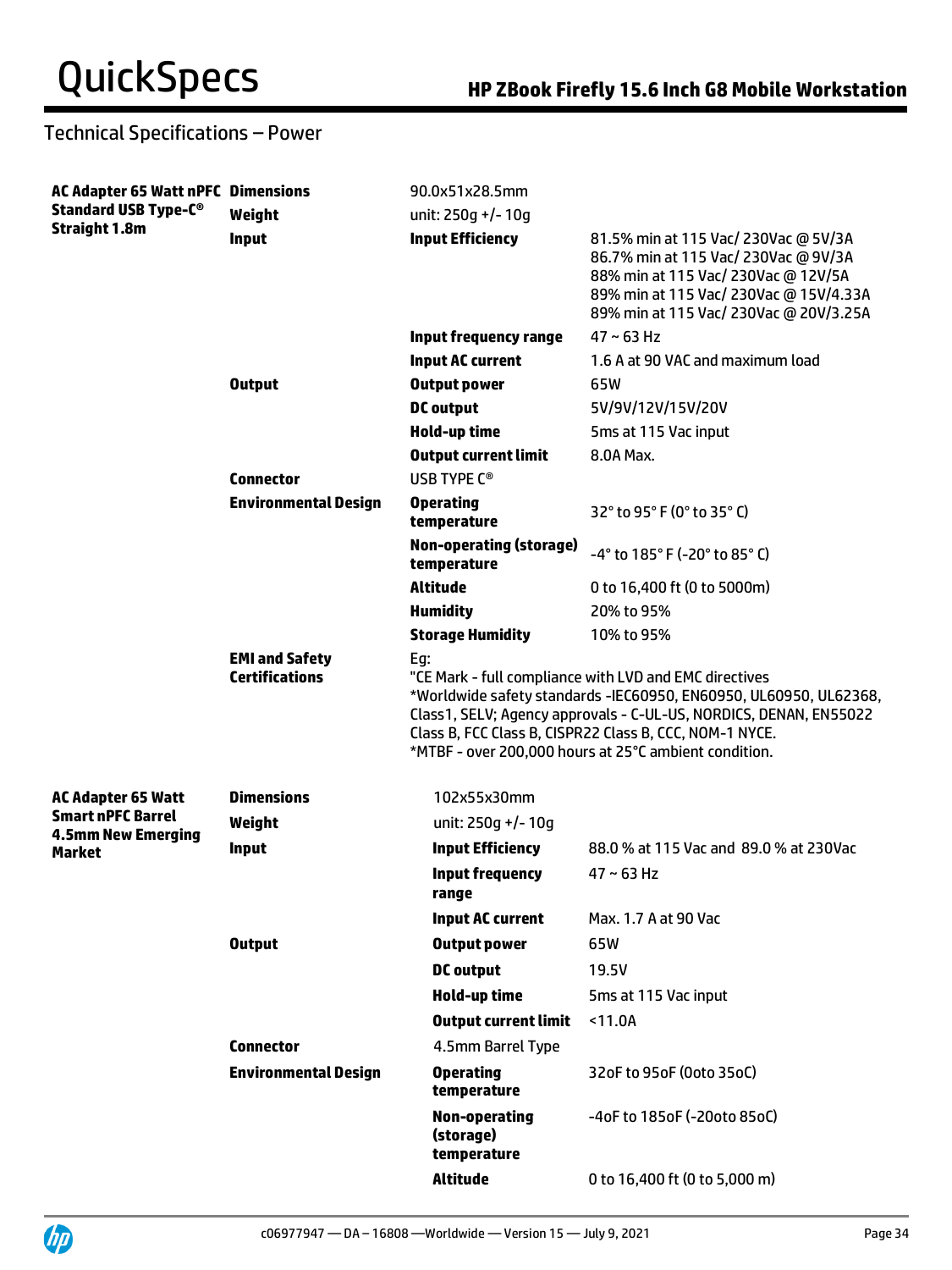|                                                         |                                                | <b>Humidity</b>                                       | 20% to 95%                                                                                                                                                                                                                                                                                                     |
|---------------------------------------------------------|------------------------------------------------|-------------------------------------------------------|----------------------------------------------------------------------------------------------------------------------------------------------------------------------------------------------------------------------------------------------------------------------------------------------------------------|
|                                                         |                                                | <b>Storage Humidity</b>                               | 10% to 95%                                                                                                                                                                                                                                                                                                     |
|                                                         | <b>EMI and Safety</b><br><b>Certifications</b> | Eg:                                                   | *CE Mark - full compliance with LVD and EMC directives<br>* Worldwide safety standards - IEC60950, EN60950, UL60950, Class1,<br>SELV; Agency approvals - C-UL-US, NORDICS, DENAN, EN55022 Class B,<br>FCC Class B, CISPR22 Class B, CCC, NOM-1 NYCE.<br>* MTBF - over 200,000 hours at 25°C ambient condition. |
| <b>AC Adapter 65 Watt</b>                               | <b>Dimensions</b>                              | 90x51x28.5mm                                          |                                                                                                                                                                                                                                                                                                                |
| <b>Smart nPFC Standard</b><br><b>Barrel 4.5mm Right</b> | Weight                                         | unit: 230q +/- 10q                                    |                                                                                                                                                                                                                                                                                                                |
| Angle 1.8m                                              | <b>Input</b>                                   | <b>Input Efficiency</b>                               | 88.0 % at 115 Vac and 89.0 % at 230Vac                                                                                                                                                                                                                                                                         |
|                                                         |                                                | <b>Input frequency range</b>                          | $47 \sim 63$ Hz                                                                                                                                                                                                                                                                                                |
|                                                         |                                                | <b>Input AC current</b>                               | Max. 1.7 A at 90 Vac                                                                                                                                                                                                                                                                                           |
|                                                         | <b>Output</b>                                  | <b>Output power</b>                                   | 65W                                                                                                                                                                                                                                                                                                            |
|                                                         |                                                | <b>DC</b> output                                      | 19.5V                                                                                                                                                                                                                                                                                                          |
|                                                         |                                                | Hold-up time                                          | 5ms at 115 Vac input                                                                                                                                                                                                                                                                                           |
|                                                         |                                                | <b>Output current limit</b>                           | < 11.0A                                                                                                                                                                                                                                                                                                        |
|                                                         | <b>Connector</b>                               | 4.5mm Barrel Type                                     |                                                                                                                                                                                                                                                                                                                |
|                                                         | <b>Environmental Design</b>                    | <b>Operating</b><br>temperature                       | 32° to 95° F (0° to 35° C)                                                                                                                                                                                                                                                                                     |
|                                                         |                                                | <b>Non-operating (storage)</b><br>temperature         | -4° to 185° F (-20° to 85° C)                                                                                                                                                                                                                                                                                  |
|                                                         |                                                | <b>Altitude</b>                                       | 0 to 16,400 ft (0 to 5,000 m)                                                                                                                                                                                                                                                                                  |
|                                                         |                                                | <b>Humidity</b>                                       | 20% to 95%                                                                                                                                                                                                                                                                                                     |
|                                                         |                                                | <b>Storage Humidity</b>                               | 10% to 95%                                                                                                                                                                                                                                                                                                     |
|                                                         | <b>EMI and Safety</b><br><b>Certifications</b> | Eg:<br>FCC Class B, CISPR22 Class B, CCC, NOM-1 NYCE. | *CE Mark - full compliance with LVD and EMC directives<br>* Worldwide safety standards - IEC60950, EN60950, UL60950, Class1,<br>SELV; Agency approvals - C-UL-US, NORDICS, DENAN, EN55022 Class B,<br>* MTBF - over 200,000 hours at 25°C ambient condition.                                                   |
| 3 Cell Wh 53 HP Long Life Dimensions (H x W x L)        |                                                | 7.0 x 66.5 x 276.3mm (0.275 x 2.618 x 10.877 inch)    |                                                                                                                                                                                                                                                                                                                |
| <b>Battery* supporting HP</b><br><b>Fast Charge</b>     | Weight                                         | 0.215kg (0.47 lb)                                     |                                                                                                                                                                                                                                                                                                                |
|                                                         | Cells/Type                                     | 3cell Lithium-Ion Polymer cell / 615383               |                                                                                                                                                                                                                                                                                                                |
|                                                         | <b>Energy</b>                                  | Voltage                                               | 11.55V                                                                                                                                                                                                                                                                                                         |
|                                                         |                                                | Amp-hour capacity<br>Watt-hour capacity               | 4.85Ah<br>56Wh                                                                                                                                                                                                                                                                                                 |
|                                                         | <b>Temperature</b>                             | <b>Operating (Charging)</b>                           | 32° to 122° F (0° to 50° C)                                                                                                                                                                                                                                                                                    |
|                                                         |                                                | <b>Operating (Discharging)</b>                        | 14° to 140° F (-10° to 60° C)                                                                                                                                                                                                                                                                                  |
|                                                         | <b>Fuel Gauge LED</b>                          | <b>NA</b>                                             |                                                                                                                                                                                                                                                                                                                |
|                                                         | <b>Warranty</b>                                | Depends on system offering                            |                                                                                                                                                                                                                                                                                                                |

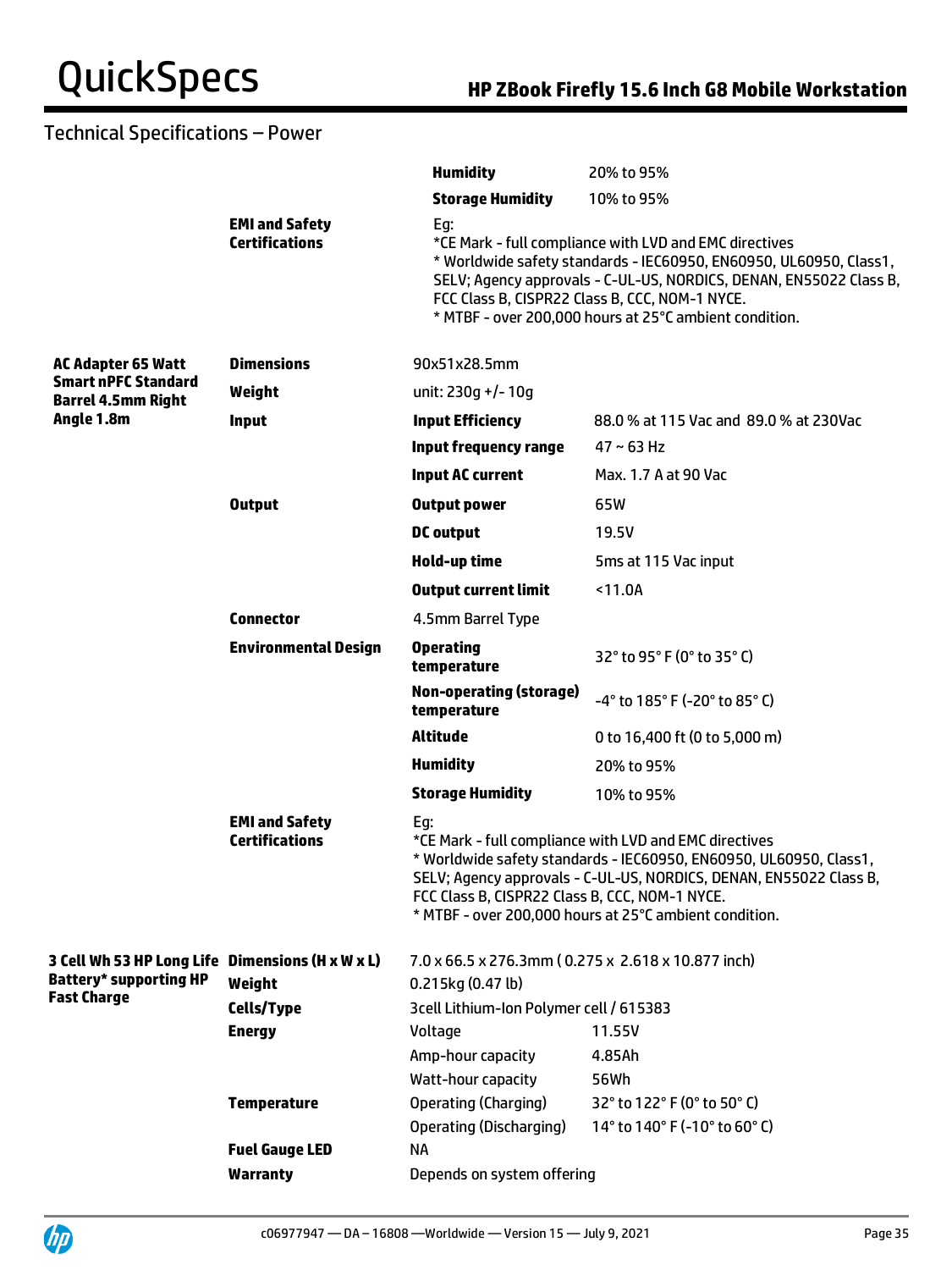### **Optional Travel Battery**  No **Available**

\*Actual battery Watt-hours (Wh) will vary from design capacity. Battery capacity will naturally decrease with shelf life, time, usage, environment, temperature, system configuration, loaded apps, features, power management settings and other factors.

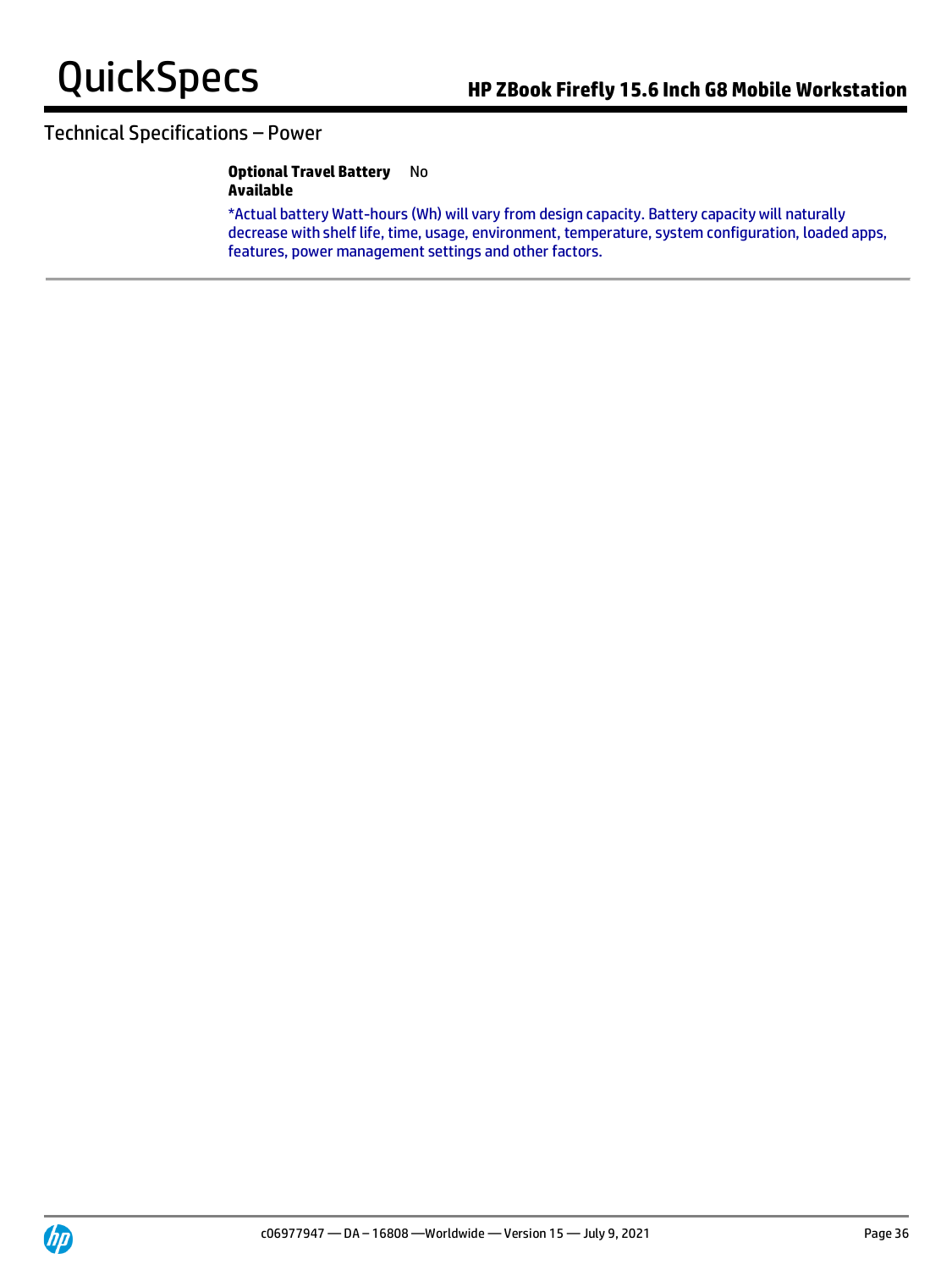# **ENVIRONMENTAL DATA**

| <b>Eco-Label Certifications &amp;</b><br>declarations | This product has received or is in the process of being certified to the following approvals and<br>may be labeled with one or more of these marks:<br><b>IT ECO declaration</b><br>$\bullet$<br>US ENERGY STAR®<br>$\bullet$<br>EPEAT® Gold registered in the United States. See http://www.epeat.net for registration<br>$\bullet$<br>status in your country.                    |
|-------------------------------------------------------|------------------------------------------------------------------------------------------------------------------------------------------------------------------------------------------------------------------------------------------------------------------------------------------------------------------------------------------------------------------------------------|
| <b>Sustainable Impact</b><br><b>Specifications</b>    | • 40% post-consumer recycled plastic <sup>4</sup><br>$\cdot$ Low halogen <sup>1</sup><br>• Outside Box and corrugated cushions are 100% sustainably sourced and recyclable <sup>3</sup><br>. Molded Paper Pulp Cushion inside box is 100% sustainably sourced and recyclable <sup>5</sup><br>• Bulk packaging available<br>• Ocean-Bound Plastic in speaker enclosure <sup>2</sup> |
| <b>System Configuration</b>                           | The configuration used for the Energy Consumption and Declared Noise Emissions data for the<br>Notebook model is based on a "Typically Configured Notebook".                                                                                                                                                                                                                       |

| <b>Energy Consumption</b><br>(in accordance with US ENERGY<br><b>STAR<sup>®</sup> test method)</b> | 115VAC, 60Hz | <b>230VAC. 50Hz</b> | 100VAC, 60Hz |
|----------------------------------------------------------------------------------------------------|--------------|---------------------|--------------|
| Normal Operation (Short idle)                                                                      | TBD          | TBD                 | TBD          |
| Normal Operation (Long idle)                                                                       | TBD          | TBD                 | TBD          |
| Sleep                                                                                              | TBD          | TBD                 | TBD          |
| 0ff                                                                                                | TBD          | TBD                 | TBD          |

### **NOTE:**

Energy efficiency data listed is for an ENERGY STAR® compliant product if offered within the model family. HP computers marked with the ENERGY STAR® Logo are compliant with the applicable U.S. Environmental Protection Agency (EPA) ENERGY STAR® specifications for computers. If a model family does not offer ENERGY STAR® compliant configurations, then energy efficiency data listed is for a typically configured PC featuring a hard disk drive, a high efficiency power supply, and a Microsoft Windows® operating system.

| <b>Heat Dissipation*</b>      | 115VAC, 60Hz | 230VAC, 50Hz | <b>100VAC. 60Hz</b> |
|-------------------------------|--------------|--------------|---------------------|
| Normal Operation (Short idle) | TBD          | TBD          | TBD                 |
| Normal Operation (Long idle)  | TBD          | TBD          | TBD                 |
| Sleep                         | TBD          | TBD          | TBD                 |
| 0ff                           | TBD          | TBD          | TBD                 |

**\*NOTE:** Heat dissipation is calculated based on the measured watts, assuming the service level is attained for one hour.

| <b>Declared Noise Emissions</b><br>(in accordance with)<br>ISO 7779 and ISO 9296) | <b>Sound Power</b><br>$(L_{\text{wad}}, \text{bels})$ | <b>Sound Pressure</b><br>$(L_{\text{pAm}}, \text{decibels})$ |
|-----------------------------------------------------------------------------------|-------------------------------------------------------|--------------------------------------------------------------|
| Typically Configured – Idle                                                       | TBD                                                   | TBD                                                          |
| Fixed Disk – Random writes                                                        | TBD                                                   | TBD.                                                         |

**Longevity and Upgrading** "This product can be upgraded, possibly extending its useful life by several years. Upgradeable features and/or components contained in the product may include: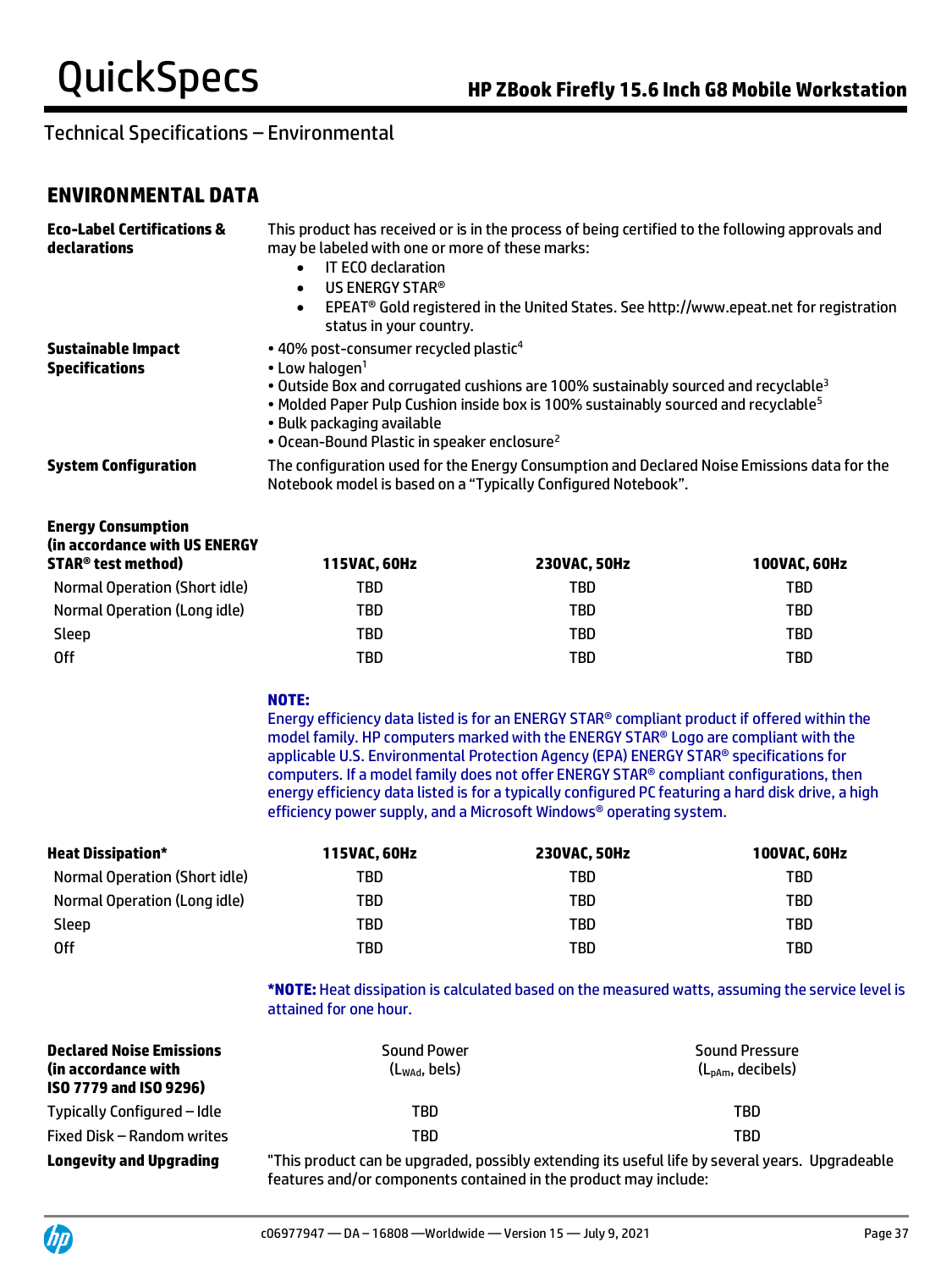|                               | • 3 USB ports<br>• 1 PC card slot (type I/II)<br>• 1 ExpressCard/54 slot<br>• 1 IEEE 1394 Port<br>• 2 SODIMM memory slots<br>. 1 multi-bay II storage port<br>· Interchangeable HDD<br>of production.                                                                                                                                                                                                                                                                                                                                                                                                                                                                                                                                                                                                                                                           | . Optional expansion base docking station<br>Spare parts are available throughout the warranty period and or for up to "5" years after the end                                                                                                   |            |  |  |
|-------------------------------|-----------------------------------------------------------------------------------------------------------------------------------------------------------------------------------------------------------------------------------------------------------------------------------------------------------------------------------------------------------------------------------------------------------------------------------------------------------------------------------------------------------------------------------------------------------------------------------------------------------------------------------------------------------------------------------------------------------------------------------------------------------------------------------------------------------------------------------------------------------------|--------------------------------------------------------------------------------------------------------------------------------------------------------------------------------------------------------------------------------------------------|------------|--|--|
| <b>Batteries</b>              |                                                                                                                                                                                                                                                                                                                                                                                                                                                                                                                                                                                                                                                                                                                                                                                                                                                                 | This battery(s) in this product comply with EU Directive 2006/66/EC                                                                                                                                                                              |            |  |  |
|                               |                                                                                                                                                                                                                                                                                                                                                                                                                                                                                                                                                                                                                                                                                                                                                                                                                                                                 | Batteries used in the product do not contain:<br>Mercury greater the 1 ppm by weight<br>Cadmium greater than 20ppm by weight                                                                                                                     |            |  |  |
|                               | Battery type: Lithium                                                                                                                                                                                                                                                                                                                                                                                                                                                                                                                                                                                                                                                                                                                                                                                                                                           | Battery description: CR2032 (coin cell)                                                                                                                                                                                                          |            |  |  |
| <b>Additional Information</b> | This product is in compliance with the Restrictions of Hazardous Substances (RoHS)<br>$\bullet$<br>directive - 2011/65/EC.<br>This HP product is designed to comply with the Waste Electrical and Electronic<br>$\bullet$<br>Equipment (WEEE) Directive - 2002/96/EC.<br>This product is in compliance with California Proposition 65 (State of California; Safe<br>$\bullet$<br>Drinking Water and Toxic Enforcement Act of 1986).<br>This product is in compliance with the IEEE 1680 (EPEAT) standard at the gold level, see<br>$\bullet$<br>www.epeat.net<br>Plastics parts weighing over 25 grams used in the product are marked per ISO11469<br>$\bullet$<br>and ISO1043.<br>This product contains 7.8% post-consumer recycled plastic (by wt.)<br>$\bullet$<br>This product is 96.1% recycle-able when properly disposed of at end of life.<br>$\bullet$ |                                                                                                                                                                                                                                                  |            |  |  |
| <b>Packaging Materials</b>    | <b>External:</b>                                                                                                                                                                                                                                                                                                                                                                                                                                                                                                                                                                                                                                                                                                                                                                                                                                                | PAPER/Cardboard & misc                                                                                                                                                                                                                           | <b>TBD</b> |  |  |
|                               | Internal:                                                                                                                                                                                                                                                                                                                                                                                                                                                                                                                                                                                                                                                                                                                                                                                                                                                       | PLASTIC/EPE (Expanded Polyethylene)                                                                                                                                                                                                              | TBD        |  |  |
|                               |                                                                                                                                                                                                                                                                                                                                                                                                                                                                                                                                                                                                                                                                                                                                                                                                                                                                 | PLASTIC/Polyethylene low density                                                                                                                                                                                                                 | TBD        |  |  |
|                               |                                                                                                                                                                                                                                                                                                                                                                                                                                                                                                                                                                                                                                                                                                                                                                                                                                                                 | PLASTIC/Polypropylene                                                                                                                                                                                                                            | <b>TBD</b> |  |  |
|                               | The plastic packaging material contains at least 50% recycled content.                                                                                                                                                                                                                                                                                                                                                                                                                                                                                                                                                                                                                                                                                                                                                                                          |                                                                                                                                                                                                                                                  |            |  |  |
|                               |                                                                                                                                                                                                                                                                                                                                                                                                                                                                                                                                                                                                                                                                                                                                                                                                                                                                 | The corrugated paper packaging materials contains at least 70% recycled content.                                                                                                                                                                 |            |  |  |
| <b>Material Usage</b>         |                                                                                                                                                                                                                                                                                                                                                                                                                                                                                                                                                                                                                                                                                                                                                                                                                                                                 | This product does not contain any of the following substances in excess of regulatory limits<br>(refer to the HP General Specification for the Environment at<br>http://www.hp.com/hpinfo/globalcitizenship/environment/pdf/gse.pdf):            |            |  |  |
|                               | Asbestos<br>٠<br>٠<br>٠<br>Cadmium<br>$\bullet$<br>$\bullet$<br>$\bullet$<br>$\bullet$<br>$\bullet$                                                                                                                                                                                                                                                                                                                                                                                                                                                                                                                                                                                                                                                                                                                                                             | <b>Certain Azo Colorants</b><br>Certain Brominated Flame Retardants - may not be used as flame retardants in plastics<br><b>Chlorinated Hydrocarbons</b><br><b>Chlorinated Paraffins</b><br>Formaldehyde<br><b>Halogenated Diphenyl Methanes</b> |            |  |  |

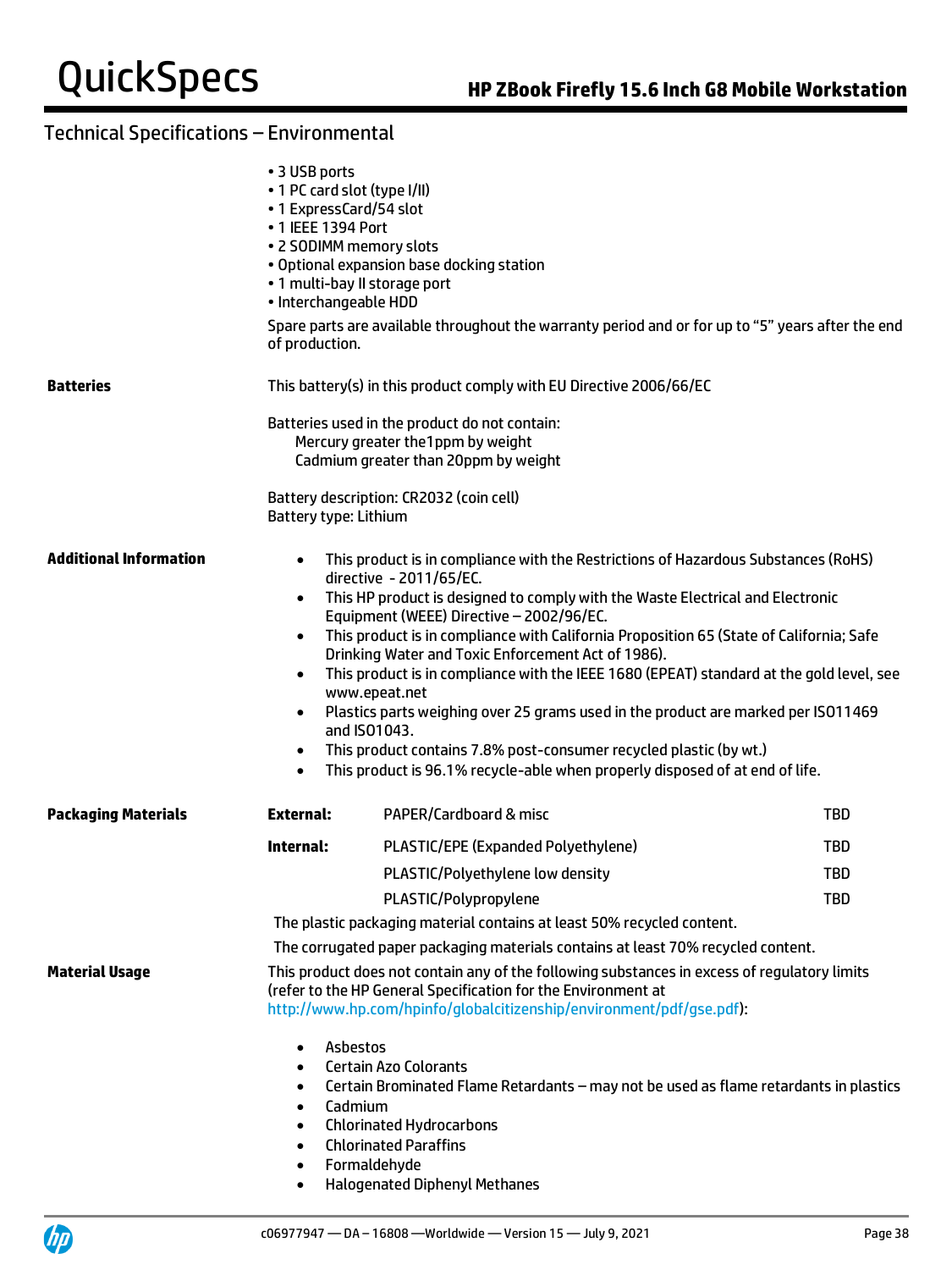| Lead carbonates and sulfates |  |
|------------------------------|--|
|------------------------------|--|

- Lead and Lead compounds
- Mercuric Oxide Batteries
- Nickel finishes must not be used on the external surface designed to be frequently handled or carried by the user.
- Ozone Depleting Substances
- Polybrominated Biphenyls (PBBs)
- Polybrominated Biphenyl Ethers (PBBEs)
- Polybrominated Biphenyl Oxides (PBBOs)
- Polychlorinated Biphenyl (PCB)
- Polychlorinated Terphenyls (PCT)
- Polyvinyl Chloride (PVC) except for wires and cables, has been voluntarily removed from most applications.
- Radioactive Substances
- Tributyl Tin (TBT), Triphenyl Tin (TPT), Tributyl Tin Oxide (TBTO)

| Packaging Usage                                              | HP follows these guidelines to decrease the environmental impact of product packaging:<br>Eliminate the use of heavy metals such as lead, chromium, mercury and cadmium in<br>packaging materials.<br>Eliminate the use of ozone-depleting substances (ODS) in packaging materials.<br>$\bullet$<br>Design packaging materials for ease of disassembly.<br>$\bullet$<br>Maximize the use of post-consumer recycled content materials in packaging materials.<br>$\bullet$<br>Use readily recyclable packaging materials such as paper and corrugated materials.<br>$\bullet$<br>Reduce size and weight of packages to improve transportation fuel efficiency.<br>$\bullet$<br>Plastic packaging materials are marked according to ISO 11469 and DIN 6120<br>standards. |  |  |
|--------------------------------------------------------------|------------------------------------------------------------------------------------------------------------------------------------------------------------------------------------------------------------------------------------------------------------------------------------------------------------------------------------------------------------------------------------------------------------------------------------------------------------------------------------------------------------------------------------------------------------------------------------------------------------------------------------------------------------------------------------------------------------------------------------------------------------------------|--|--|
| <b>End-of-life Management and</b><br>Recycling               | HP offers end-of-life HP product return and recycling programs in many geographic areas. To<br>recycle your product, please go to: http://www.hp.com/go/reuse-recycle or contact your nearest<br>HP sales office. Products returned to HP will be recycled, recovered or disposed of in a<br>responsible manner.                                                                                                                                                                                                                                                                                                                                                                                                                                                       |  |  |
|                                                              | The EU WEEE directive (2002/95/EC) requires manufacturers to provide treatment information<br>for each product type for use by treatment facilities. This information (product disassembly<br>instructions) is posted on the HP web site at: http://www.hp.com/go/recyclers. These<br>instructions may be used by recyclers and other WEEE treatment facilities as well as HP OEM<br>customers who integrate and re-sell HP equipment.                                                                                                                                                                                                                                                                                                                                 |  |  |
| <b>HP Inc. Corporate</b><br><b>Environmental Information</b> | For more information about HP's commitment to the environment:<br><b>Global Citizenship Report</b><br>http://www.hp.com/hpinfo/globalcitizenship/gcreport/index.html<br><b>Eco-label certifications</b><br>http://www8.hp.com/us/en/hp-information/environment/ecolabels.html<br>ISO 14001 certificates:<br>http://h20195.www2.hp.com/V2/GetDocument.aspx?docname=c04755842<br>and<br>http://www.hp.com/hpinfo/globalcitizenship/environment/pdf/cert.pdf                                                                                                                                                                                                                                                                                                              |  |  |
| <b>Footnotes</b>                                             | <sup>1</sup> External power supplies, WWAN modules, power cords, cables and peripherals excluded.                                                                                                                                                                                                                                                                                                                                                                                                                                                                                                                                                                                                                                                                      |  |  |



Service parts obtained after purchase may not be Low Halogen.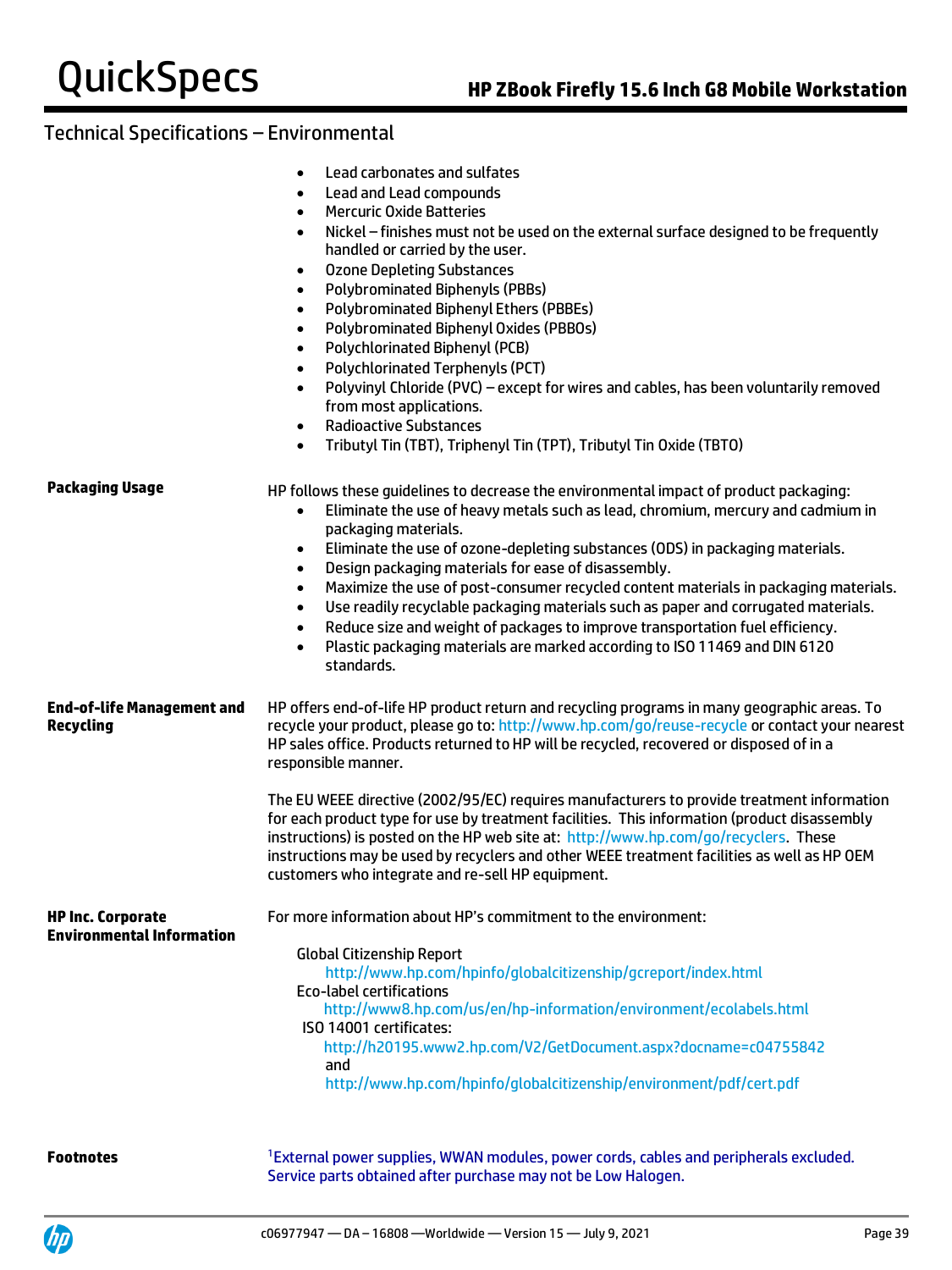<sup>2</sup>Percentage of ocean-bound plastic contained in each component varies by product <sup>3</sup>100% outer box packaging and corrugated cushions made from sustainably sourced certified and recycled fibers.

<sup>4</sup>Recycled plastic content percentage is based on the definition set in the IEEE 1680.1-2018 standard.

5Molded pulp cushions are made from 100% recycled wood fiber and organic materials.